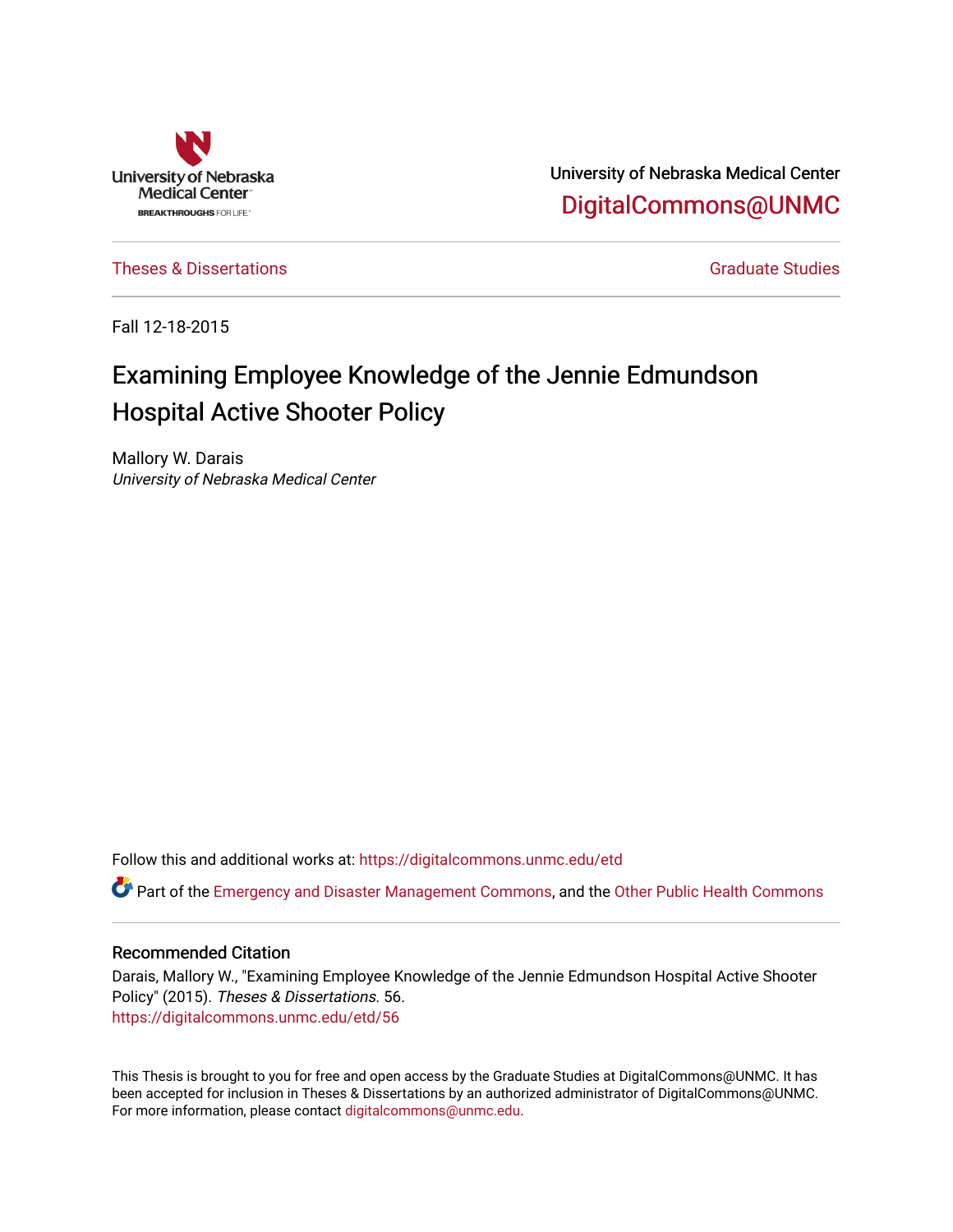## **Examining Employee Knowledge of the Jennie Edmundson Hospital Active Shooter Policy**

by

### **Mallory Darais**

### A THESIS

Presented to the Faculty of the University of Nebraska Graduate College in Partial Fulfillment of the Requirements for the Degree of Master of Science

> Emergency Preparedness Graduate Program

Under the Supervision of Professor Sharon Medcalf

University of Nebraska Medical Center Omaha, Nebraska

December, 2015

Advisory Committee:

Philip W. Smith, MD John J. Lowe, Ph.D.

Sharon Medcalf, Ph.D.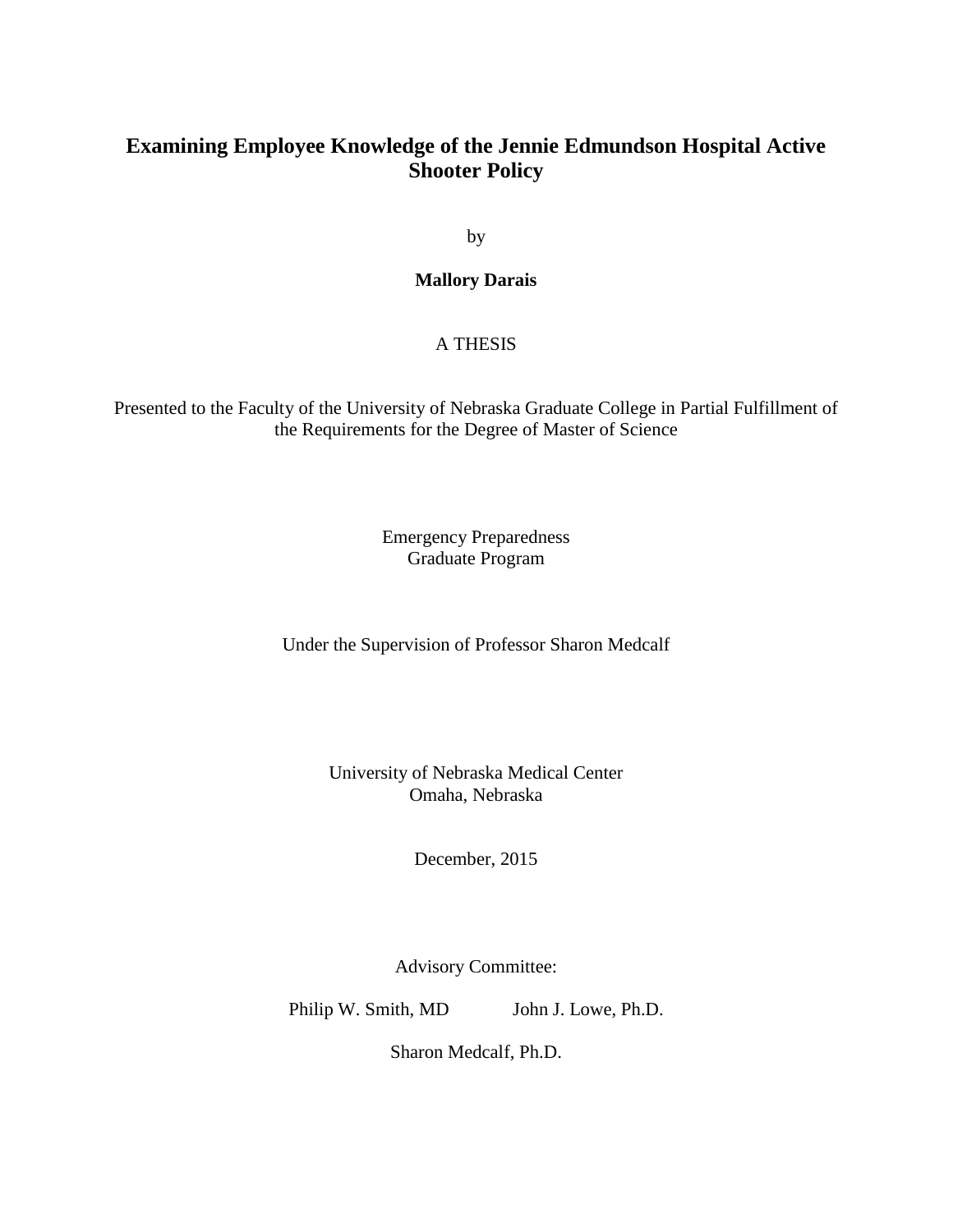#### **Acknowledgements**

First, I would like to express my sincere gratitude to my advisor, Dr. Sharon Medcalf, for her continuous support of my thesis and related studies. Her guidance helped me immensely throughout my graduate career, especially during the time of research and writing this thesis. I could not have imagined having a better advisor and mentor during my graduate studies.

Besides my advisor, I would like to thank the rest of my thesis committee: Dr. Philip Smith and Dr. John Lowe for their insightful comments and encouragement throughout the learning process of this thesis. Furthermore, I want to thank the participants in my survey, who willingly shared their time, as well as my husband, parents, and sisters, who have continually supported me throughout this entire process. I am forever grateful.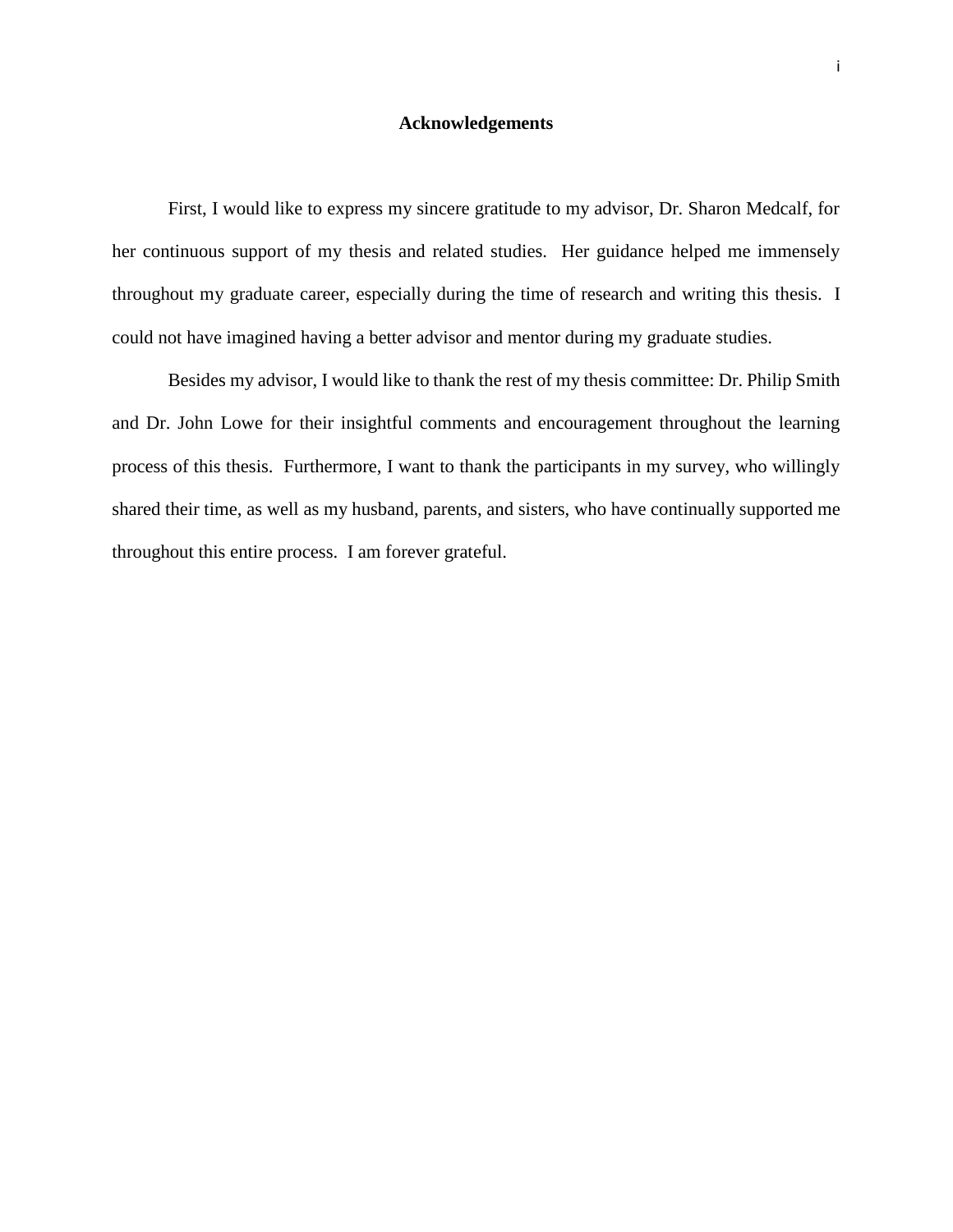#### **Assessment of Employee Knowledge at Jennie Edmundson Hospital: Armed**

#### **Intruder/Active Shooter Awareness**

Mallory Wood Darais, M.S.

University of Nebraska, 2015

Advisor: Sharon Medcalf, Ph.D.

Nationally, there has been a large increase in the number of active shooter events within healthcare facilities such as hospitals. Due to this increase, government organizations have recently released documents to guide healthcare facilities on implementing active shooter policies and updating emergency operation plans. Currently, recommendations from government entities such as the Federal Bureau of Investigation and the Department of Homeland Security suggest the "Run, Hide, Fight" approach during an active shooter incident. Jennie Edmundson Hospital, located in Council Bluffs, Iowa, and affiliated with the Methodist Health System, currently has an active shooter policy in place. Data was collected from hospital employees via a survey to determine employee knowledge and preparedness for an active shooter situation. Results reveal that employees are aware the policy exists, but are unclear as to the information contained within the policy.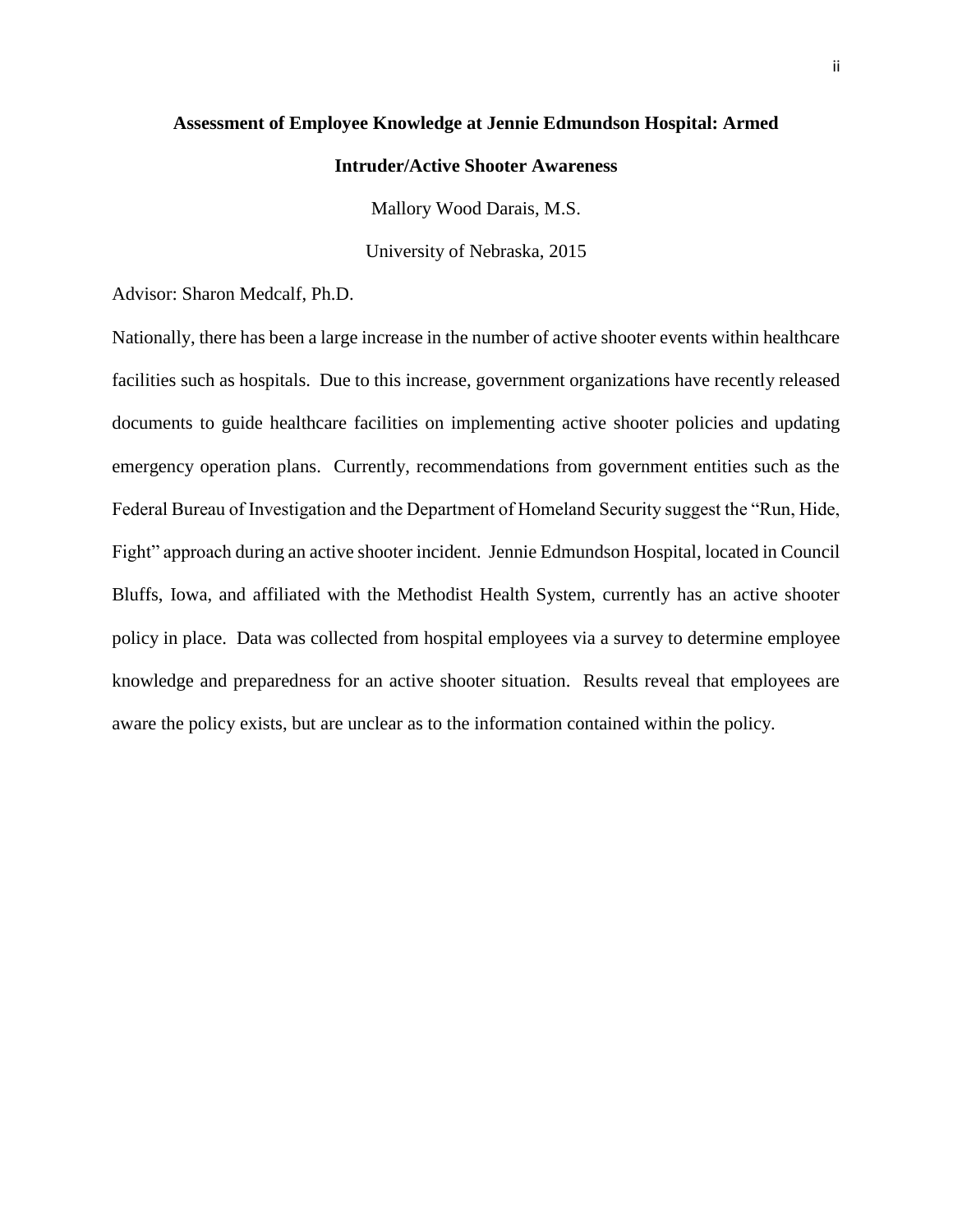## **TABLE OF CONTENTS**

| .16 |
|-----|
|     |
|     |
|     |
|     |
|     |
|     |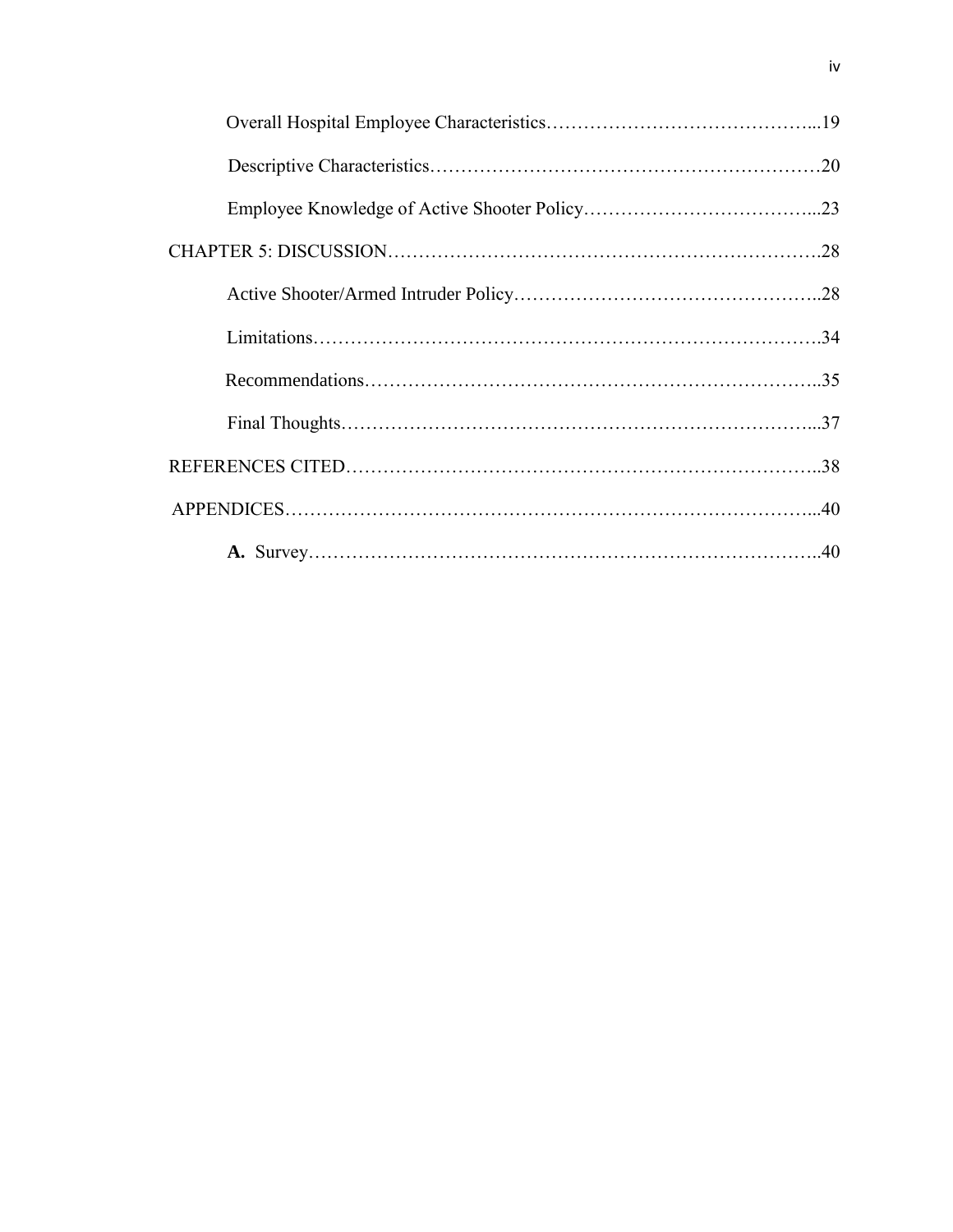#### **Introduction**

#### **Background**

On January 20, 2015, 55-year-old Stephen Pasceri, a local accountant, entered the Brigham and Women's Hospital in Boston, Massachusetts armed with a handgun. He went to the second-floor cardiovascular unit, where he proceeded to shoot and kill a cardiac surgeon who had previously performed surgery on his aging mother, before turning the gun on himself (Payne Conlon, & Berlinger, 2015). Although this incident received moderate media attention, it was not isolated. Unfortunately, situations similar to this have continued to rise over the past decade, with fifteen people dying, and many more injured, from active shooter episodes in the hospital setting in the year prior to this event (Adashi, Gao, & Cohen; 2015).

Nationally, there has been a large increase in the number of active shootings at various entities, and hospitals are no exception. While there are many theories as to why these numbers continue to increase, a lone reason cannot be identified. Some researchers hypothesize the hospital setting itself might contribute to hostile or aggressive conditions. As one scholar put it:

"Violence always has been part of the emotionally charged environment of a hospital. Stress levels are high in health care facilities as families grapple with life-and-death issues. A significant proportion of inpatients and outpatients suffer from mental illness. There's a long history of violence from the streets spilling over into hospital emergency departments…The country has experienced a definite uptick in violent episodes in hospitals" (Frangou, 2014; pg. 1).

Historically, health care environments have been largely understudied in regard to violence-related safety policies. It was not until 2014 that there was any comprehensive guidance designed specifically for healthcare facilities to focus on active shooter events (HSCC, 2015). In April of 2015, the Healthcare and Public Health Sector Coordinating Council released a document called Active Shooter Planning and Response in a Healthcare Setting. This document suggested that while general guidelines and recommendations for response to active shooter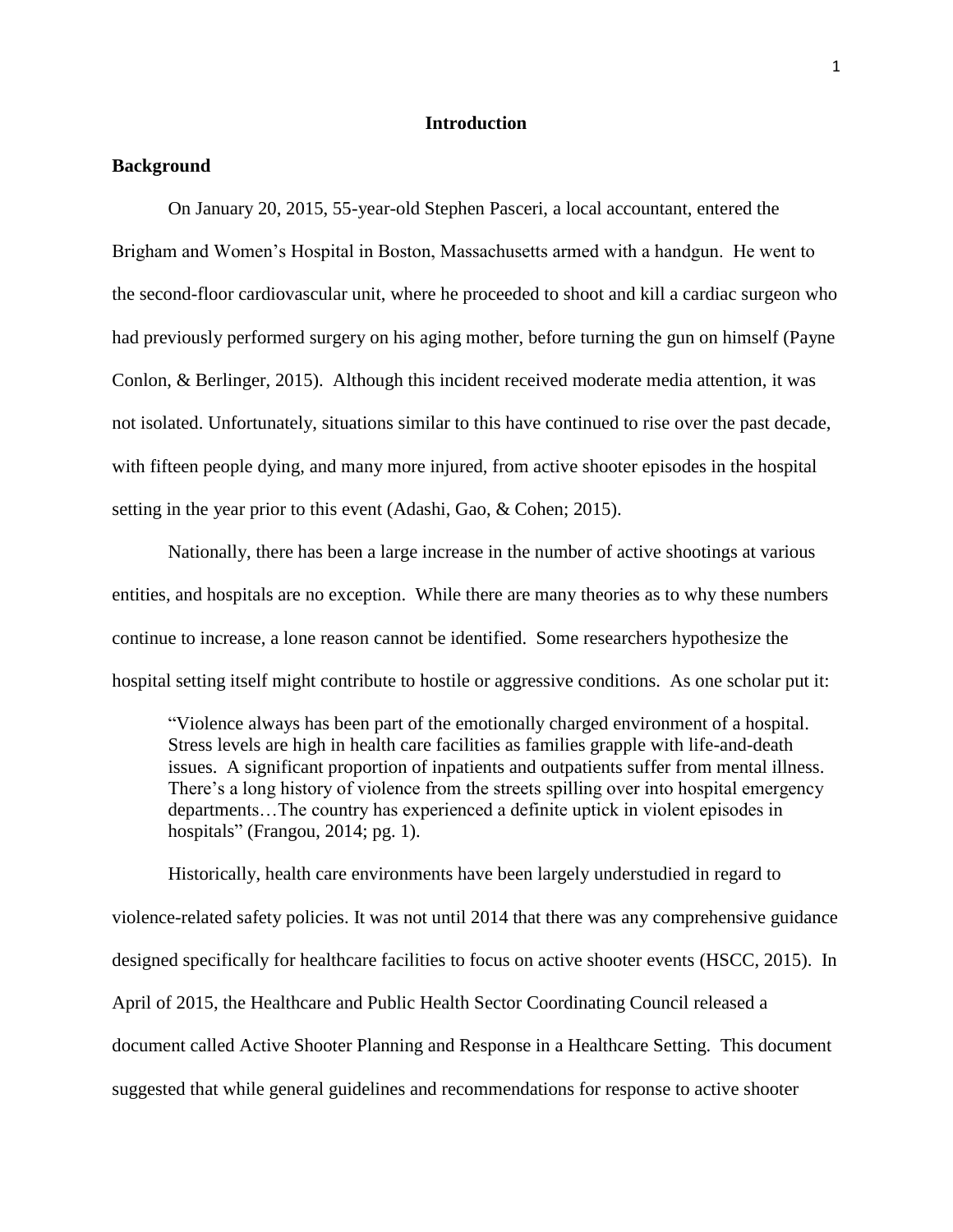situations have been released since 2008, the existing texts focused mainly on businesses, schools, and government, with very little relation to unique healthcare settings (HSCC, 2015). While many hospitals are currently trying to create or amend violence-related policies, the progress has proven to be slow and tedious.

Although having an active shooter situation in a healthcare setting is not a novel idea, having a written policy and procedure for healthcare facilities is a fairly new concept, only drawing attention to the need for them in the past few years. While healthcare facilities tend to have Emergency Operation Plans (EOPs) in place, it seems prudent for a separate document to be in place specifically regarding an active shooter situation that includes preventing, preparing for, and responding to an active shooter. This is important as the number of active shooter incidents has been significantly increasing in the hospital workplace over the last fifteen years, starting at 9 on an annual basis in 2000 and raising to nearly 17 by 2011 (Hartley, 2015).

A lack of preparedness for an active shooter situation can have disastrous consequences for everyone involved, which could include patients, family members, hospital employees, or bystanders. Knowing that responding effectively could be the difference between life and death, these guidelines were put into place to assist employees in appropriate responses in cases of active shooters. With appropriate preparedness methods in place, dire consequences can be avoided, and loss of life has the ability to be minimized (HSCC, 2015).

The topic of active shooters within the healthcare setting has been vastly ignored, only gaining attention within recent years. Prior to the year 2000, hospital shootings were usually sequestered incidents, few and far between. While other institutions, such as schools and government buildings, have put in time and effort to conduct studies, hospitals have only recently become participants within these types of education. Since the healthcare setting is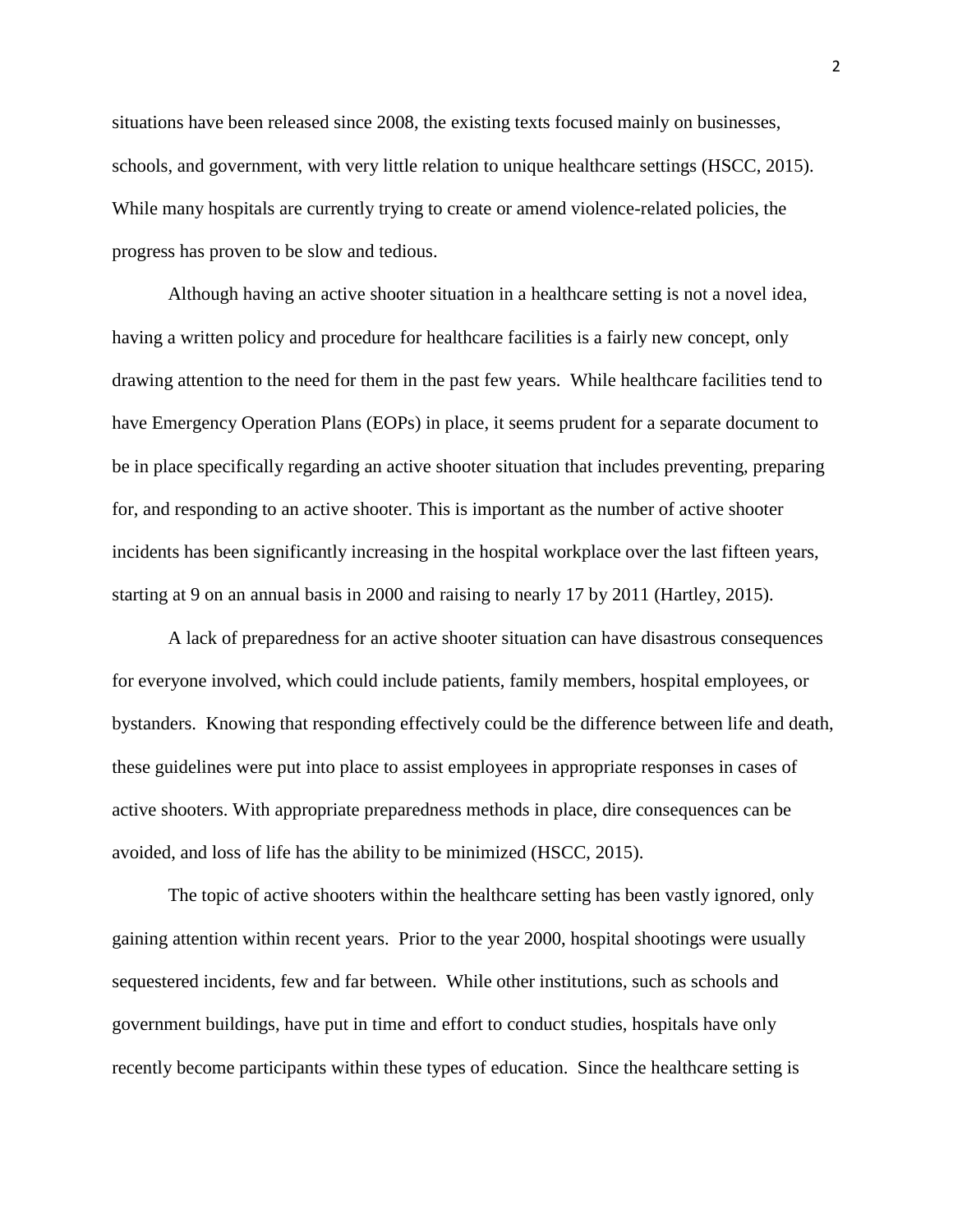different than many other high occupancy institutions, preparedness efforts should be made determined on each particular facility and circumstance (HSCC, 2015).

Identifying key factors within hospital active shooter policies can present challenges. Active shooter events within the healthcare setting tend to be different from any other institution due to multiple factors, such as the vulnerability of those at the hospital (patients), hazardous materials within the area, and the ease of access within and around the facilities. The purpose of having policies is to keep employees informed on what steps to take during these situations. These policies should have guidance on what avenues to take to prepare for an active shooter, as well as what to do during and after an active shooter situation. It is important that employees are aware of these policies and their roles and responsibilities.

Currently, Jennie Edmundson Hospital (JEH) in Council Bluffs, Iowa, has an active shooter policy in place, taken from the health system with which they are affiliated, Methodist Health System (MHS) based in Omaha, Nebraska. If an active shooting takes place at a Methodist Health establishment, employees are advised to refer to the active shooter/armed intruder policy, which provides guidance on responding to this type of situation. Hospital employees are advised to remain vigilant, and report any suspicious behavior or events. According to policy, in an event, all non-essential movement should cease. If the opportunity arises, MHS recommends the run, hide, fight method, as endorsed by homeland security (Morris, 2013). In addition to examining baseline knowledge of MHS employees, this study will use descriptive method research to determine the levels of awareness of survey respondents regarding the active shooter policy.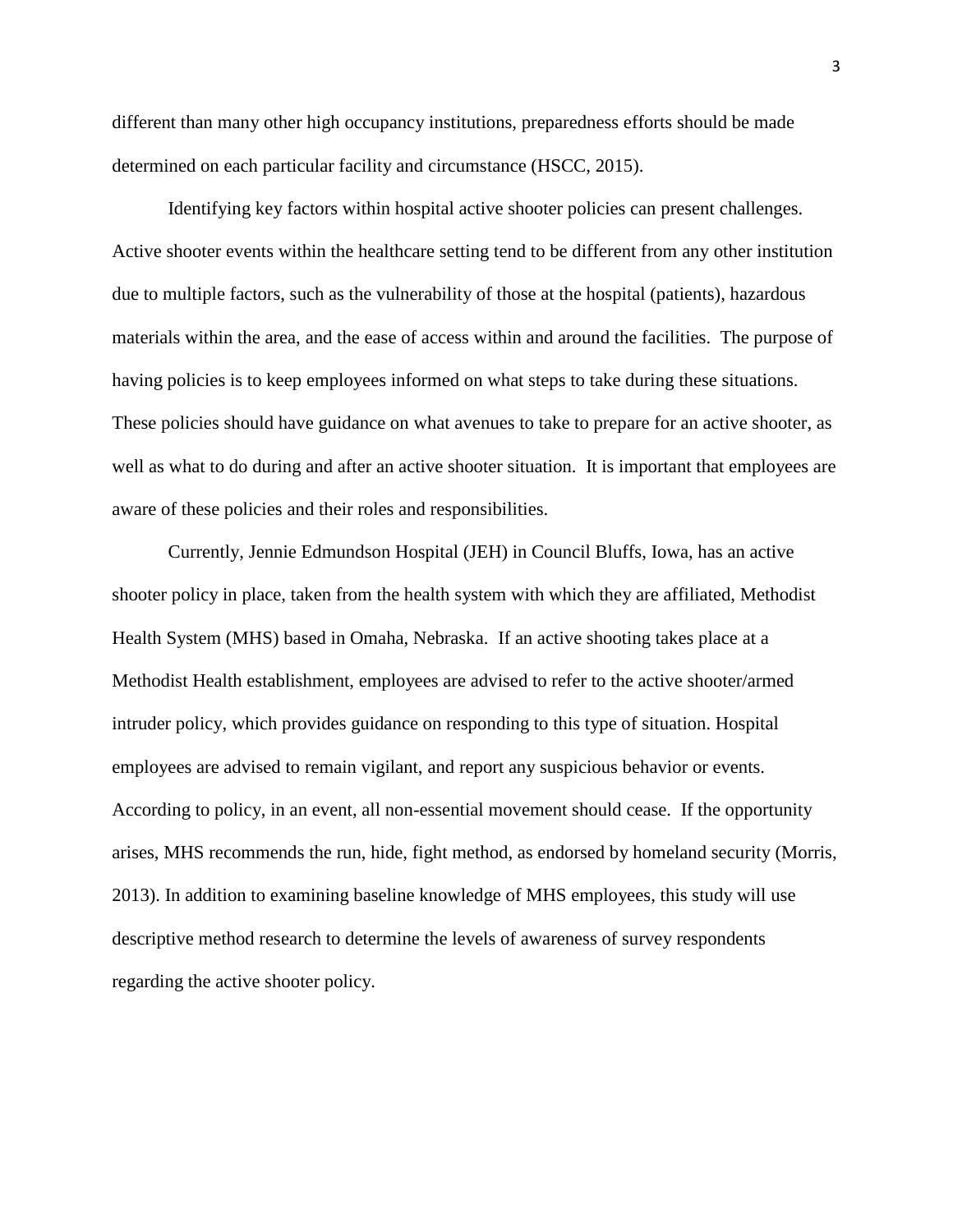#### **MHS Active Shooter Policy**

This policy consists of the definition of an active shooter or armed intruder, as well as background information on typical incidents involving them. The laws for carrying weapons into healthcare facilities in the states of Iowa and Nebraska are discussed, and then personnel readiness is addressed. Steps on how to report an event are outlined with procedures on how to disseminate information if necessary. This policy was never drilled as a full-scale or functional exercise, however tabletop exercises have been conducted relating to an active shooter situation.

Further into the policy discusses appropriate responses employees should adhere to when involved in an active shooter situation. The recovery process is outlined clearly, as well as considerations for incident command operations, with responsibilities outlined for all incident command personnel.

 Identifying gaps regarding this policy starts with the fact that the Methodist Health System has over one thousand policies, and any particular policy seems to be hidden among the others. Employees are not specifically directed to this policy, so it is quite possible that the majority of employees are unaware of its existence.

#### **Purpose of this Study**

The Methodist Health System (MHS), located in the Omaha, Nebraska metro area and encompassing Council Bluffs, Iowa, strives for excellence in all aspects of patient care, business, and healthcare. Consisting of three hospitals, MHS has implemented policies and procedures regarding employee direction in cases of an active shooter/armed intruder.

The purpose of this study is to assess the baseline knowledge of employees at Jennie Edmundson Hospital (affiliated with the Methodist Health System) on their active shooter/armed intruder policy. This study aims to determine whether or not employees are aware of the active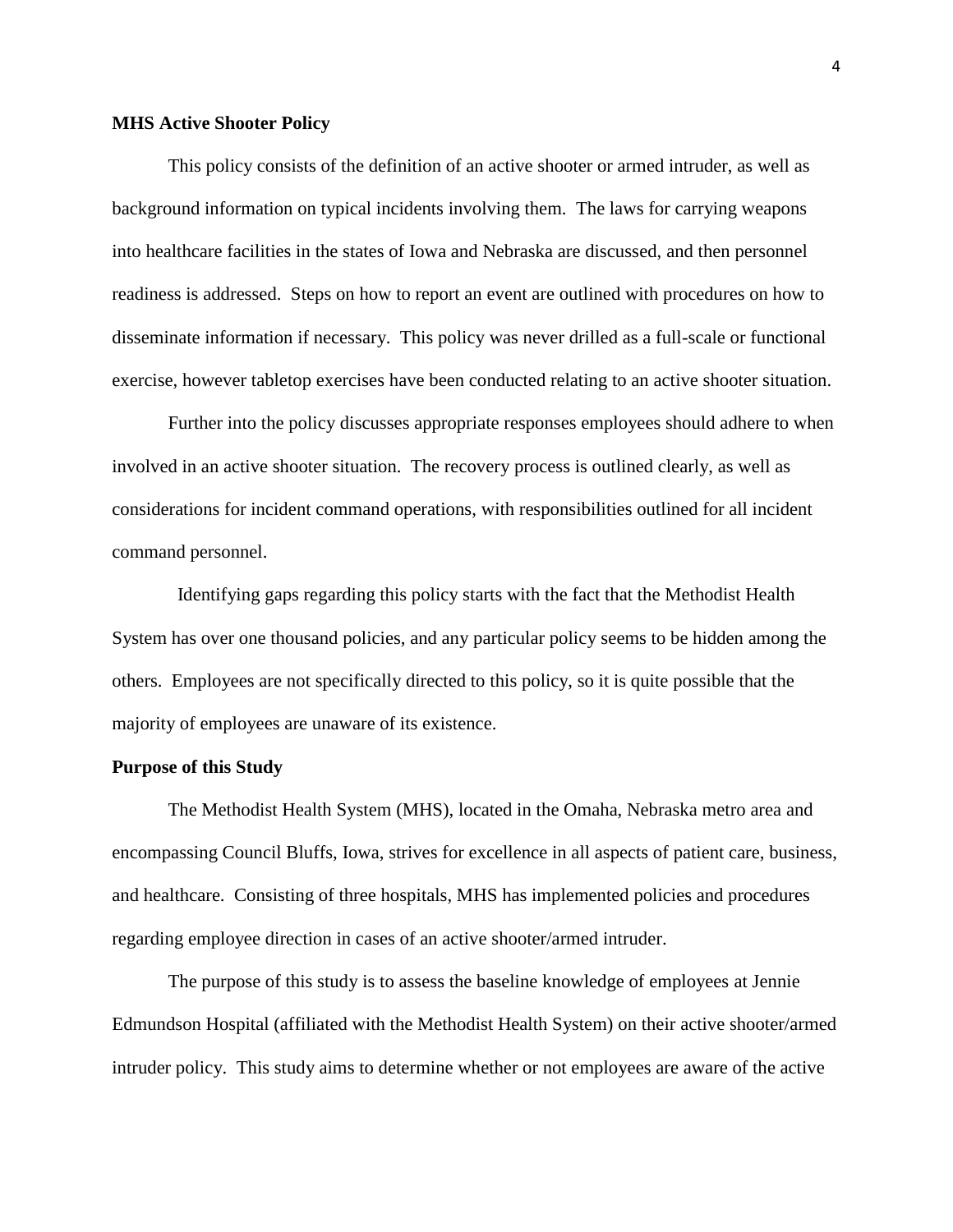shooter/armed intruder policy in place for the three hospitals involved with the Methodist Health System, as well as if they know what the policy states they should do in an active shooter situation. The research question being posed is: What is the baseline knowledge of Jennie Edmundson Hospital employees regarding the Methodist Health System's active shooter policy?

Several terms and acronyms will be used throughout this paper that the general public may not be familiar with. In order to better educate in regards to active shooter policies, it is necessary to define a few of these terms beforehand. "Active shooter" will be the term most often used throughout this paper. Although some may interpret the meaning differently, the California Hospital Association defines an active shooter as "…an individual who is actively engaged in killing or attempting to kill people in the hospital or on the hospital campus. In most cases active shooters use a firearm(s) and display no pattern or method for selection of their victims. In some cases active shooters use other weapons and/or improvised explosive devices to cause additional victims and act as an impediment to police and emergency responders" (CHA, 2011; pg. 1). Throughout this paper, the term active shooter will also coincide with the term armed intruder.

In order to help ensure questions are answered truthfully, all participants will be assured that confidentiality will be preserved and that all answers will be anonymous. The main assumption of this thesis includes the idea that institutions with active shooter policies have employees who are better prepared for an active shooter situations than those without policies. Other assumptions comprise the idea that not all Jennie Edmundson Hospital (JEH) employees are aware of the Active Shooter policy, and it is assumed that because of that, the majority of employees do not feel prepared for an active shooter situation.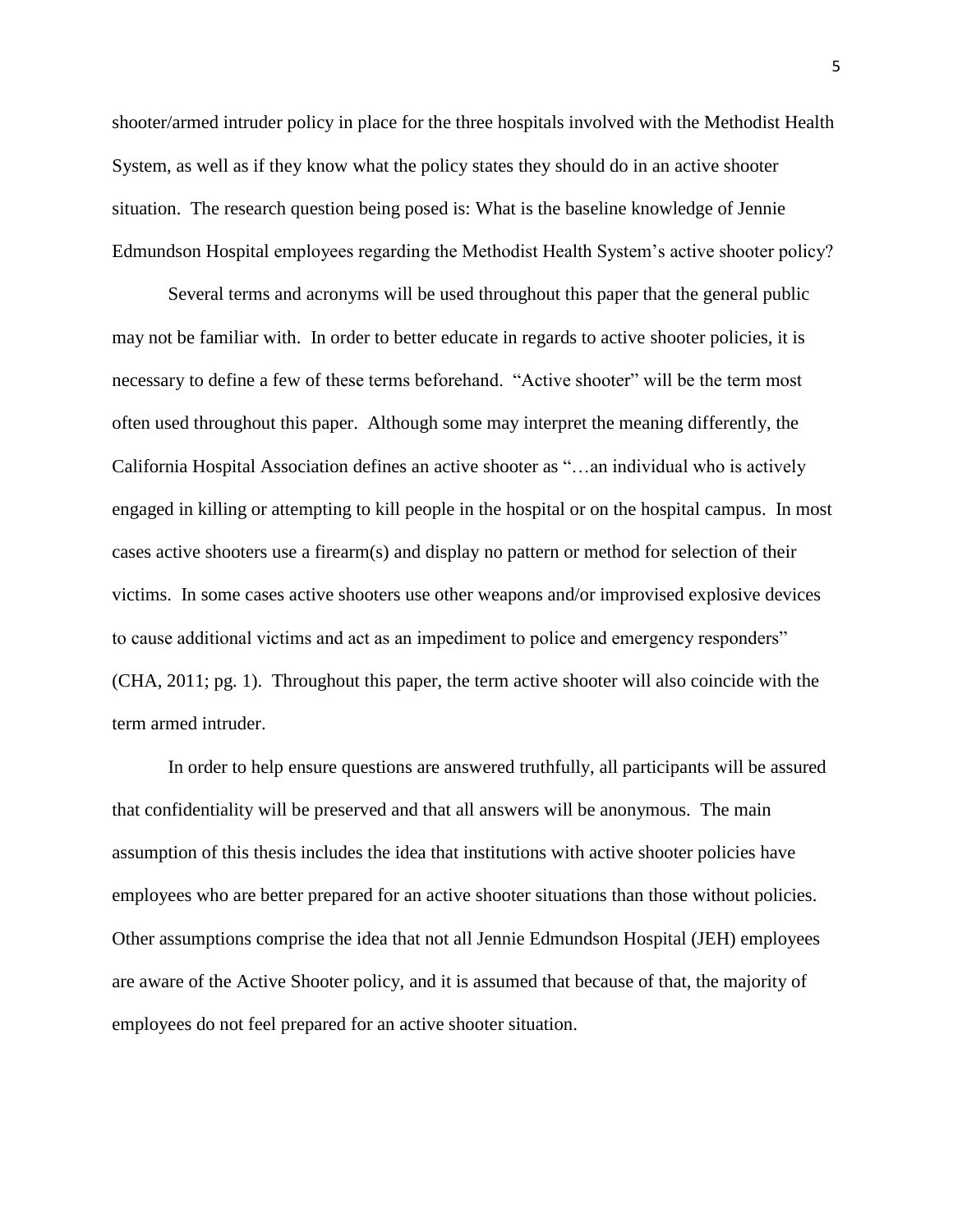#### *Limitations*

The limitations of this study include a broad-spectrum survey, going to all hospital employees regardless of what area or department they work. While this gives an opportunity for a higher number of responses, it also may not apply to certain employees, such as the transcriptionists who work from home. Looking forward, it might be practical to identify which employees need an altered survey to gain better information on their responses to active shooter policies.

Another limitation is that this study is conducted only at Jennie Edmundson Hospital in the Council Bluffs, Iowa area due to restrictions relating to submitting the survey at other hospitals. Although it will be a good representative sample of the healthcare field, future studies may consider a larger geographical base.

As with any survey, a limitation includes the reliability and validity of answers to the survey questions. Finally, this study is purely hospital-based, and cannot be compared to other institutions, such as academic establishments or government organizations, which makes a comparison to these institutes unreliable.

#### *Delimitations*

The delimitations of this study can be generalized to hospital employees who work for Jennie Edmundson Hospital in Council Bluffs, Iowa. This study excludes the participants of healthcare workers outside of the hospital setting, including walk-in clinics, doctor's offices, and community health departments. Furthermore, the survey questions used for this research topic included mainly closed-ended responses in an attempt for people to complete it more willingly. This course of study was chosen due to the lack of knowledge and research of this topic, and the need to improve the standards of knowledge regarding active shooters in the healthcare setting.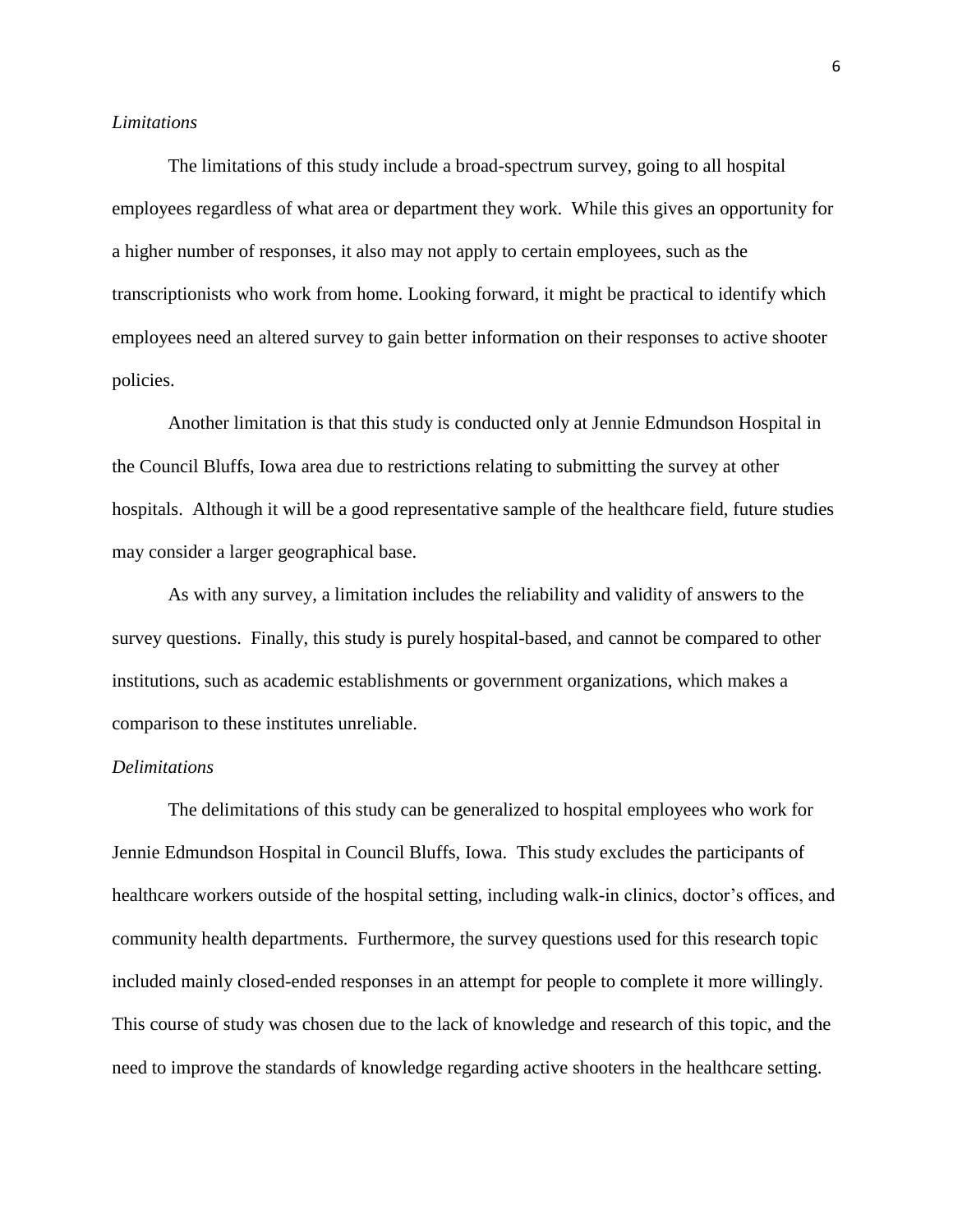The remainder of this thesis will investigate whether or not Jennie Edmundson Hospital employees are both aware of and knowledgeable regarding the current active shooter/armed intruder policy for their workplace. It is understood that a lack of understanding and awareness of this policy could be harmful for an employee during a real active shooter situation. Information retrieved from this study will better help the health system in their active shooter preparedness efforts.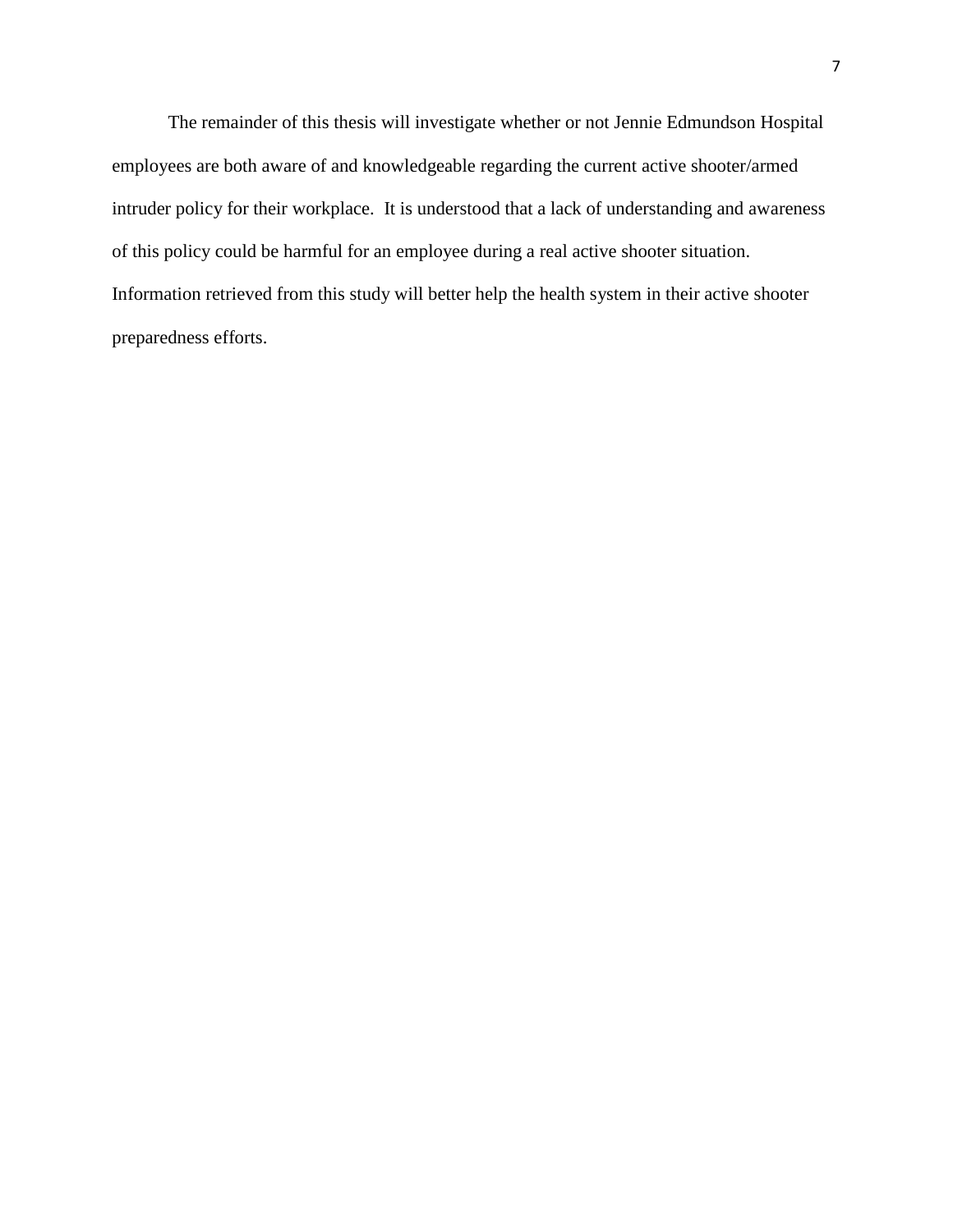#### **Literature Review**

Isolated incidents of violence in high-occupancy settings seem to be a thing of the past. A 2013 study by the Federal Bureau of Investigation (FBI) identified that from 2007 and beyond, over 16 active shooter incidents occurred on an annual basis, roughly averaging to at least one shooting every three weeks (FBI, 2013). Between the years 2000 and 2013, there were over 1,000 casualties as a result of active shooter instances (not including the shooters themselves) with several hundred wounded (FBI, 2013).

In each of the 160 active shooter situations studied, all but two of the incidents involved a single shooter, with 54 of the shooters killing themselves at the scene of the crime (FBI, 2013). With the number of active shooter situations steadily on the rise, businesses, organizations, and all high-occupancy settings need to reinforce their prevention efforts, as well as remain vigilant to the growing threat that active shooter situations present. In this particular study, 69% of the incidents were situations where the duration was identified as over within 5 minutes. Thirty-six percent of the incidents ended within two minutes (FBI, 2013). In at least 25 incidents, the shooter was able to obtain their target and leave the scene prior to the police arriving (FBI, 2013).

#### **Active Shooters in Social Institutions**

This large-scale Federal Bureau of Investigation study looked at a variety of highly occupied social institutions, which included commerce, education settings, government organizations, and health care facilities. The study was initiated to identify resources used during active shooter situations, and what should be considered when preparing for, responding to, and recovering from them. It also recognized the steady rise in incidents year by year (FBI, 2013). While there are many studies showing active shooter situations in high occupancy areas,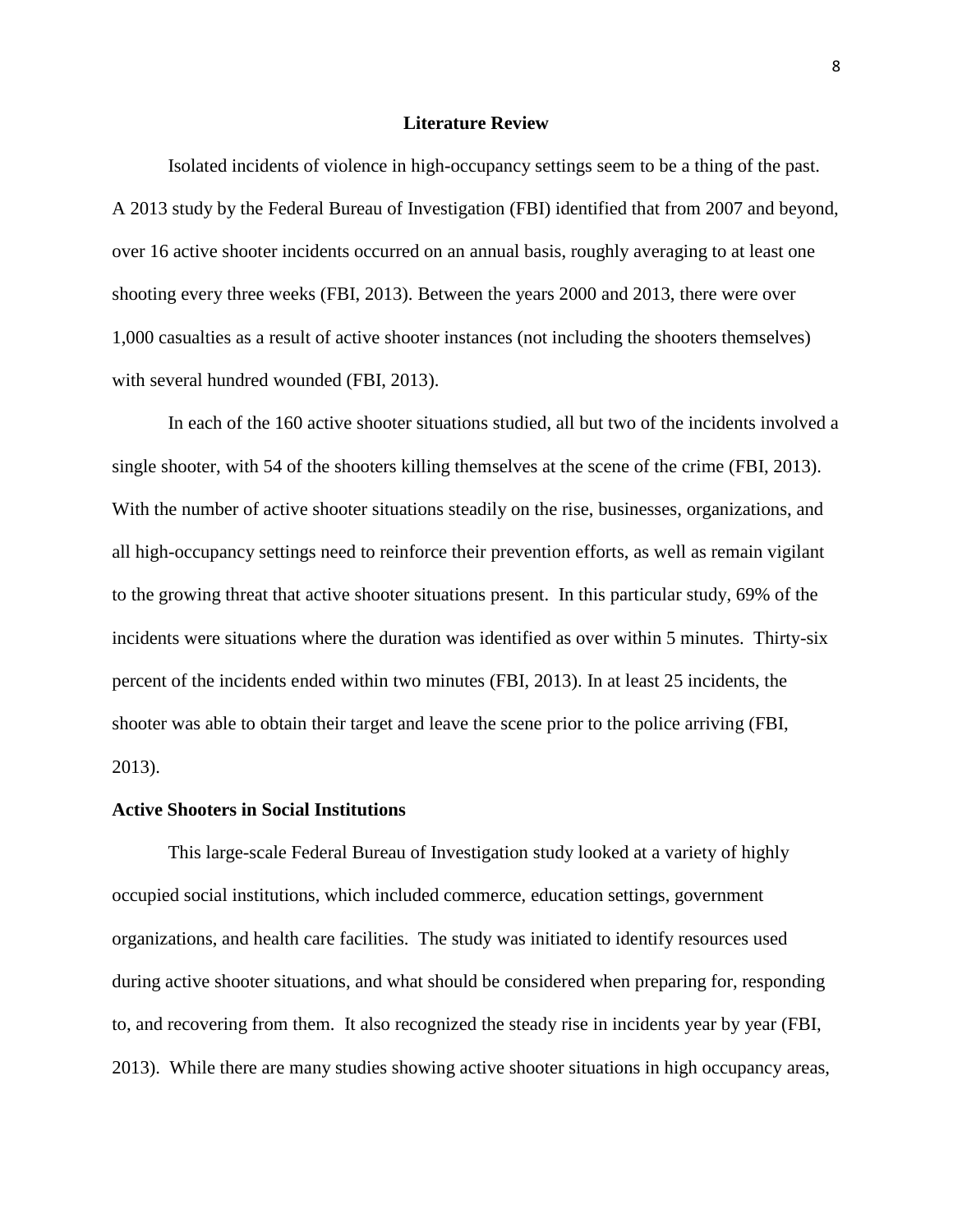relatively few have been studied specifically in the hospital setting. Other areas have been extensively studied, with many lessons learned. Educational institutions are an example of this. One study focusing on Institutions of Higher Education (IHEs), found that there are critical vulnerabilities presented that each separate incident seemed to have in common with each other (Ergenbright & Hubbard, 2012).

On educational campuses, 12.5 minutes is the average duration of an active shooter incident, however the average response time of campus security or the local law enforcement of the IHEs studied was 18 minutes (Ergenbright & Hubbard, 2012). In an attempt to lower the rate of casualties, a study was conducted to identify critical vulnerabilities, and what measures to implement in order to assist in mitigating the fatal effects of active shooters.

Instances of targeted violence in Institutions of Higher Education in America are not singular, but rather a growing phenomenon, a trend that has increased with the increase of shootings in public arenas throughout the country. Researchers Ergenbright and Hubbard identified 272 different acts of violence over the past decade on 218 different higher educational campuses in the United States (Ergenbright & Hubbard, 2012). Most alarming is the fact that due to the high number of IHEs in the United States, the risk of becoming a victim is ever rising. "A total of over 17.8 million students and 3.6 million staff, faculty, and visitors are at risk of becoming potential Active Shooter victims" (Ergenbright & Hubbard, 2012, pg. 2).

#### **The Healthcare Setting**

The healthcare setting, similar to the educational setting, is a unique environment. The healthcare setting has a highly vulnerable population, people who are there for the specific purposes of healing, resting, and recovering from illness and injury. It is also unique because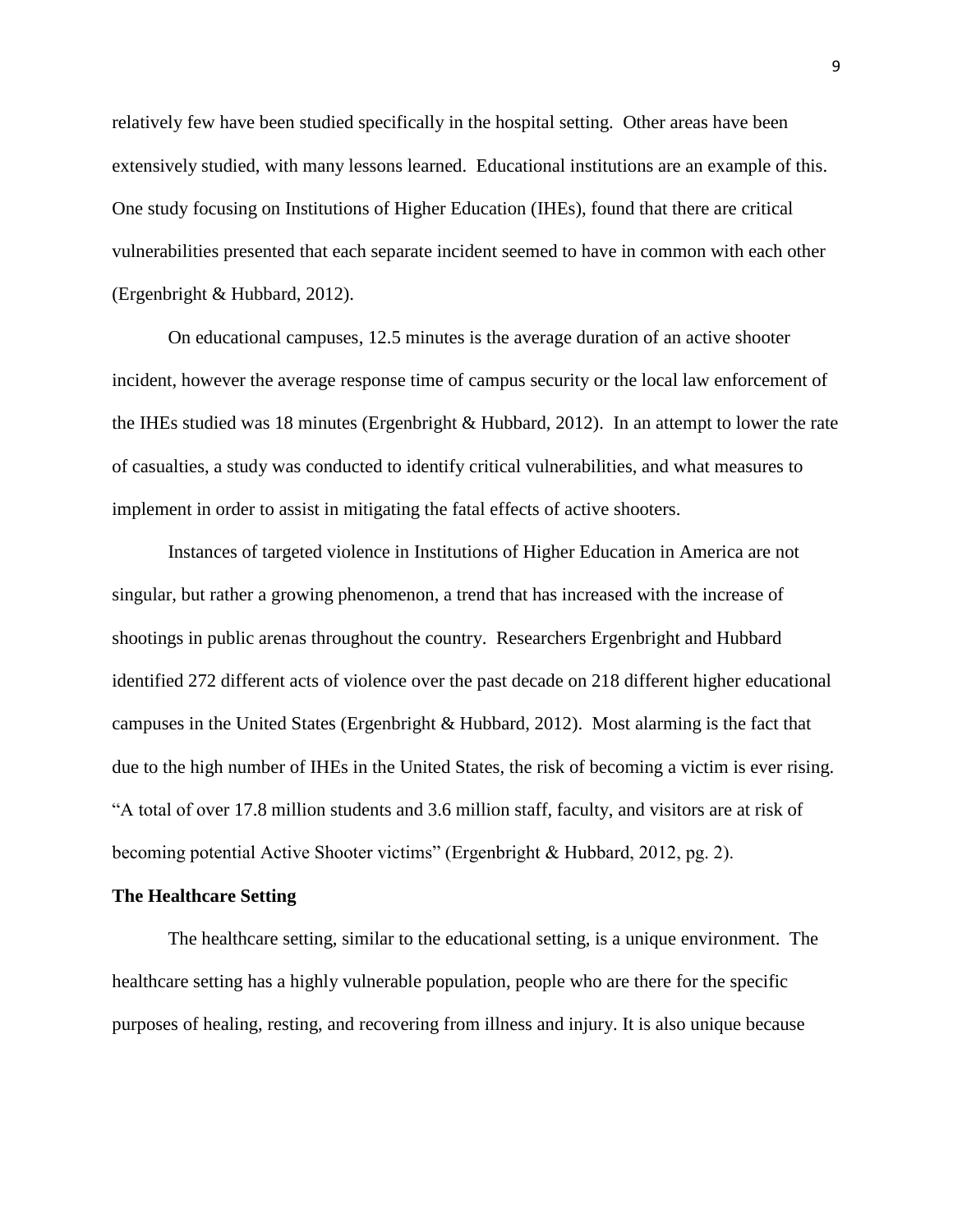those who are not healing, resting, and recovering are often there to support family and friends, and may themselves be emotionally vulnerable, mourning, or depressed.

In the few studies that have been conducted on active shooters within the healthcare setting, a standard pattern of approach has been identified. David Millen found that shooters often go to areas of the hospital they are familiar with, and where there are numerous potential victims (Millen, 2012). Most often with active shooter cases, the person is familiar with at least one of their victims, whether it be an employee or former employee, a significant other, or a student (Millen, 2012).

When focusing on sole hospital shootings, more trends are identified. The shooters tend to be overwhelmingly male, with less than ten percent being female since 2000 (Kelen, Catlett, Kubit, & Hsieh, 2012). The emergency department tended to be the most violent and frequent site for shootings at 29 percent, with the parking lot and individual patient rooms both following close behind at 23 percent and 19 percent, respectively (Kelen et al., 2012). Reasons for each shooting varied, with a grudge being the main motive. "Euthanizing" an ill person was also a strong motive, with a prisoner escape, ambient society violence, and mentally unstable patients being the other reasons for hospital shootings identified. Shootings within the emergency department tended to be less fatal (19%) than those in other areas of the hospital (73%) (Kelen et al., 2012).

#### **Policies and Protection Measures**

There are several types of protection measures that can take place during an active shooter situation, however, unless mapped out and practiced, it is likely that most people will not be aware of protection measures, will not remember protection measures, and will not be prepared to enact protection measures. Some of these measures include evacuating the building,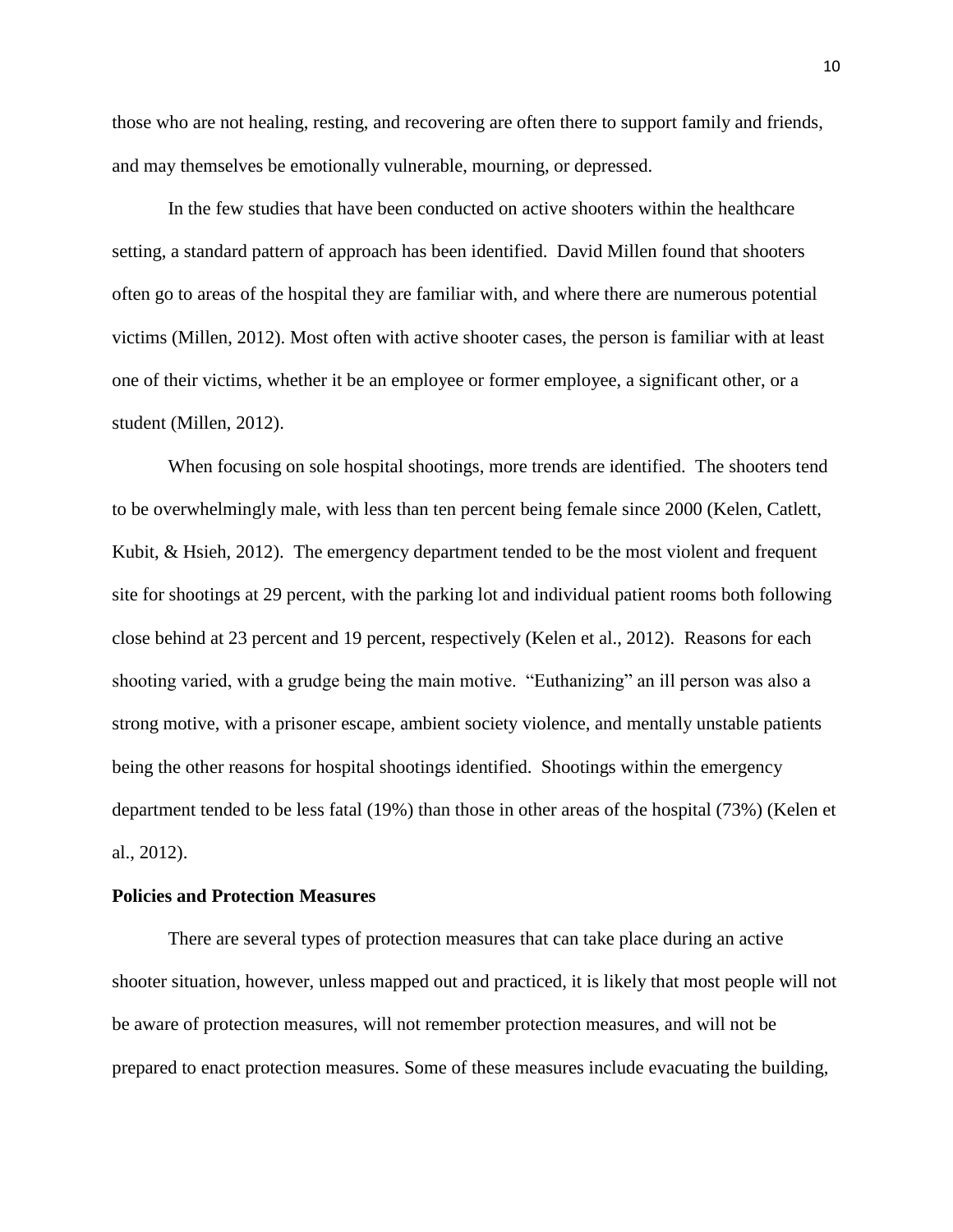sheltering in place, and taking action against the perpetrator (Millen, 2012). In an active shooting scenario each avenue should be carefully and quickly considered and weighed against the others in order to decide which one will result in the best outcome. Unfortunately, the common hospital patient and/or visitor will likely not be in a situation to do this. Because of their inability to make these vital decisions it is necessary that hospitals already have a plan in place, with competent employees prepared to direct and enact the plan should the need arise.

With active shooter events becoming ever more common, the Healthcare and Public Health Sector Coordinating Council (HSCC) released recommendations and guidelines specific to the healthcare setting. This was the first comprehensive guidance that healthcare facilities were provided with in preparing for and preventing an active shooter event, and was released as a draft in January of 2014, with an update document being provided in April of 2015 (HSCC, 2015).

An active shooter within the healthcare setting presents matchless challenges, individual and different within each department of a healthcare facility. Ethical dilemmas may be presented, such as whether or not an employee should leave a patient during this situation; allocating resources fairly amongst employees, patients, and visitors involved; and making the decision to discontinue care for victims who might not be able to get out safely, while turning attention to victims who may be able (HSCC, 2015). Other dilemmas, such as mobility, may be presented with patients or staff members unable to evacuate due to a multitude of reasons, such as injury, age, ailments, or a surgery or procedure that is in the process of being completed.

A healthcare professional is more likely to respond appropriately during an intense situation if they are well trained and educated on what procedures should take place during these types of events (EDM, 2014). On the other side, if a person is untrained they are more likely to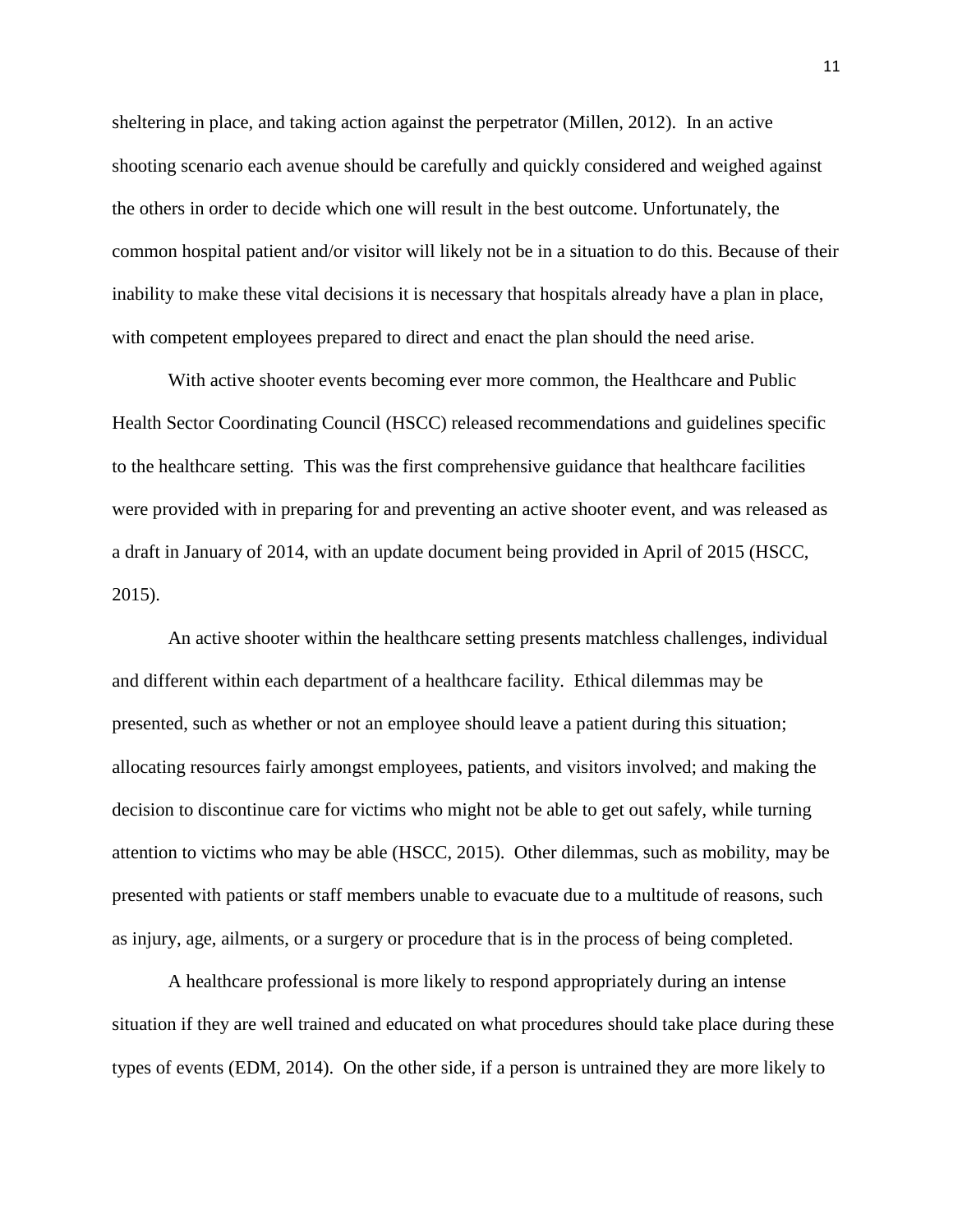respond inappropriately, and may hinder the efforts to get the situation under control (HSCC, 2015). Ultimately, there is a common goal in every active shooter situation setting: to preserve life and minimize harm to every individual (EDM, 2014).

Understanding that in the United States, a shooting occurs in a hospital on average over once a month, the Department of Health and Human Services (DHHS), as well as the Joint Commission, have advised running routine drills and preparatory exercises (Adashi, et al., 2015). Although there is a federal law in place that may hold hospitals liable in cases of active shooters (in regard to the training and planning for the staff), states are starting to enact laws which will better protect healthcare workers. As Adashi and colleagues explained,

"Some states (Michigan, Missouri, Nebraska, South Carolina, and Texas) as well as some local governments have recognized hospitals and other medical facilities as gun-free zones by prohibiting the carrying of concealed weapons on such premises…These state statutes add both tangible and symbolic dimensions to the recognition that health professionals occupy a uniquely beneficent position in society deserving of such protection" (Adashi et al., 2015; pg. 1209).

While it may be true that those states have implemented gun-free zones at healthcare facilities, other states are taking measures to do the exact opposite. For instance, the National Rifle Association has petitioned Florida to oppose healthcare facilities as gun-free zones under the pretense that there may be a constitutional denial of the right to bear arms (Adashi et al., 2015).

Policy development is one of the most important aspect of preparing a healthcare facility for an active shooter situation. It is important that the organization developing the policy meet with local agencies that will be supportive in enhancing the plans, such as fire, emergency medical services, and local police (Millen, 2012). During this policy development stage, a structure should be developed in regards to the safety and security of all hospital employees, patients, and visitors. The committee writing the policy should meet to discuss things such as identifying the multi-disciplinary team responding to threats, creating an all hazards emergency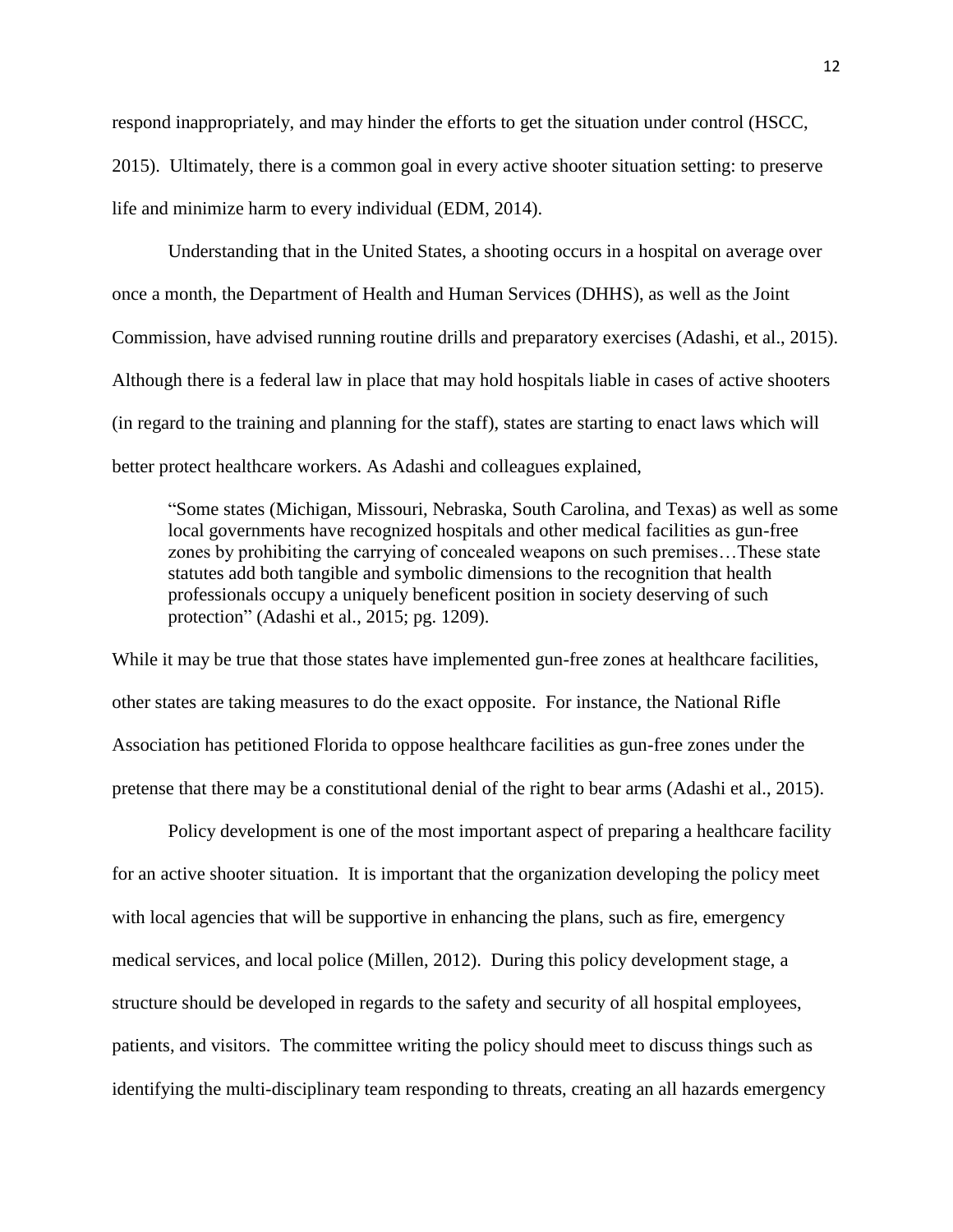response plan that encompasses various situations, holding drills and exercises on a frequent and regular basis, emphasizing education of all employees and volunteers, and deciding what type of communication system will be utilized for a mass notification (Millen, 2012).

According to the Journal of Business Continuity & Emergency Planning, it is important for policies to identify all aspects of the lockdown within the plans. Morris (2013) identified several areas that need to be considered in a successful emergency action plan, such as:

- Notification procedures
	- o Activation and demobilization
- Building security
	- o Access control, protocols for after hours
- External door locks
	- o Card readers versus key locks, etc.
- Building characteristics that may affect the lockdown
- The roles of personnel during the lockdown
- Lockdown variation
	- o Do business hours differ from after hours? Will visiting hours affect the policy?
- How to assist law enforcement during a lockdown
- Reunification procedures
- How to continue operations after an incident
- How to identify improvements following a lock-down

Each of these items should be clearly identified in the policy, along with additional

protocols, so that each employee knows what steps should be taken to ensure their best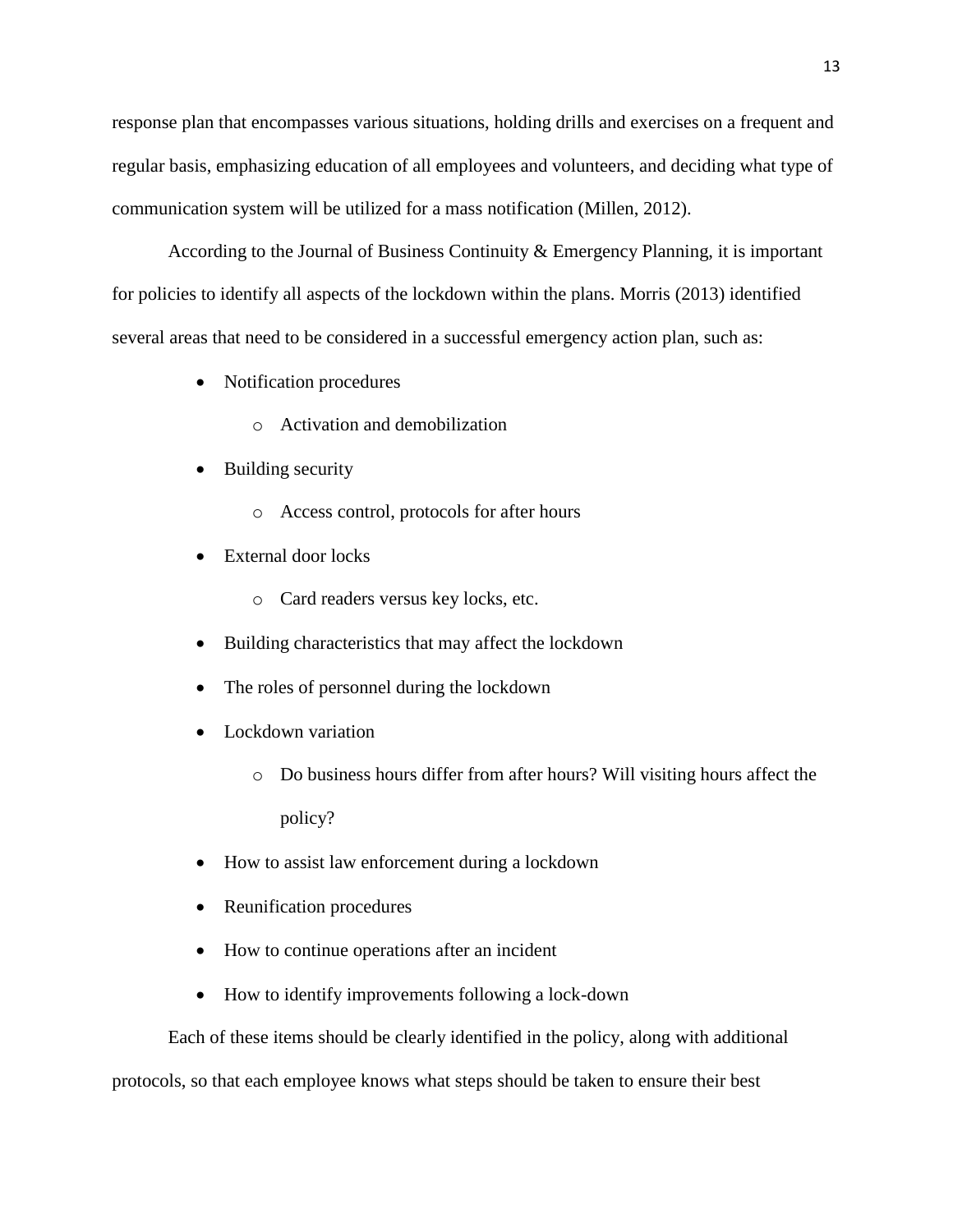opportunity for safety during an active shooter incident. Currently, a "run, hide, fight" technique is the suggested avenue to take if caught in a situation (Morris, 2013). Researcher Morris acknowledges several events that should take place during an active shooter encounter, and provided recommendation on what to do if one of them occurs in a public setting. Her first recommendation involves fleeing the scene, when possible. If deemed safe, patients and employees should run away to a known safe location, far from the active shooter, and where a phone is available to call emergency services. The second recommendation, if running is not a safe option, is to hide. Hiding should be done in the most barricaded area possible, away from the lockdown area, and secured. Lights should be off, and telephones should be quieted. Finally, if running and hiding are not options, fight. Use anything possible as an improvised weapon, and act aggressively to disarm and take down the shooter (Morris, 2013).

Knowing that the prevalence of active shooters in hospitals is on the rise in the United States, it can be assumed that more active shooter policies are also being written. Questions then emerge that include, what are the scope of these policies? And do they provide employees, patients, and visitors enough information to feel like they are in a safe and secure environment, with a knowledge of what to do in an active shooter situation?

#### *Research Design*

The current study will look specifically at Jennie Edmundson Hospital in Council Bluffs, Iowa. The following research question will be considered: What is the baseline knowledge of Jennie Edmundson Hospital employees regarding the active shooter/armed intruder policy? This research question will be investigated via electronic surveys sent out to selected Jennie Edmundson Hospital employees. Surveys will then be collected and analyzed, and a discussion of findings will be presented.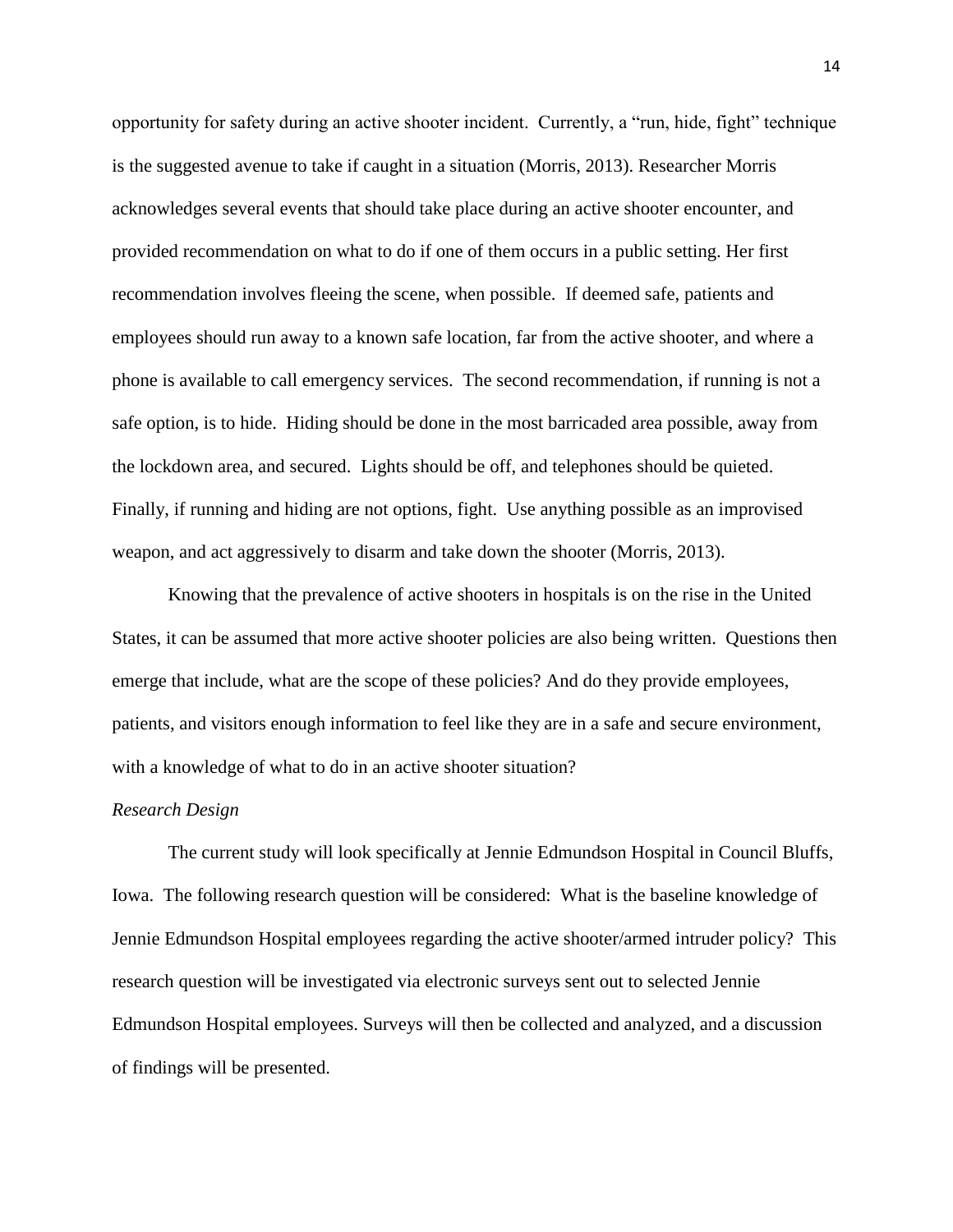#### **Methodology**

The aim of this research is to conduct a baseline study of employee knowledge of Methodist Health System's active shooter policy. A thorough literature review has determined that little research has been conducted in this arena. This study seeks to begin investigating a gap in the literature, and attempt to provide the hospitals' emergency preparedness coordinators information that will allow them to better prepare their employees for armed intruder situations.

#### **Sample Population**

Methodist Health System hospitals were chosen because they encompass a broad area within the greater Council Bluffs/Omaha metropolitan area. The placement of each hospital individually caters to multiple different ethnicities, races, and cultures. Contact was made with the Emergency Managers at each facility to determine which hospitals would be willing to distribute the survey, and which Jennie Edmundson Hospital in Council Bluffs, Iowa was enthusiastic at the opportunity to determine employee preparedness.

The sample population will be a convenience sample of all Jennie Edmundson Hospital employees. These employees include clinical staff (physicians, nurses, mental health associates, etc.), as well as administrators and non-clinical staff (cafeteria employees, custodial workers, etc.). The data will be collected with the help of an authorized survey sent to all Jennie Edmundson Hospital employees via the Emergency Manager for the hospital.

The Emergency Manager has access to a hospital wide e-mail account that can send an email to all hospital employees. By enlisting the help of the Emergency Manager, an individual whose sole position is to ensure the safety, productiveness, and effectiveness of hospital policies, the researcher is hoping that hospital employees will view the survey as important and worthwhile.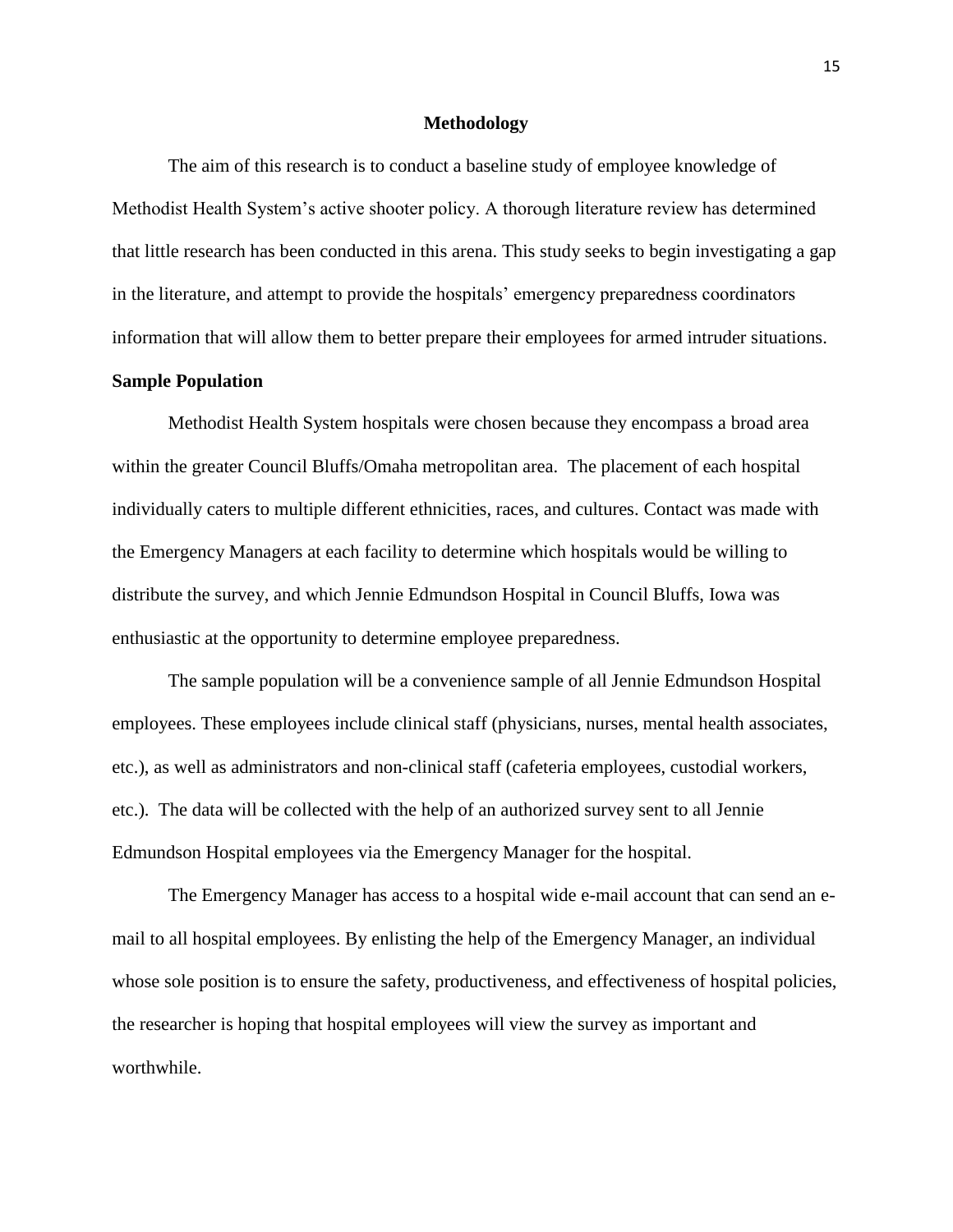Within the Methodist Health System, the job description of an Emergency Manager consists of planning, coordinating, updating, and maintaining policies and procedures related to the emergency operations plan, both internally and externally within the hospitals. They work directly with the administrators of the hospitals to execute emergency preparedness drills each year to test hospital and local responses, and they are closely aligned with outside emergency services. They work with local employees and experts to ensure all necessary supplies and equipment are housed appropriately within each hospital, and coordinates the buying and storage of additional preparedness necessities. In addition, each Emergency Manager supports the implementation of the Hospital Incident Command System (HICS), as well as the committees responsible for the continued preparedness and development of specific needs relating to hospital health care. The Emergency Managers within the Methodist Health System as well as the Director of Safety for the health system helped design the survey in order to obtain the maximum amount of information to better benefit the hospital.

#### **Data Collection**

The data for this study will be collected by the hospital Emergency Manager sending an e-mail to all JEH employees. This e-mail will include a brief description of the survey, as well as a hyperlink to a web survey, using the popular survey vehicle Google Forms. The survey description will read as follows:

This survey is based on the Methodist Health System Active Shooter/Armed Intruder Policy. The aim of this study is to understand the preparedness level of hospital employees regarding this policy so that efforts can be made to better prepare hospital staff in cases of active shooter events. Participation in this survey is completely voluntary and anonymous. You may choose to discontinue this survey at any time. The purpose of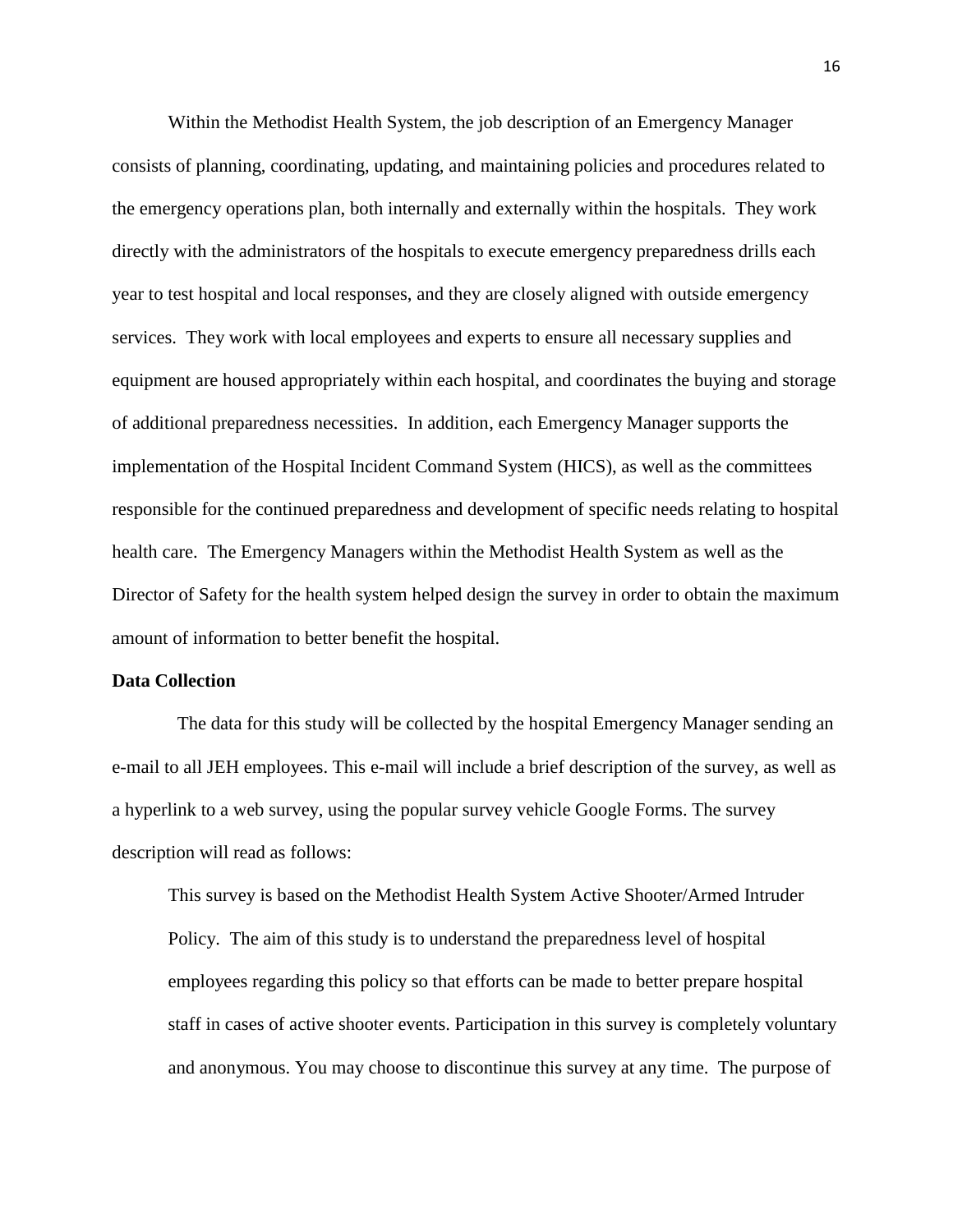this survey is to benefit Jennie Edmundson Hospital in providing clear, effective policies for which employees to refer.

An initial survey will be distributed on November  $2<sup>nd</sup>$  and a follow-up survey will be distributed four days later on November  $6<sup>th</sup>$  reminding those who have not already participated in the survey that there is still time. The survey will officially close on November  $9<sup>th</sup>$ .

#### **Survey**

Due to this type of survey and the nature of those responding to the survey, the assessment maintains mainly close-ended questions for JEH employees. The questions were based on literature reviews, personal experiences, and previous active shooter studies. The survey consists of fifteen closed ended questions. It was estimated that the survey would take approximately 8 minutes to complete. Respondents were informed that their participation in the survey was voluntary, and if they decided to participate, they were free to stop participating at any time. Respondents were also informed that while they will get no direct benefit from participating in the survey, the benefit will go to the hospital as a whole, as this information may be used to create better, broader, more effective policies.

#### **Dependent Variables**

To determine whether or not JEH employees are aware of where to find the active shooter/armed intruder policy they were simply asked "Where would you expect to find the active shooter/armed intruder policy?" This variable is multiple choice, with the employee given the option of responding out of four answers.

To determine the employee's baseline knowledge of the policy they were asked a series of questions, (See appendix A: Survey Questions). Again, these variables are multiple choice, or dichotomous "yes" or "no".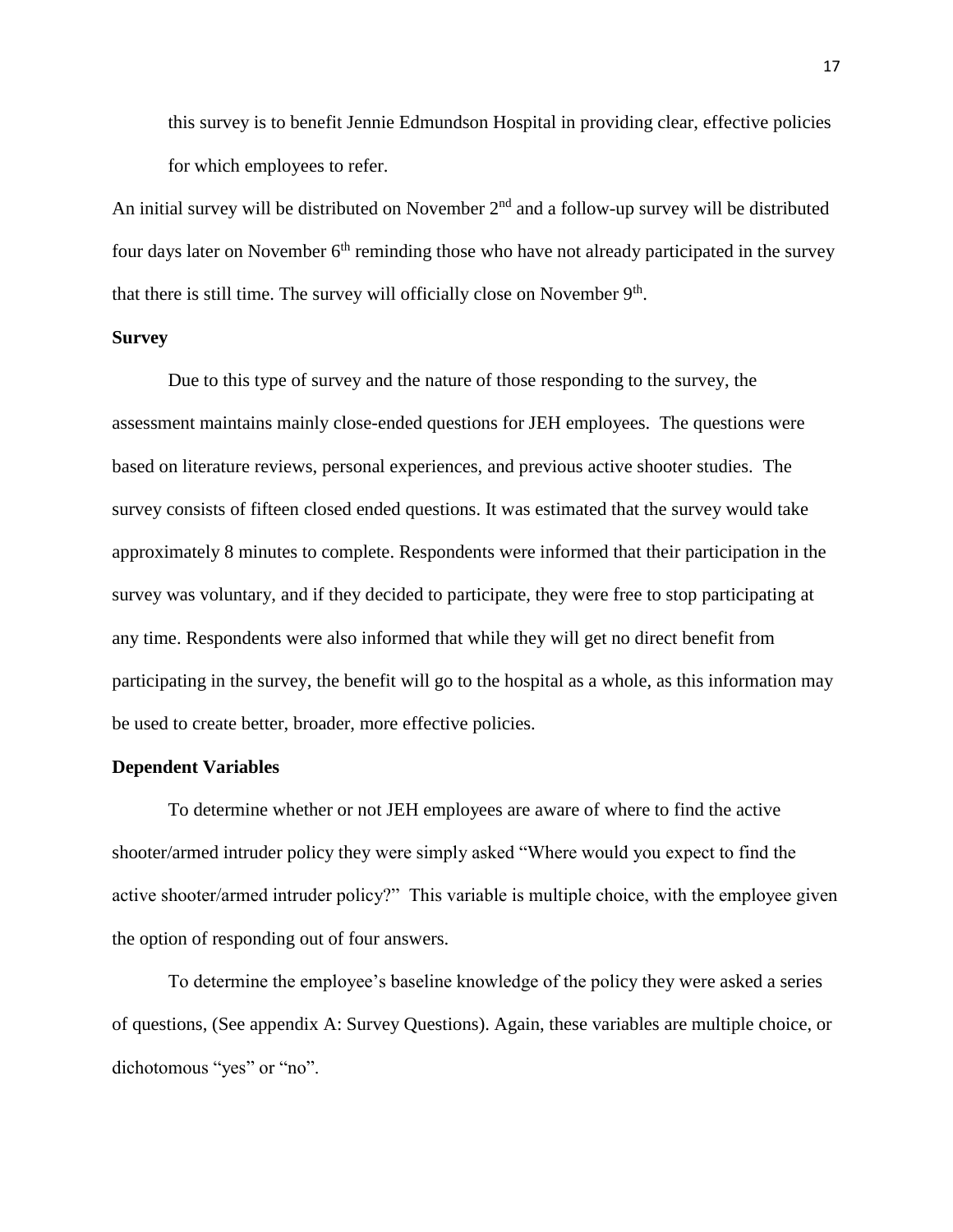#### **Independent Variables**

Independent variables in this study include descriptive statistics, such as gender, age, and level of education (high school graduate/GED or less, some college, undergraduate degree, graduate degree, doctorate or higher). In addition, respondents were asked about their position at the hospital (clinical, non-clinical, or administration). Lastly, respondents were asked about the amount of time they have been employed by Methodist Health systems, and whether they are a full-time or part-time employee.

#### **Data Analysis**

Raw data will be obtained from the Google Forms website. A systematic collection of data information will then be recorded and input into an excel spreadsheet, then coded and summarized with a determination of employee knowledge. The results will be obtained from a multiple-choice questionnaire, from which all valid survey entries will be utilized. The analysis of the coding will be quantitative based on the nature of the survey, with some qualitative analysis due to unstructured data. Because this is a baseline study, analysis will include descriptive statistics, including percentages. A discussion of the findings will then be presented, as well as recommendations regarding what actions should be taken to ensure that the active shooter policy being utilized by Jennie Edmundson Hospital is beneficial to the institution, and clear and understandable to the employees.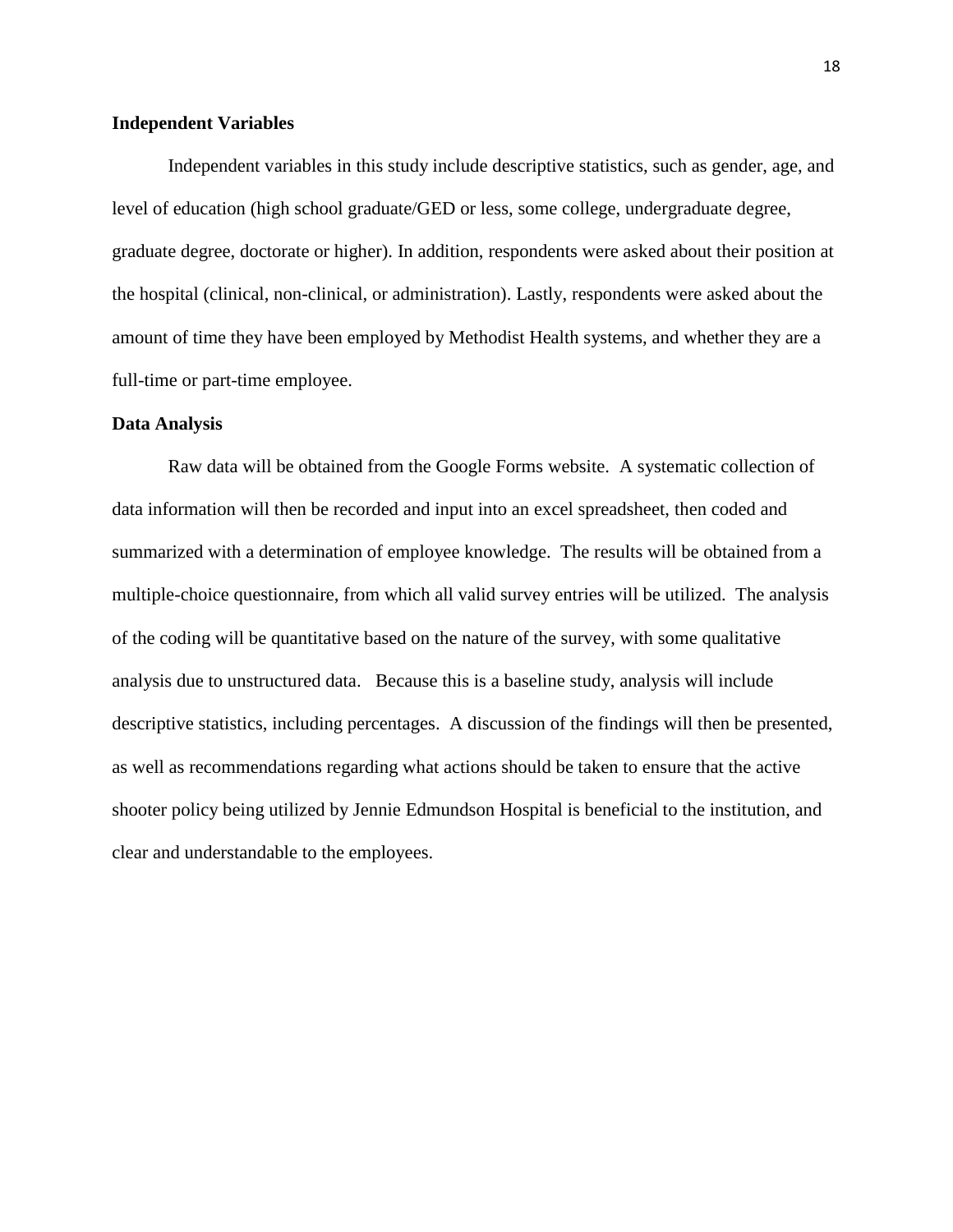#### **Findings**

Overall, e-mails were sent out to 725 hospital employees, with 341 surveys returned. These returns yielded a robust 47% response rate. The results of this study generated several interesting findings. These findings will be presented below. A discussion of the findings will follow.

#### **Overall Hospital Employee Characteristics**

The hospital surveyed in the study, Jennie Edmundson Hospital, employs 725 people (see Table 1). Of those employees, 5.8% are administrative employees, which contains both senior and lower level administration. Senior level includes the hospital Chief Executive Officer, the Chief Nursing Officer, the Chief Medical Director, and the Vice President of Patient Affairs. Lower level administration includes all unit directors and managers.

Seventy-one percent  $(n=517)$  of employees are clinical employees, meaning they participate in direct patient care. These employees include physicians, nurses, aides, and ancillary clinical staff, such as radiology technicians. Non-clinical employees are those who are not directly involved with patient care. They are comprised of maintenance staff, food service positions, and other supplemental roles and positions within the hospital, such as unit clerks. Approximately 22.87% (n=166) of the employees are considered non-clinical (see Table 1).

| <b>Variable</b> | N   | $\frac{6}{6}$ |  |  |
|-----------------|-----|---------------|--|--|
| Administrative  | 42  | 5.8           |  |  |
| Clinical        | 517 | 71.3          |  |  |
| Non-clinical    | 166 | 22.87         |  |  |
| Male            | 109 | 15            |  |  |
| Female          | 616 | 85            |  |  |
| Total           | 725 |               |  |  |

Table 1. *Overall Hospital Employee Characteristics*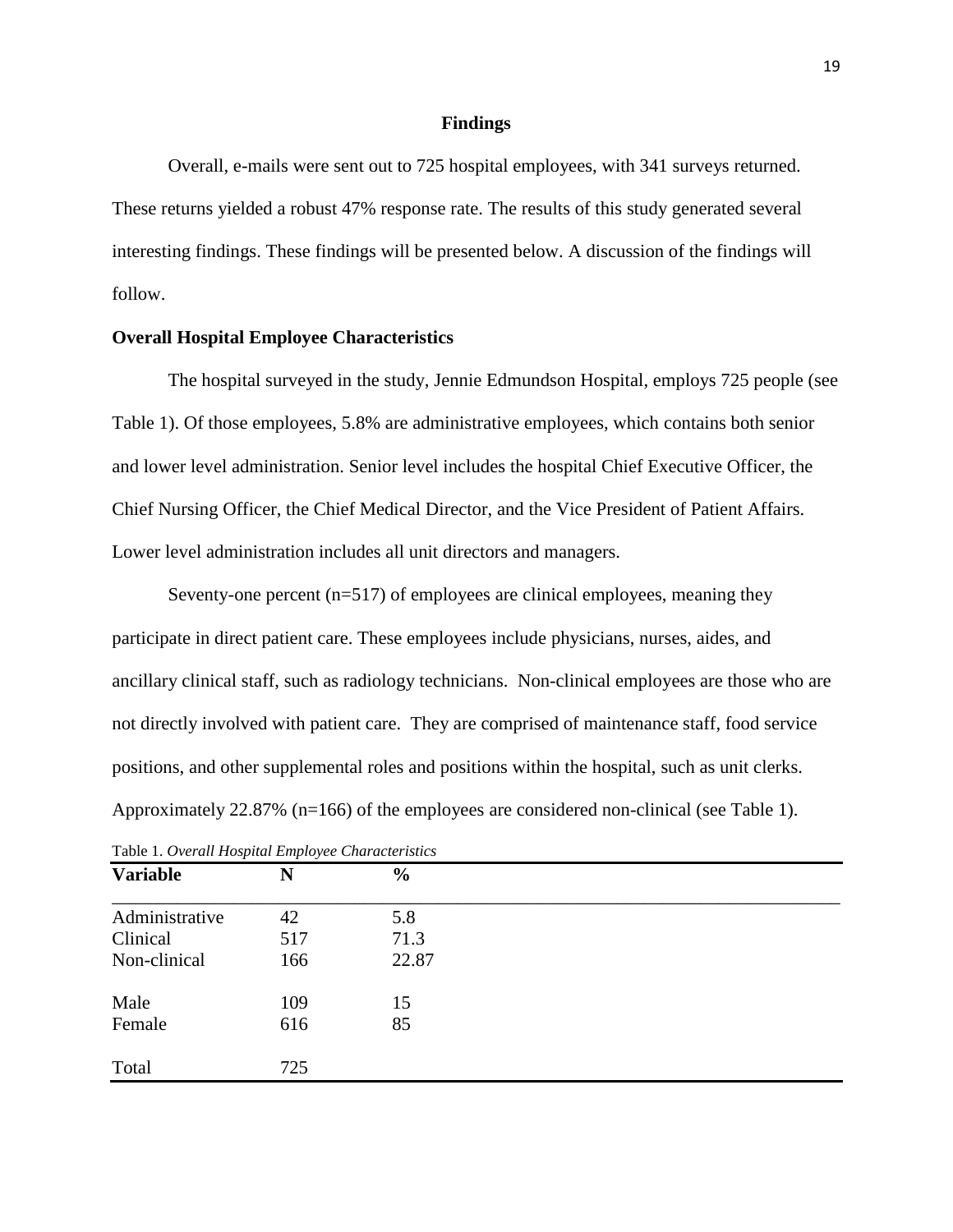#### **Descriptive Characteristics**

The survey respondents were overwhelmingly female (84.5%), with only 15.5% of respondents identifying themselves as male on the survey (see Table 2). The majority of respondents were over 50 years old, with the vast minority being younger than 24. Approximately 50% of those who participated in the survey asserted they were over 50 years of age, with 32.6% being between 35 and 50 years old, 16.4% being between 25 and 34 years old, and 4.1% being between the ages of 19 and 24.

Employees were asked to report how long they have been employed at Jennie Edmundson Hospital. The vast majority of respondents have been employed at this hospital for greater than ten years (48.8%). 15.4% have been employed for five to ten years, 23.4% have been employed for one to four years, and 12.4% have worked at the hospital for less than one year (see Table 2).

Of those who responded to the survey 58.9% identified themselves as clinical staff, 26.5% as non-clinical staff, 8% as administration, and 6.5% as "Other". The majority of survey respondents were full time employees (84.1%), meaning that they worked 32 hours or more a week. Approximately 13% considered themselves part time employees, meaning they worked under 32 hours per week, and 3% were less than part-time. Those who work less than part time are traditionally on-call employees or options employees, meaning they are not assigned a minimum number of hours that they are required to work each week. Within that category, a significant amount of those surveyed were full time employees (84.1%), with 12.9% being part time employees, and only 2.9% being less than part-time employees (such as an options employee).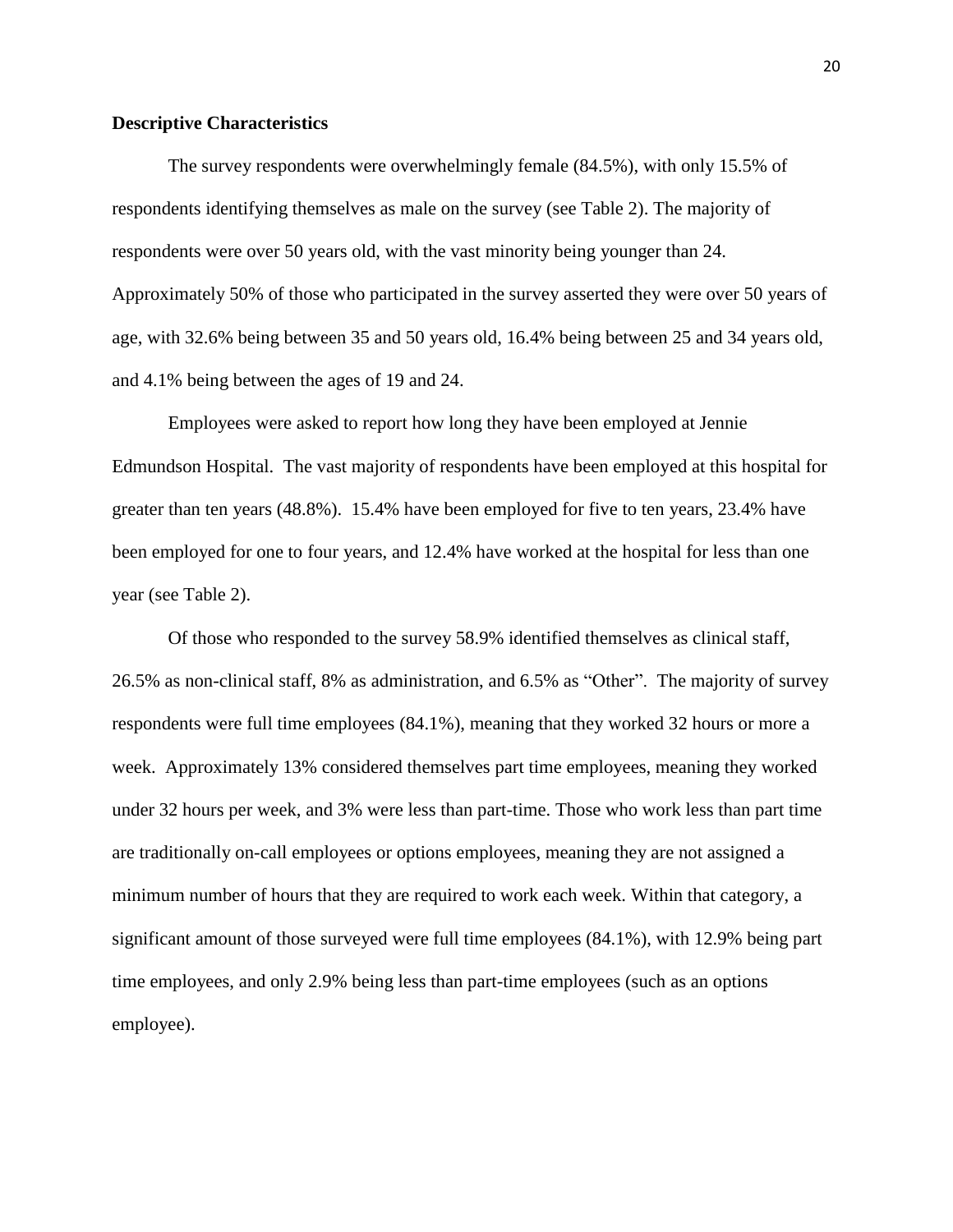The majority of employees having an undergraduate degree or higher. Only two (0.6%) employees reported having less than a high school diploma, while 15 (4.4%) employees reported having a Doctorate degree of some sort (either a medical doctorate or PhD). Sixty-seven employees (19.6%) held graduate degrees, 131 employees (38.4%) had undergraduate degrees, 89 employees (26.1%) reported having some college experience, and 27 employees (10.9%) were solely high school graduates.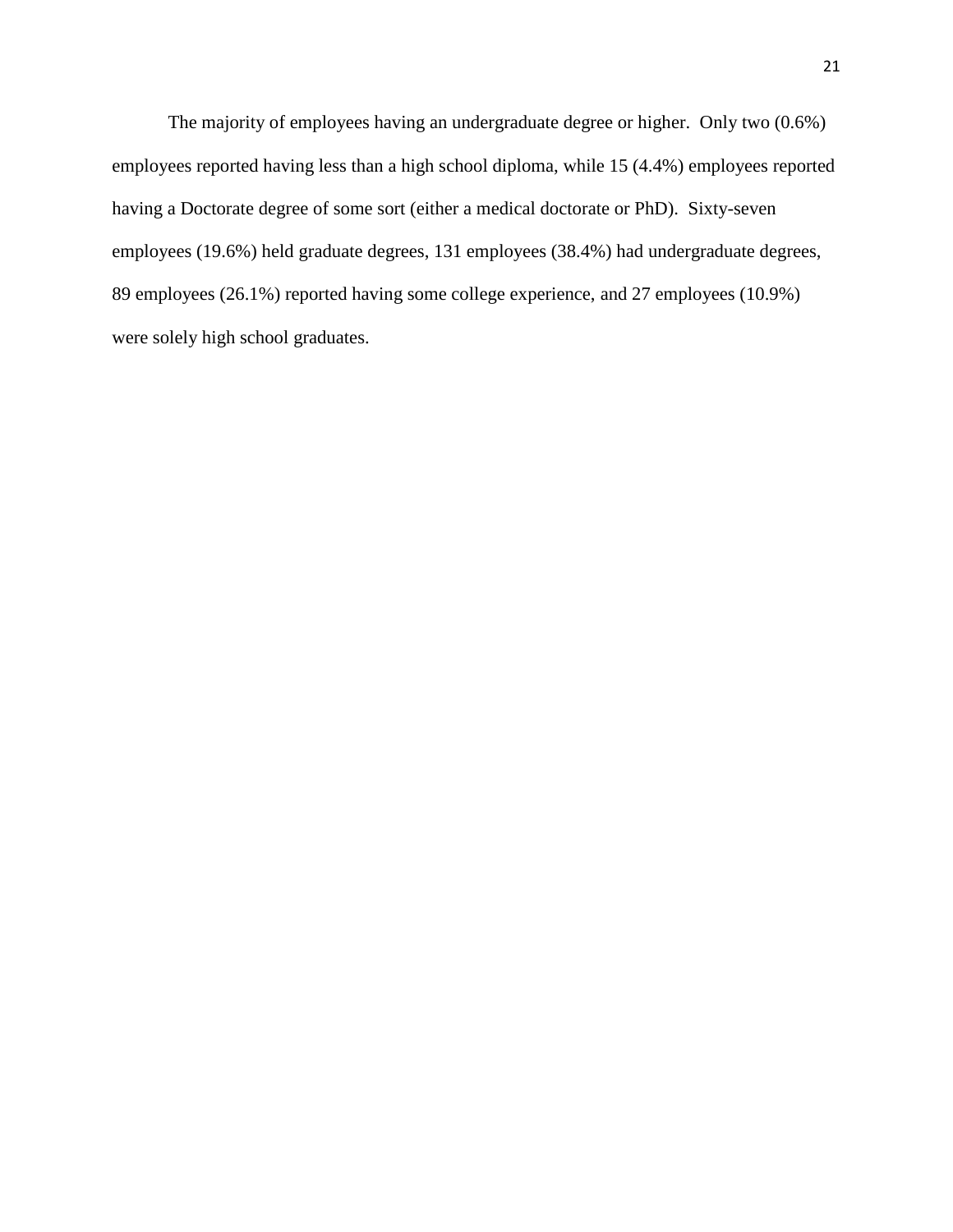| <b>Variable</b>                | $\sim$ $\cdots$ $\sim$ $\sim$<br>$1.000$ $0.0000$<br>$\mathbf N$ | $\frac{0}{0}$ |  |
|--------------------------------|------------------------------------------------------------------|---------------|--|
| Gender                         |                                                                  |               |  |
| Male                           | 53                                                               | 15.5          |  |
| Female                         | 288                                                              | 84.5          |  |
| Age                            |                                                                  |               |  |
| Over 50                        | 160                                                              | 46.9          |  |
| $35 - 50$                      | 111                                                              | 32.6          |  |
| $25 - 34$                      | 56                                                               | 16.4          |  |
| 19-24                          | 14                                                               | 4.1           |  |
| <b>Employment Experience</b>   |                                                                  |               |  |
| $0-1$ years                    | 42                                                               | 12.4          |  |
| 1-5 years                      | 79                                                               | 23.4          |  |
| 5-10 years                     | 52                                                               | 15.4          |  |
| Greater than 10 years          | 165                                                              | 48.8          |  |
| <b>Employee Classification</b> |                                                                  |               |  |
| Administrative                 | 27                                                               | 8             |  |
| Clinical                       | 198                                                              | 58.9          |  |
| Non-Clinical                   | 89                                                               | 26.5          |  |
| <b>Employment Schedule</b>     |                                                                  |               |  |
| Full-time                      | 286                                                              | 84.1          |  |
| Part-Time                      | 44                                                               | 12.9          |  |
| Less than part time            | $10\,$                                                           | 2.9           |  |
| <b>Education</b>               |                                                                  |               |  |
| Doctorate                      | 15                                                               | 4.4           |  |
| Graduate degree                | 67                                                               | 19.6          |  |
| Undergraduate degree           | 131                                                              | 38.4          |  |
| Some college                   | 89                                                               | 26.1          |  |
| High school grad               | 37                                                               | 10.9          |  |
| Less than high school          | $\overline{2}$                                                   | 0.6           |  |

Table 2. *Descriptive Characteristics of Survey Respondents*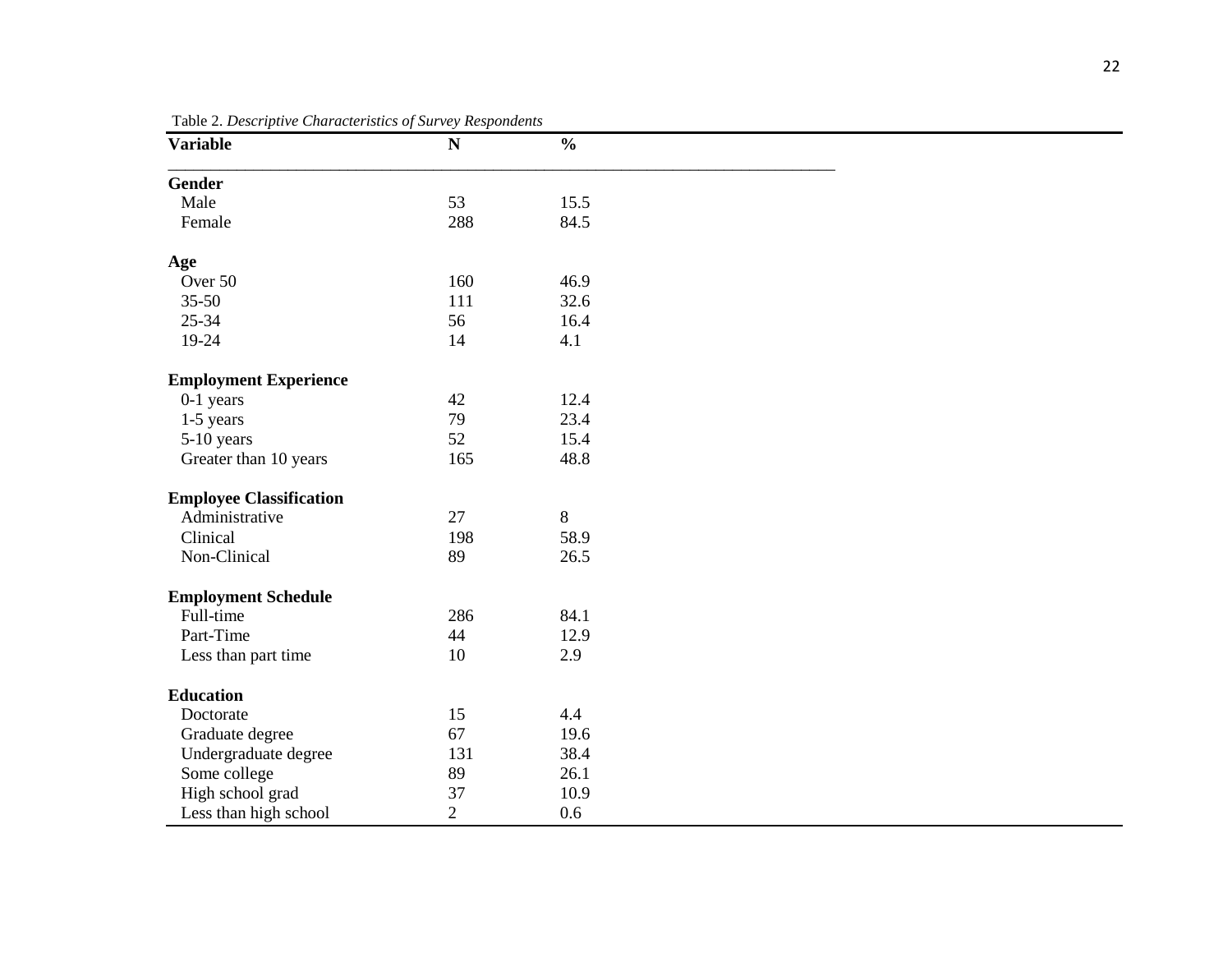#### **Employee Knowledge of Active Shooter Policy**

Following the demographic data, questions were asked in regard to the actual policy for active shooters and armed intruders. The first question was used to identify whether or not employees knew where the policy was located. It specifically asked "Where would you expect to find an active shooter/armed intruder policy?" (see Table 3). Almost 84% of employees answered correctly, knowing that the policy is found on the Methodist Health System intranet. Just over 16% responded that they would expect to find the policy elsewhere, either with administration (1.8%), on the hospital homepage (11%), or "Other" (3.3%). Those who marked "Other" either did not fill in the blank, indicated a previously used healthcare system, or referenced a hard copy of the policy in some area of the hospital.

Per the active shooter/armed intruder policy, when hearing the active shooter/armed intruder alert paged over the hospital's PA system, a person's first response should be to either run, hide, or fight, depending on where that person is in relation to the intruder. When asked what should be their initial response when hearing that alert, less than 50% of employees identified run, hide, or fight as the correct option. Thirty-eight percent said to lockdown, 11.7% said to shelter in place, and 0.6% (2 respondents) said they would confront the armed intruder.

The next question asked employees how to report a sighting of an active shooter/armed intruder. When reporting an active shooter/armed intruder, nearly 74% of employees knew to call the emergency code phone, with 15.8% reporting they thought they were supposed to call 9-11, 2.6% reporting they would call hospital security, and 7.6% saying they would call the hospital operator.

When asked who they should *first* report a suspicious person to, the policy states that onsite security or a supervisor would be the way to proceed. By using a "check all that apply"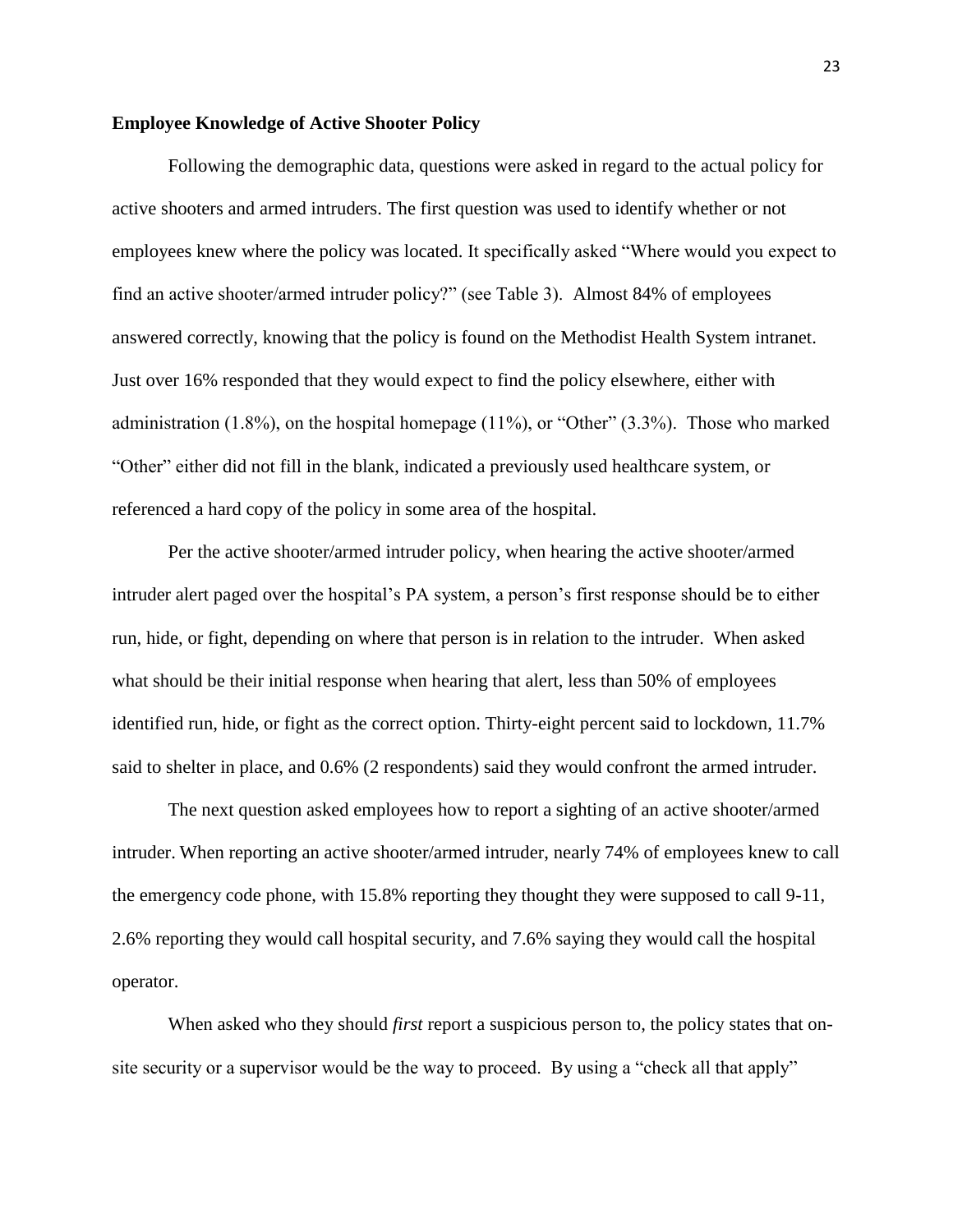format, research showed that 38.1% of employees thought they should report to their co-workers, and 21.7% thought they should report to administration. Eighty-nine percent correctly marked they would report to safety and security, while 54.5% indicated they would also report a suspicious person to a supervisor.

When asked where employees should go if they are in an active shooter situation the overwhelming majority (87.4%) of employees accurately stated the best place to hide would be in an enclosed room with a solid door. Over six percent reported they would conceal themselves in an open office under a desk, while 5.3% stated that an occupied patient room would be the best place to hide. Only three respondents (0.9%) stated they would hide in a hallway, around a corner from the active shooter/armed intruder.

In order to identify whether or not employee feel a moral or ethical obligation to stay with a patient during an active shooter/armed intruder situation, a dichotomous yes/no question was asked. Almost 85% stated that they did feel an obligation, while 15.3% stated they did not feel a moral or ethical obligation to remain with their patients.

When employees were asked whether or not they feel they are prepared for an active shooter/armed intruder situation, a fairly even split was identified between those who feel they have been adequately trained (47.9%), versus those who do not feel they have been adequately trained for this type of circumstance (52.1%).

To better identify how to rectify the gap for those who do not feel prepared, the survey asked respondents what modes of education they would find most effective for active shooter/armed intruder training. A list of several responses were given, instructing employees to "check all that apply". Fifty-two percent stated they would find virtual/computer training to be the most helpful, 47.8% suggested full scale exercises and live training, 46% selected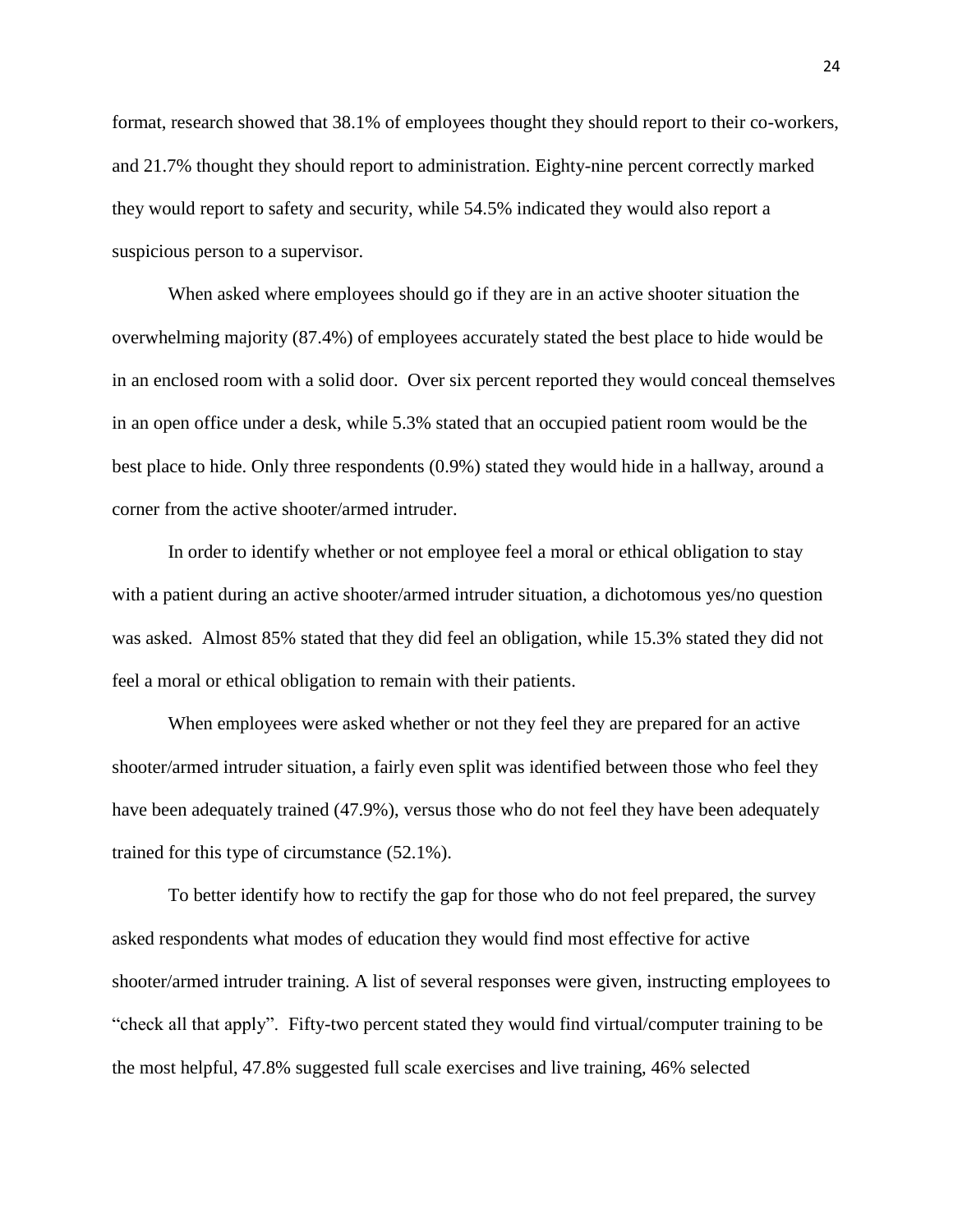classroom/verbal training, 30.5% advised written training, 11.7% said tabletop exercises, and 1.2% stated "other". Approximately half of those who stated "other" indicated it should be completed as mandatory training, or that each mode mentioned should be utilized.

Lastly, employees were asked how prepared they felt for the possibility of an active shooter/armed intruder at Jennie Edmundson Hospital. Responses were given on a 4 point Likert Scale, instructing the employee to choose the best answer. Only 5% reported feeling very prepared. The majority (54%) stated they felt prepared, while 37% reported feeling unprepared, and 4.1% stated they felt very unprepared (see Table 3).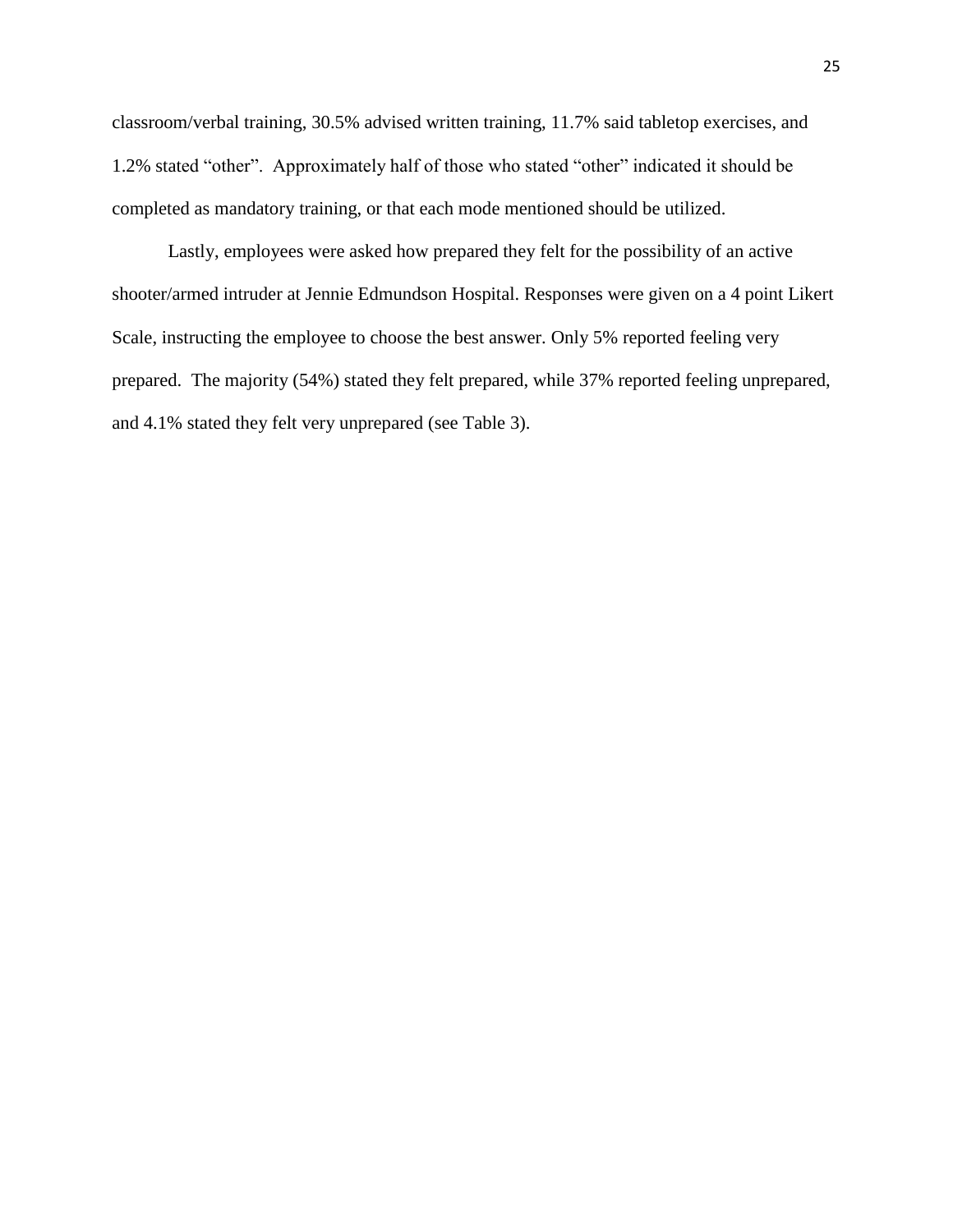| <b>Variable</b>          | N   | $\frac{0}{0}$                                                                                                            |
|--------------------------|-----|--------------------------------------------------------------------------------------------------------------------------|
|                          |     | Where would you expect to find an active shooter/armed intruder policy?                                                  |
| <b>System Intranet</b>   | 282 | 83.9                                                                                                                     |
| Hospital Homepage        | 37  | 11                                                                                                                       |
| With administration      | 6   | 1.8                                                                                                                      |
| Other                    | 11  | 3.3                                                                                                                      |
|                          |     | What should be your initial response when hearing Active Shooter/Armed Intruder overhead?                                |
| Run, hide, or fight      | 168 | 49.3                                                                                                                     |
| Lockdown                 | 131 | 38.4                                                                                                                     |
| Shelter in place         | 40  | 11.7                                                                                                                     |
| Confront intruder        | 2   | 0.6                                                                                                                      |
|                          |     | To the best of your knowledge, to whom should you FIRST report a suspicious person?                                      |
| Supervisor               | 186 | 54.5                                                                                                                     |
| Safety & Security        | 306 | 89.7                                                                                                                     |
| Co-workers               | 130 | 38.1                                                                                                                     |
| Administration           | 74  | 21.7                                                                                                                     |
|                          |     | To the best of your knowledge, what number should be called to report an active shooter/armed intruder?                  |
| $9 - 11$                 | 54  | 15.8                                                                                                                     |
| 6-911                    | 252 | 73.9                                                                                                                     |
| Security Cell Phone      | 9   | 2.6                                                                                                                      |
| "0" (Operator)           | 26  | 7.6                                                                                                                      |
|                          |     | To the best of your knowledge, where would be the best place to hide in case of an active shooter/armed intruder in your |
| location?                |     |                                                                                                                          |
| Open office under desk   | 22  | 6.5                                                                                                                      |
| Enclosed room/solid door | 297 | 87.4                                                                                                                     |
| Occupied patient room    | 18  | 5.3                                                                                                                      |
| Hallway corner           | 3   | 0.9                                                                                                                      |

Table 3. *Employee Knowledge of Active Shooter/Armed Intruder Policy*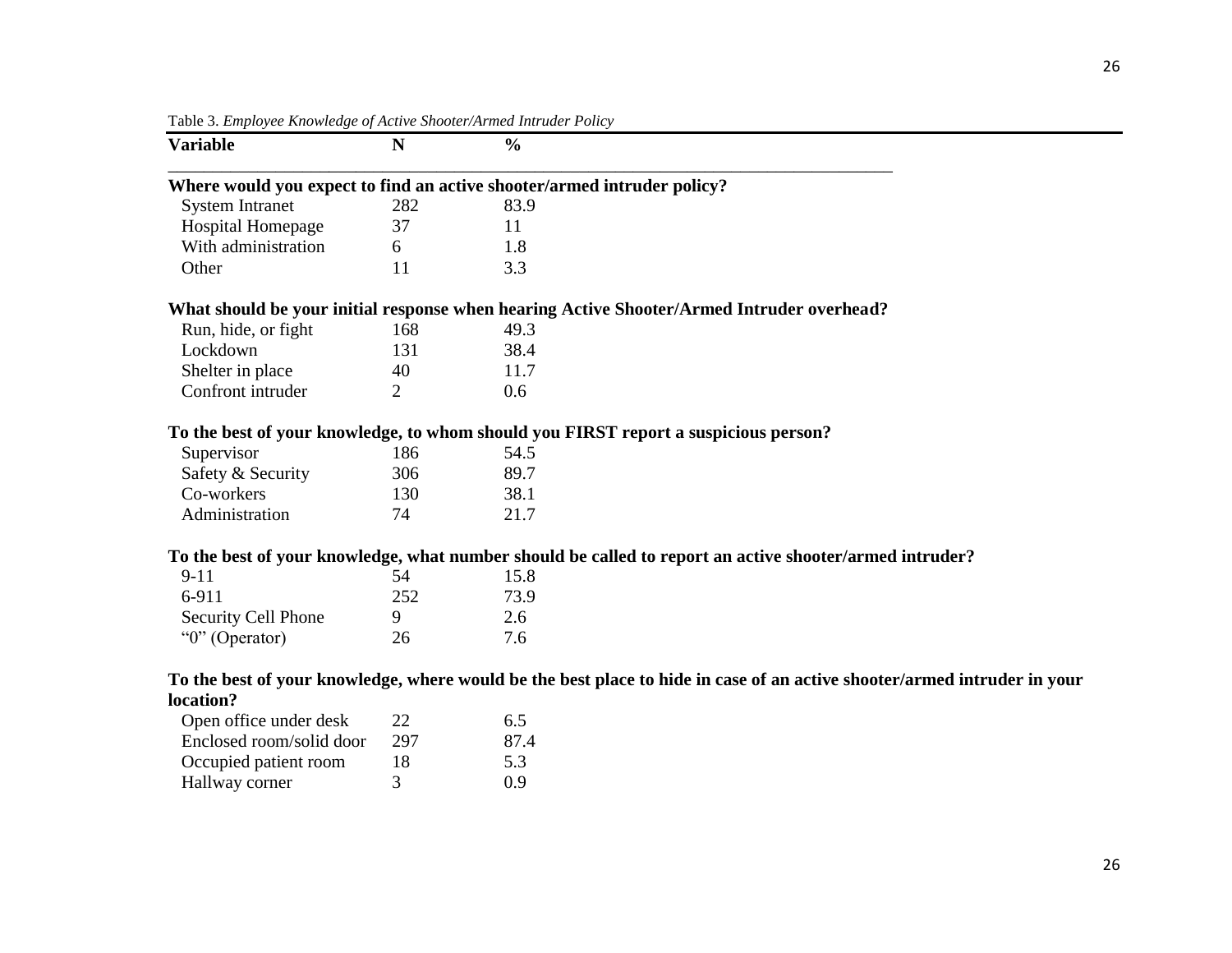|                            |     | Do you feel you have been adequately trained for an active shooter/armed intruder incident?       |
|----------------------------|-----|---------------------------------------------------------------------------------------------------|
| Yes                        | 163 | 47.9                                                                                              |
| N <sub>o</sub>             | 177 | 52.1                                                                                              |
|                            |     | What modes of education would you find most effective for active shooter/armed intruder training? |
| Written                    | 104 | 30.5                                                                                              |
| Classroom/Verbal           | 157 | 46                                                                                                |
| <b>Tabletop Exercise</b>   | 40  | 11.7                                                                                              |
| Virtual/Computer Training  | 179 | 52.5                                                                                              |
| <b>Full-Scale Exercise</b> | 163 | 47.8                                                                                              |
| Other                      | 4   | 1.2                                                                                               |
|                            |     | How prepared do you feel for the possibility of an active shooter/armed intruder at the hospital? |
| Very Prepared              | 17  | 5                                                                                                 |
| Prepared                   | 184 | 54                                                                                                |
| Unprepared                 | 126 | 37                                                                                                |
| Very Unprepared            | 14  | 4.1                                                                                               |
|                            |     | Do you feel a moral/ethical obligation to stay with a patient in cases of an active shooter?      |
| Yes                        | 287 | 84.7                                                                                              |
| No                         | 52  | 15.3                                                                                              |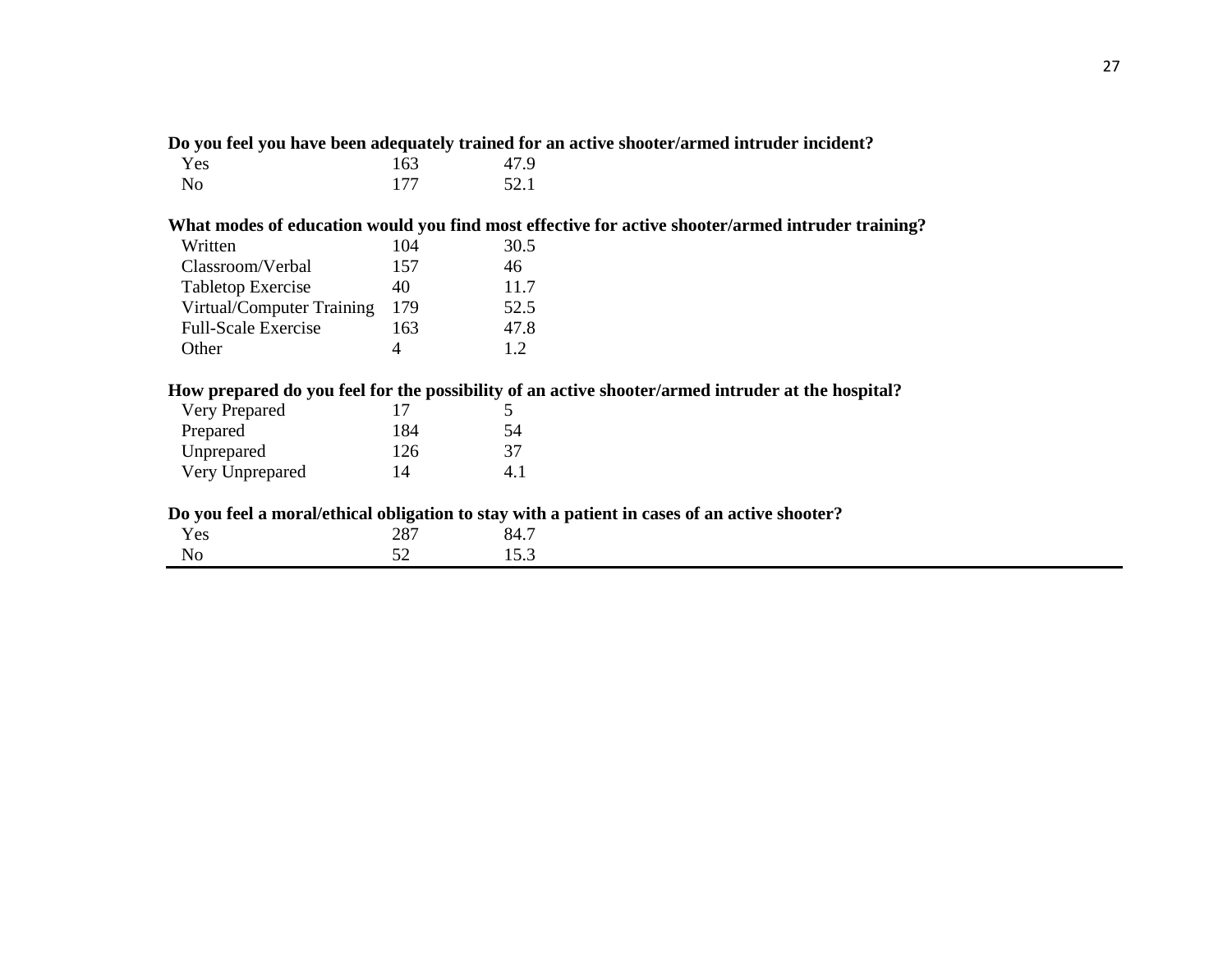#### **Discussion**

Unfortunately, active shooter situations in the United States are on the rise (Kelen et al., 2012) and hospital settings are not exempt. The results from this research show that the majority of Jennie Edmundson Hospital employees are aware of the active shooter/armed intruder policy and where to find it, however many are not aware of its contents. This lack of employee knowledge poses a significant risk to the hospital, the patients, and the employees. The questions in the survey answered by employees were designed to assess employee baseline knowledge of the hospital's active shooter/armed intruder policy. The following section will provide a discussion related to the interesting findings this survey yielded, as well as provide suggestions for future research and how hospital training may be improved. Limitations of this research will also be addressed.

#### **Active Shooter/Armed Intruder Policy**

Upon analysis of the data, it was revealed that the response rate in regard to gender was representative of the hospital. Currently, the hospital employs 85 females to every 15 males. Approximately 84% of survey respondents identified themselves as female, and 15.5% identified themselves as male. Consequently, although the response rate was overwhelmingly female, it is on par with the overall hospital gender breakdown ratio.

Survey analysis determined that the overwhelming majority of employees (84%) knew where to find the active shooter/armed intruder policy, which is placed on the Methodist Health Systems intranet under the "Policies" tab. While the majority of staff knew where to locate the policy, it should be acknowledged that this particular policy is located in the same place as thousands of other hospital and health system policies. It is unknown whether employees who are familiar with the policy investigated the location of it on their own prior to the survey

28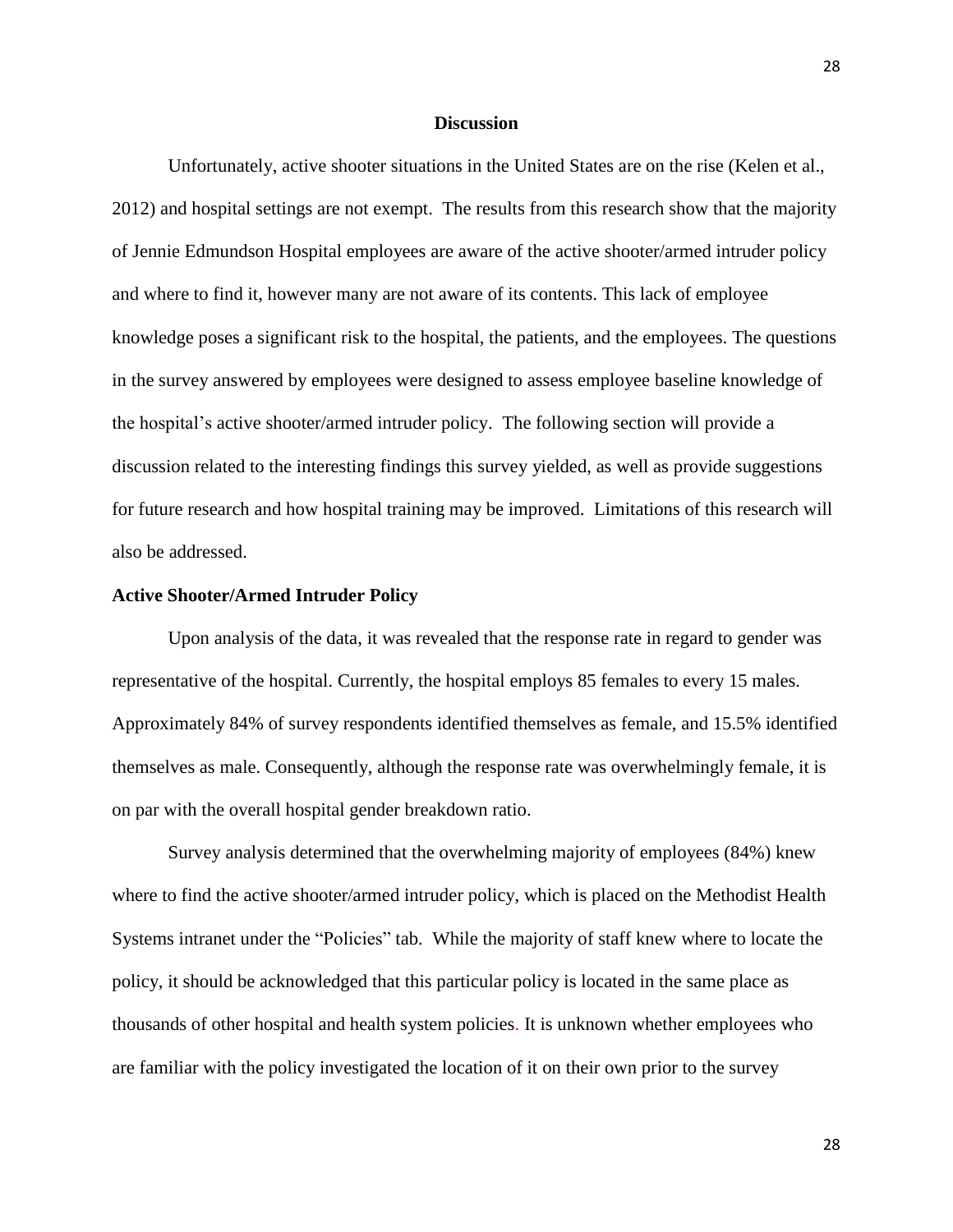administration, or whether they were simply aware that all policies are located in this place. Nonetheless, it appears that employees are aware that an active shooter/armed intruder policy exists, and they know where the policy is located among hospital documents, but they are less acquainted with the contents contained in the policy.

Part of the reason why employees might be aware of the policy's existence, but not cognizant of what the policy entails is due to the lack of training associated with the policy. Essentially, employees are given instruction on how to find all hospital policies during employee orientation, but no further action is taken by the hospital to ensure that policies are read, understood, practiced, or enacted, unless individual unit managers take it upon themselves to do so. The idea that the policy explicitly states that it is the duty of the employees to know the policy in order to be knowledgeable in the event of an active shooter/armed intruder seems ambitious without further training.

Shockingly, less than half of employees who responded to the survey were able to identify the appropriate response when the active shooter/armed intruder alert is paged over the hospital's PA system. The second largest percentage asserted that "lockdown" is the appropriate response when paged, with "shelter-in-place" being the minority answer for employees. Interestingly, the highest percentage of the employees who chose "shelter-in-place" as their initial response upon hearing the overhead page were employees who had been staffed at Jennie Edmundson hospital for greater than ten years. While there are several reasons respondents may have chosen these answers, it is reasonable to think that confusion may have occurred, as lockdown is a subsection of the "hide" portion in the recommended run-hide-fight. In addition, "Lockdown" is used in various other emergency situations referred to by separate policies for the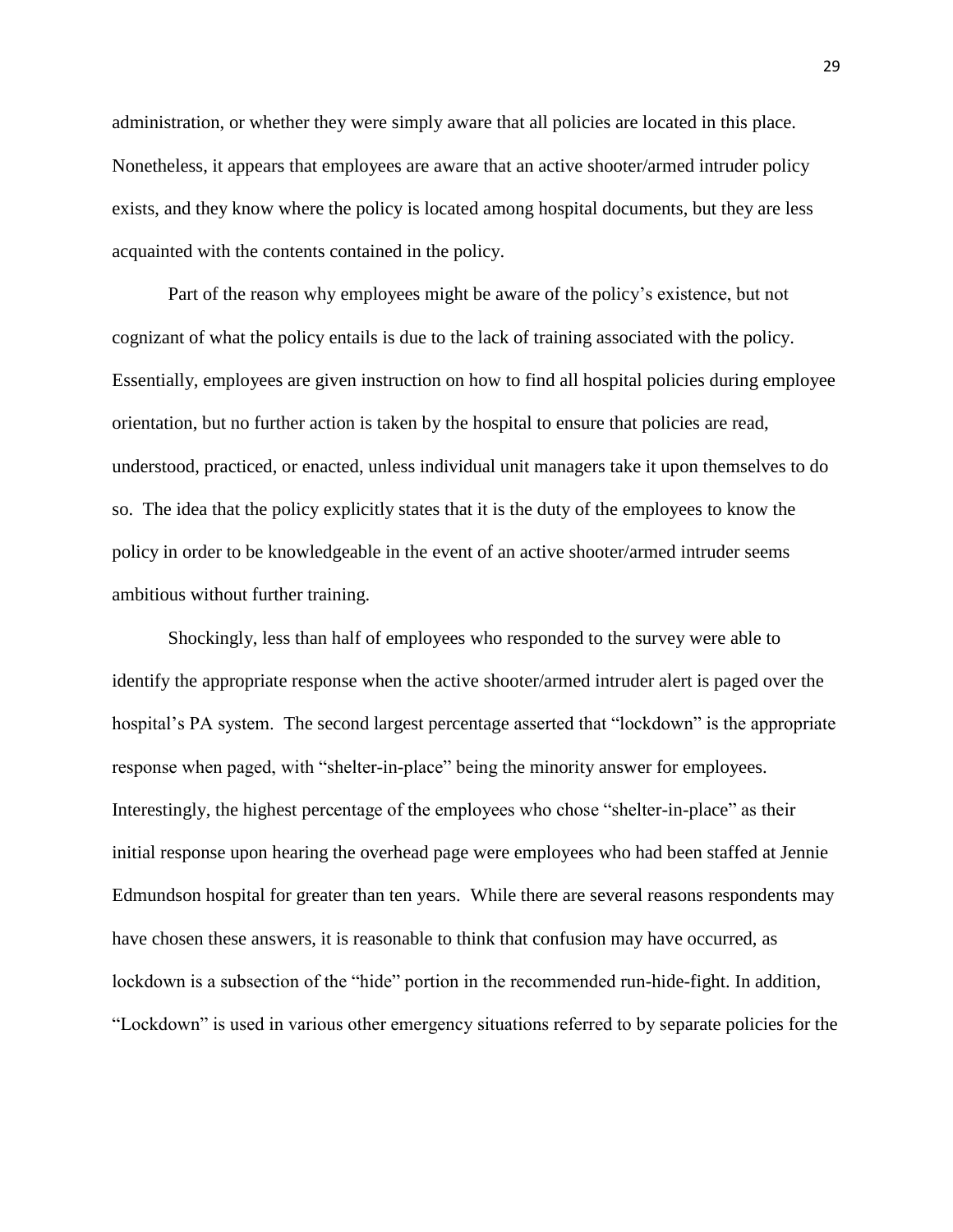Methodist Health System organization, thus possibly leading to some misunderstanding on the part of the employee.

Nearly three quarters of employees were able to appropriately identify how to report the sighting of an active shooter/armed intruder. Per MHS policy, 74% of employees correctly marked that they should call the emergency code phone, which is a separate emergency phone utilized only by the hospital staff responsible for checking in and registering patients where the opportunity of using the overhead PA system is utilized. This is also the method of connecting to emergency dispatch for the county to direct emergency services, such as law enforcement to the hospital. Having a quarter of employees unaware of how to appropriately report an active shooter/armed intruder poses a significant threat to the hospital, since time is vital in these situations. In one study of 51 active shooter incidents, each event ended prior to law enforcement arriving (DHHS et al., 2014). Reporting the sighting of an active shooter/armed intruder incorrectly has the potential to prevent the opportunity of isolating the violence to one area of the hospital, possibly allowing the shooter to freely move throughout other vulnerable areas.

Eighty-nine percent of respondents correctly marked they would *first* report a suspicious person to safety and security, while slightly over half indicated they would also report it to a supervisor. According to policy, both avenues would be acceptable when proceeding to report a suspicious person. A problem arises when nearly 40% of employees feel they need to first report a suspicious person to their co-workers, which can easily cause panic and misguided or unnecessary fear when not investigated in the appropriate manner. It may also be a time constraint, when earlier identification by appropriate personnel (such as security) could be a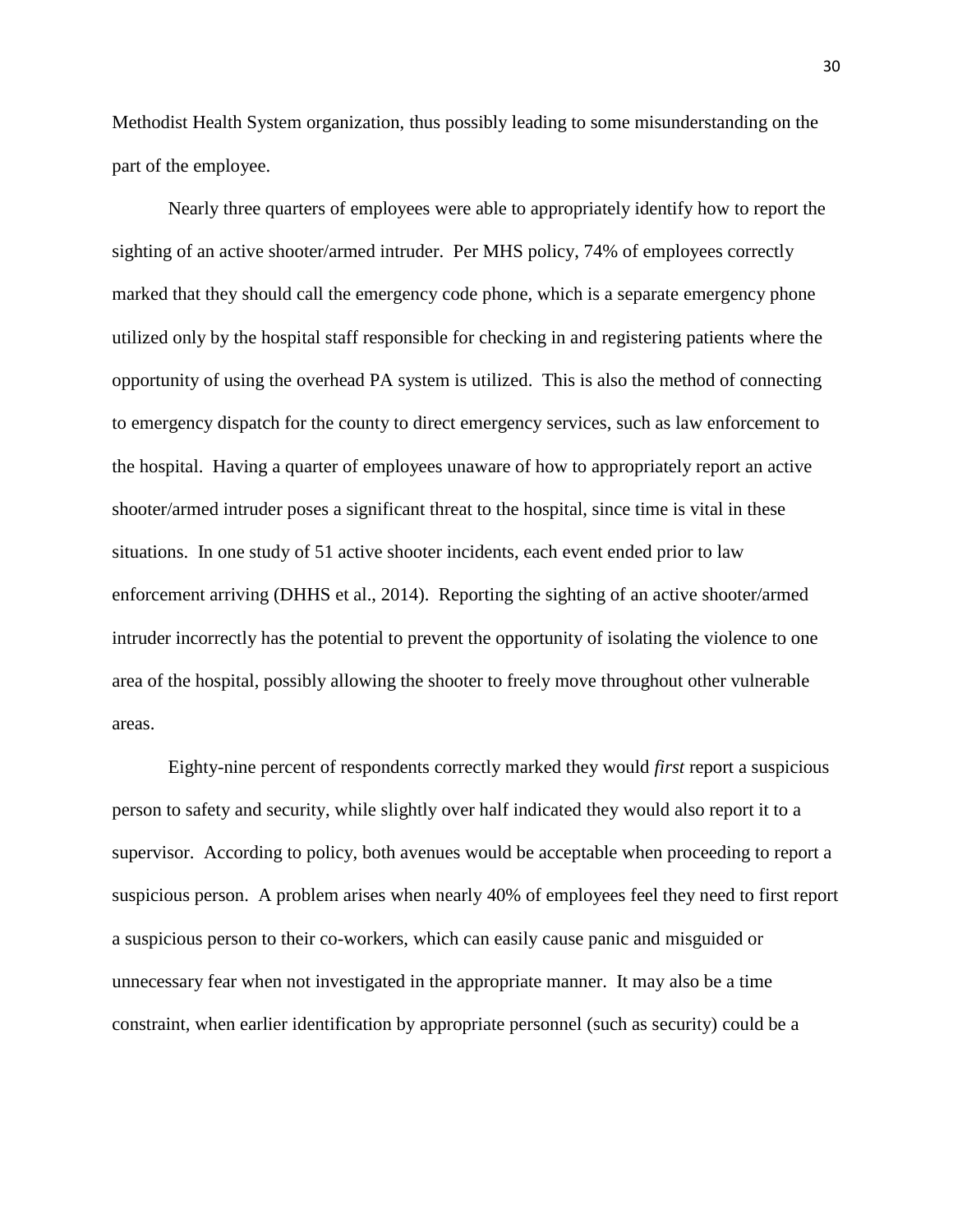benefit. Reporting a suspicious person to a co-worker first could decrease the survival of self and others during an incident, as it is out of step with recommendations (DHHS et al., 2014).

The researchers' data indicates that the overwhelming majority of employees understand the best place to hide (if unable to run) during an active shooter/armed intruder situation would be in an enclosed room with a solid door. A small number of employees reported that an occupied patient room would be the best place to hide, possibly due to an ethical or moral feeling of obligation to protect their patient, or due to a section of the policy that states, "Protect the patients and visitors as much as possible" (MHS, pg. 5, 2013). However, in a different section of the employee policy it *also* says that employees need to "Understand that you may not be able to help the injured as you flee to safety" (MHS, pg. 4, 2013). Furthermore, the policy explicitly states, "Attempts to rescue anyone outside the shelter should only be attempted if the attempt can be made without endangering anyone inside the secure area" (MHS, pg. 5, 2013). It is the researcher's opinion that the policy is unclear in specifying the importance of ensuring a persons' own safety prior to ensuring others' safety. Six percent of respondents incorrectly reported they would conceal themselves in an open office under a desk, while less than 1% stated hiding in a hallway around a corner from the active shooter would be appropriate.

The previous question coincides with the survey inquiry asking employees whether or not they feel they have an ethical or moral obligation to stay with a patient during an active shooter/armed intruder situation. While the vast majority agreed that they do feel the need to stay with a patient based on principle, hospital guidelines state that protection of one's self should be the first priority. While this is not made clear in the policy, it is made extremely clear in the guidelines given per the Healthcare and Public Health Sector Coordinating Council that healthcare professionals "may not be able to meet the needs of all [persons] involved" and that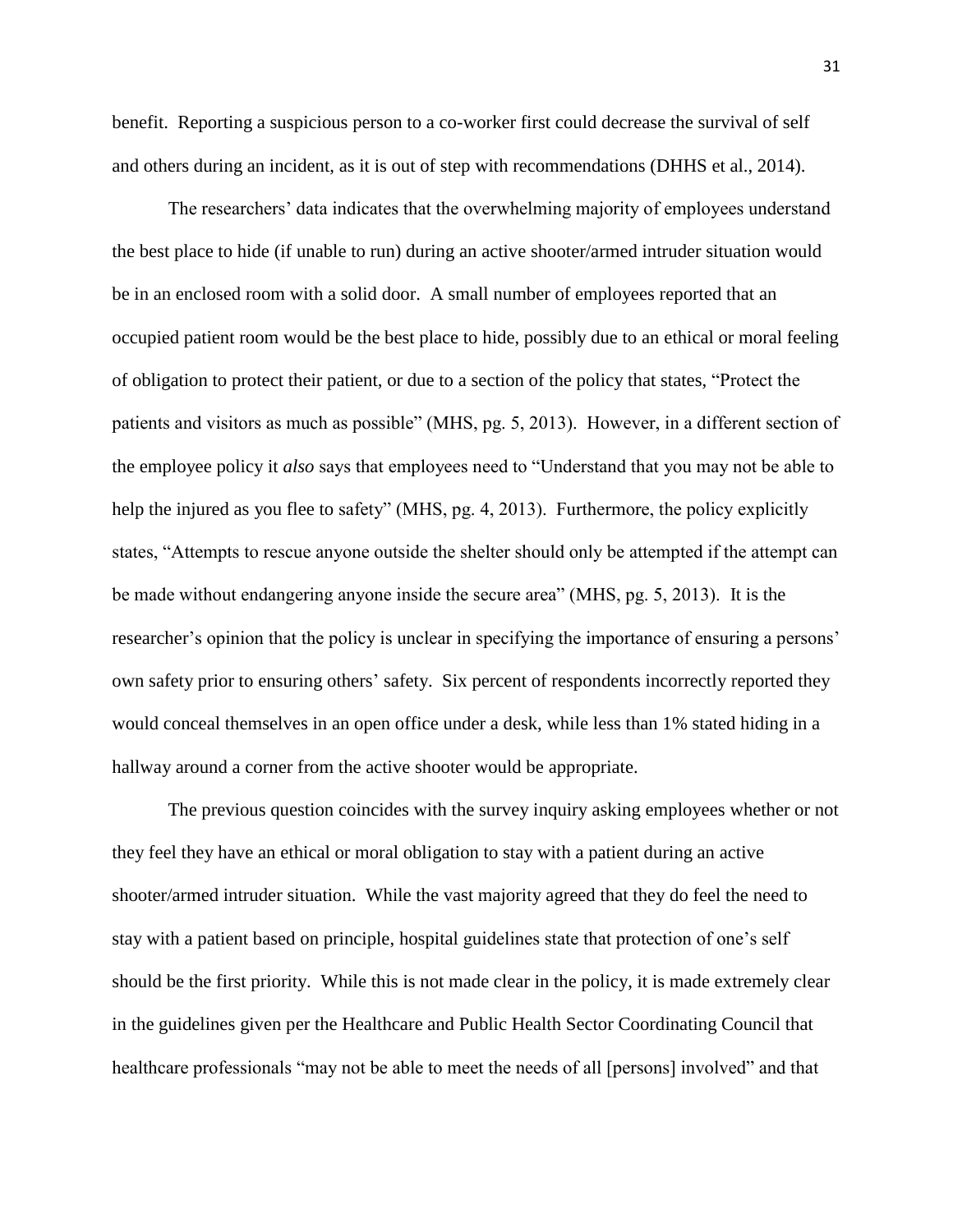they should "Prepare to decide to discontinue care to those who may not be able to be brought to safety in consideration of those who can" (HSCC, pg. 9, 2015).

It was the goal of the researcher to determine the level of preparedness that employees felt in the case of an active shooter/armed intruder situation. When employees were asked whether or not they felt prepared for this kind of situation, less than 50% asserted they felt they have been adequately trained. As it is stated, "We know a trained individual will more likely respond according to the training received and will not descend into denial, while the untrained will more likely not respond appropriately, descend into denial and helplessness, and will usually become part of the problem (HSCC, pg. 9, 2015). If less than half of the employees at Jennie Edmundson Hospital feel adequately trained, it is more likely than not they would become part of the problem during an active shooter/armed intruder situation. People feel varying degrees of urgency when confronted with emergency situations. It is not uncommon for those unprepared to have a delayed response to an incident, or even go into denial. When staff are trained to recognize danger, they are able to more quickly overcome denial and respond in a more immediate fashion (DHHS et al., 2014). Since active shooter/armed intruder situations tend to evolve quickly, it is vital that staff are well prepared to urgently make the appropriate response.

To better identify how to rectify the knowledge gaps for those who do not feel prepared, respondents were asked what modes of education they believe would be most effective to train for these situations. Over half identified virtual/computer training as being the most helpful. This could be due to the fact that virtual training usually does not require a significant time commitment, can be done from home or on a break at work if necessary, and the employee is able to self-pace, therefore not being forced to move forward quickly without thoroughly understanding the material. Just over 30% of employees suggested written training, which has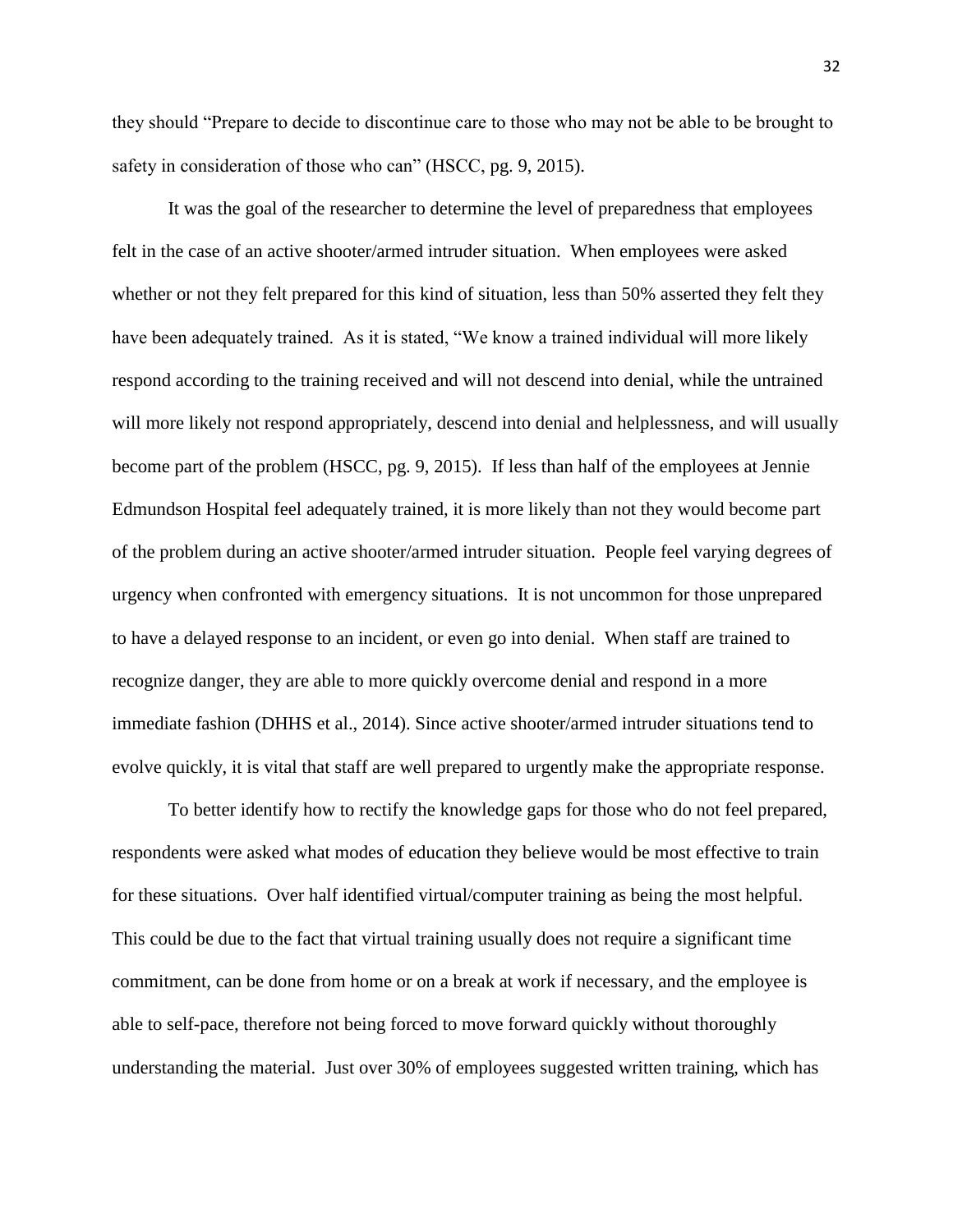some of the same benefits, such as self-pacing and the ability to complete the readings at home, but without the benefit of visual and audio effects that often help individuals better understand material. Just under half of respondents stated they would also find live training and full-scale exercises related to an armed intruder situation most effective. This is a highly advised activity to determine what preparedness and response gaps can be identified within the hospital during certain situations. By employees recognizing this mode of education, they understand that a fullscale exercise would put them in a pseudo active shooter situation, and they would be able to identify what methods and modes of survival need to be utilized, as well as ascertain what gaps need to be rectified to become better prepared.

When asked how prepared employees felt for the possibility of an active shooter/armed intruder situation at Jennie Edmundson Hospital, just under 60% of employees stated they felt either very prepared or prepared. Over 40% stated unprepared or very unprepared. Surprisingly, those who have been employed for over ten years have the highest percentage of feeling unprepared or very unprepared, which is unusual because a longer employment usually means more training opportunities. If those who have been employed a shorter amount of time feel more prepared, it could be that any active shooter training is completed during orientation or at the beginning of employment, without further follow-up for addressing these situations. Simple follow-up and guidance could assist in making employees feel better prepared and aware of their roles in active shooter/armed intruder situations. Feeling unprepared for this type of situation can have detrimental effects should the tragic scenario actually occur.

Lastly, to determine what moral or ethical obligations employees felt towards patients, the large majority identified they did feel an obligation to stay with their patients during an active shooter/armed intruder situation. Interestingly, a higher percentage of males reported feeling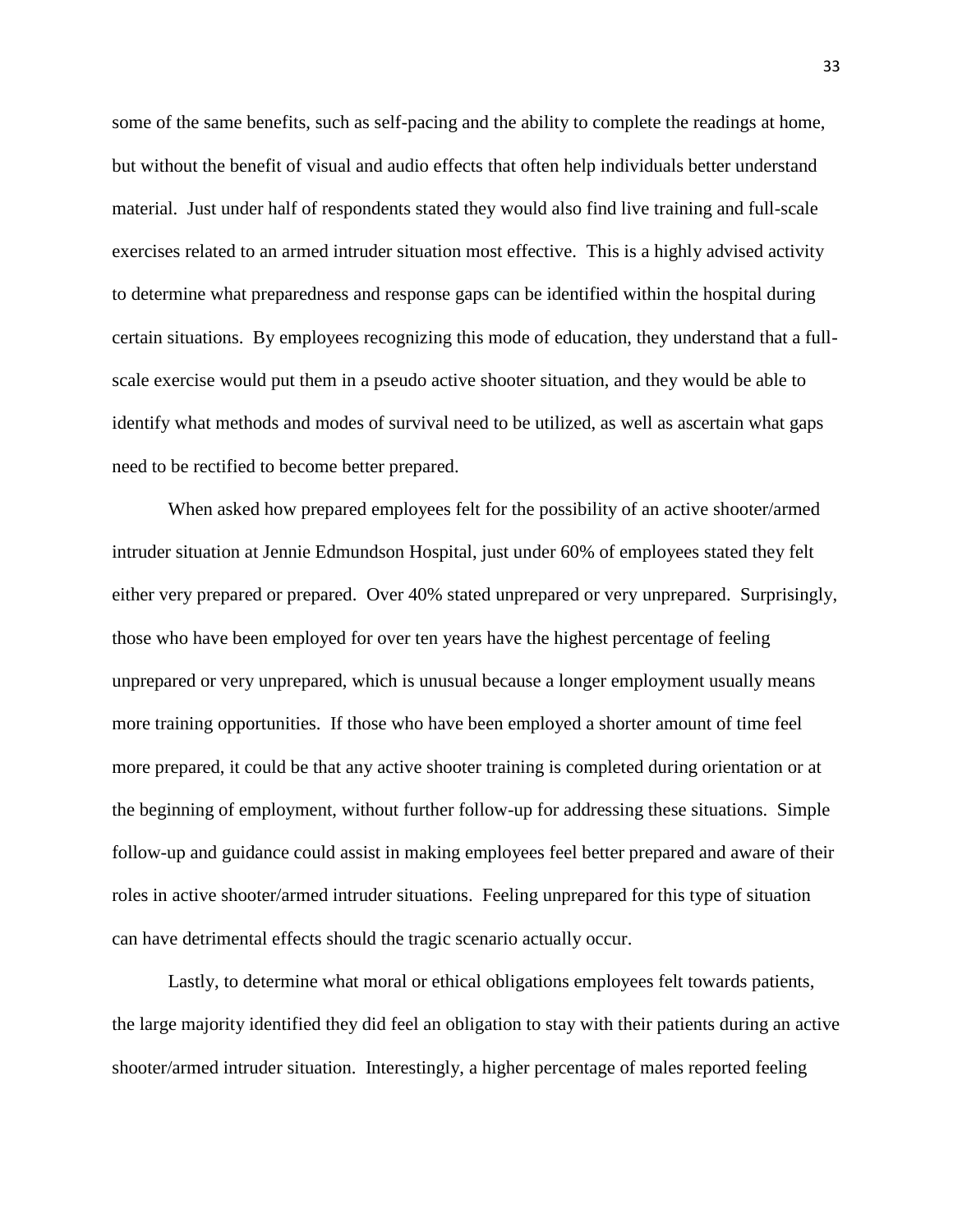obligated by nearly ten percent over females. This was not expected, however, it may be due to the higher percentage of males being found in physician and administration roles, as opposed to clinical roles such as nurses and nursing assistants. Perhaps physicians, who are required to take the Hippocratic Oath portray that oath to mean taking responsibility for their patients even during dangerous and traumatic unforeseen episodes.

It was also surprising to find that a higher percentage of clinical staff asserted they did not feel a moral or ethical obligation to stay with their patients, versus non-clinical staff, who strongly asserted they did feel the obligation. Since non-clinical staff normally tends to work business and other operations within the hospital, and would unlikely be in a situation where they had a patient, it is unclear why a higher percentage of them feel an obligation towards patients compared to the clinical staff who routinely have patients and would likely be in a situation where they did need to make that decision. It was also unexpected to find that over 90% of administration determined they felt an ethical or moral obligation to stay with a patient, when they are more aware of the policy than non-management staff.

#### **Limitations**

This study was originally intended to be a larger scale study, however due to restrictions related to submitting the survey at two Methodist Health System hospitals, only one hospital was studied. Therefore, no assumptions can be generalized. Furthermore, additional limitations include the sample size of the population, which equaled 725 employees. Although not all employees participated in the survey, a 47% response rate is a robust sample.

Other limitations include, as mentioned prior, that a broad-spectrum survey was utilized, going to all hospital employees regardless of what area or department they work in. This was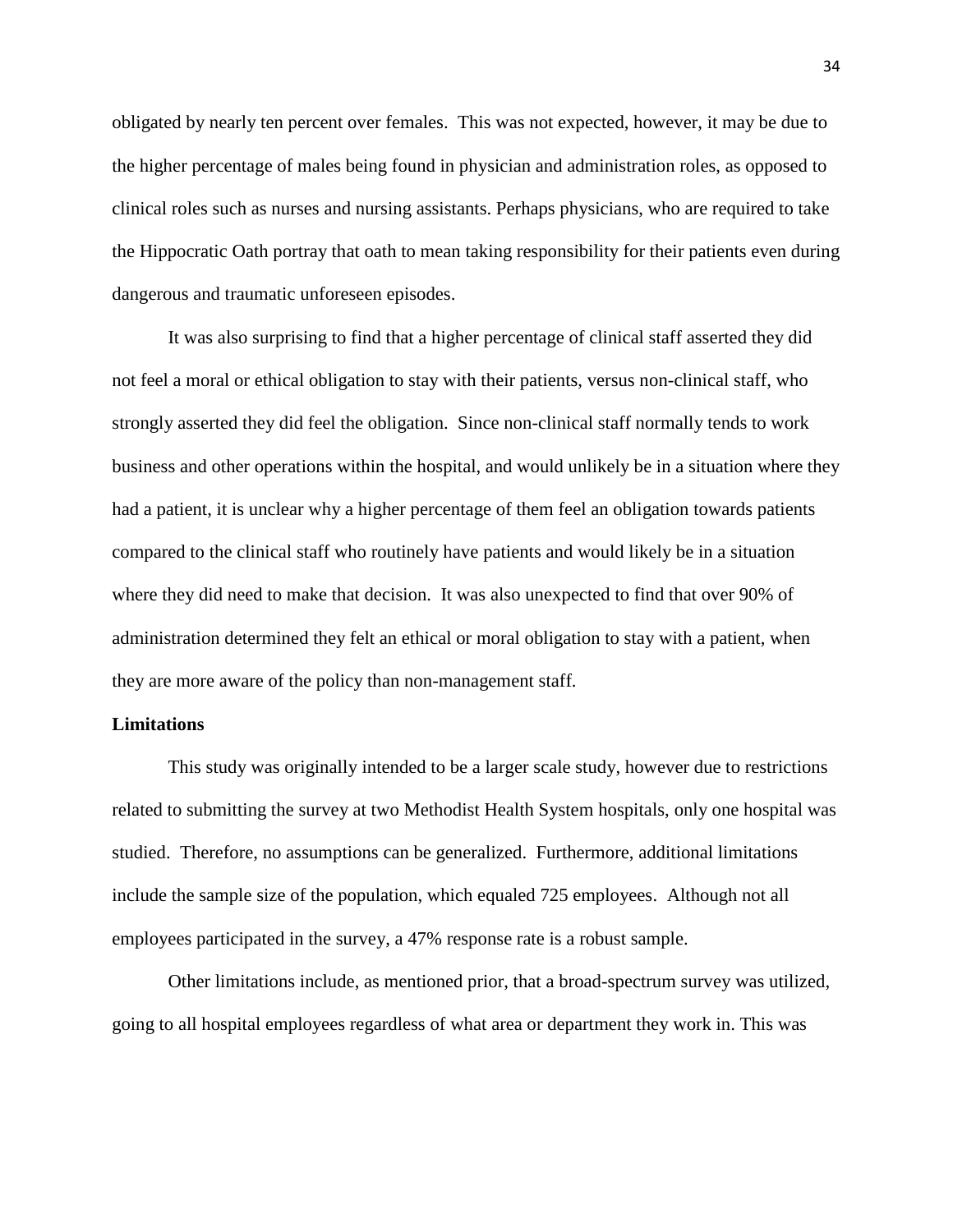done to give an opportunity for a higher number of responses; however it may not have applied to certain employees, such as those who work from home.

Additionally, there may have been some confusion associated with a survey question. When asked about what role they play for the hospital, 22 reported that they were in the "other" grouping. It is unknown why an employee might have considered himself or herself in the "other" category when surveyed on what role they play for the hospital, but it is possible an employee who does both paperwork and direct patient care may have felt conflicted or unsure of their job classification. It is also possible that lower level management did not consider themselves administration, nor clinical or non-clinical. Finally, there is also the potential that an employee simply did not understand the classification system and was unsure of which category to check.

As with any survey, reliability and validity of survey answers is a limitation. Due to a time constraint, the survey that was submitted to Jennie Edmundson Hospital was open for only one week. While more responses may have been obtained if the survey was kept open for a longer period of time, survey results showed a large decline in the number of response rates as each day passed, indicating that it is unlikely a large increase of survey responses would have been obtained. Finally, this study cannot be generalized or compared to other institutions such as educational facilities, government establishments, or business organizations because it was purely hospital-based. This makes any comparison to those institutions inappropriate.

#### **Recommendations**

To help increase the preparedness of hospital employees, the research has prepared some recommendations. The following recommendations are designed to provide insight into how the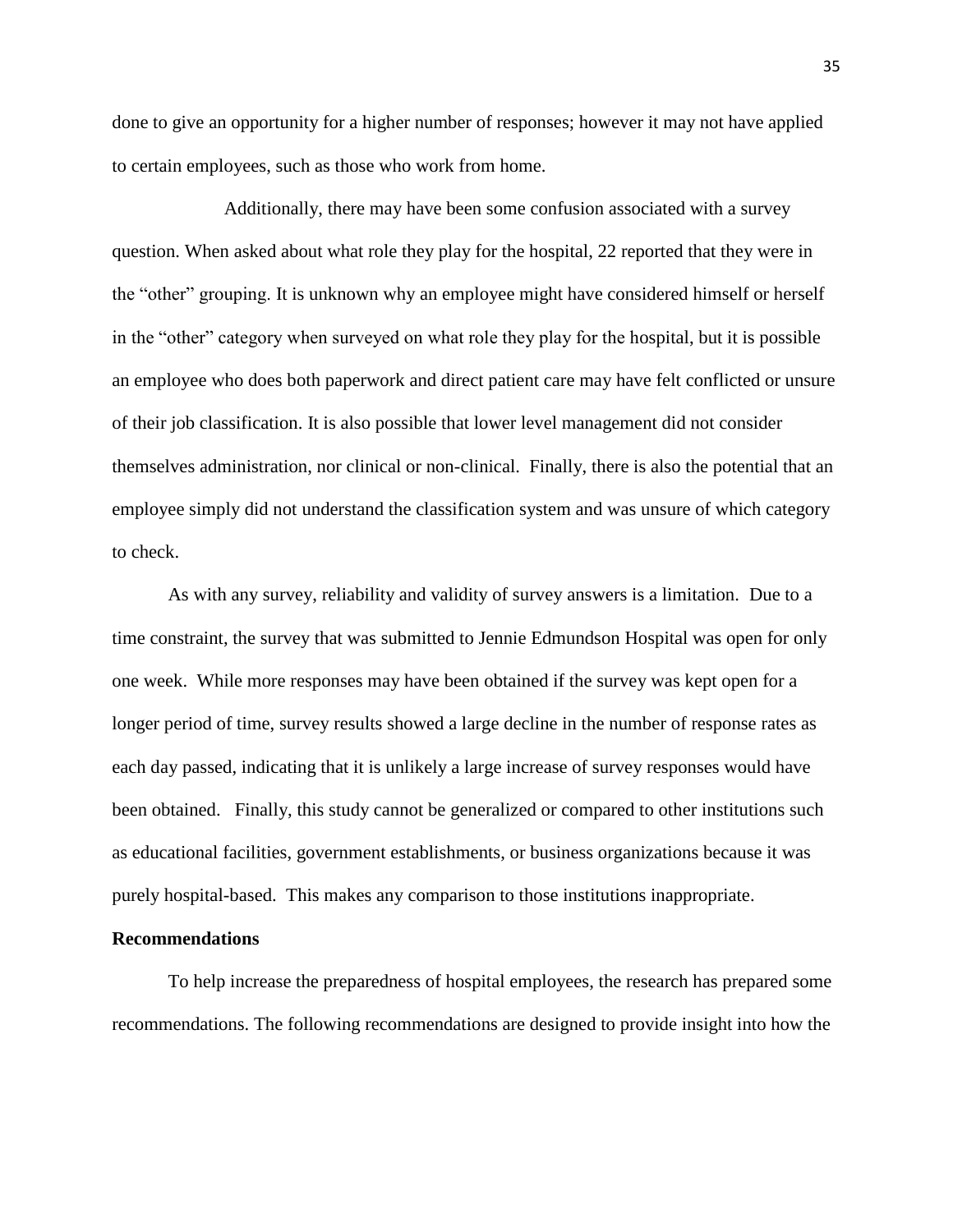active shooter/armed intruder policy can better be disseminated and reach and infiltrate a broader number of employees.

In regards to active shooter/armed intruder policy awareness, it is administration that creates and mandates that employees are aware and knowledgeable regarding this policy. Therefore, it should be the administrations responsibility to disseminate the information within the policy to all employees, rather than assume employees will take initiative to first find the policy hidden among thousands of other policies, and second to read and review it either during work hours, or on their own time. This can be accomplished by using guidelines set forth by the Healthcare and Public Health Sector Coordinating Council, as well as the document *Incorporating Active Shooter Incident Planning into Health Care Facility Emergency Operations Plans* by a collection of federal organizations.

It is also the recommendation of the researcher that Methodist Health System allow the Emergency Managers and Director of Safety to determine what training and preparedness methods should be put forth for employees, rather than left to the decision of human resource employees or others without the appropriate education and training in the preparedness field.

Looking forward, it may be practical to identify which employees need an altered survey to gain better information on their responses to active shooter policies. Roles and positions in the hospital should be better clarified so that each employee is aware of whether they are considered clinical, non-clinical, or administration.

It is also suggested that the Jennie Edmundson Hospital implement annual training on active shooter situations. These trainings should include virtual and computer training as well as comprehensive, large-scale exercises. The active shooter/armed intruder policy should be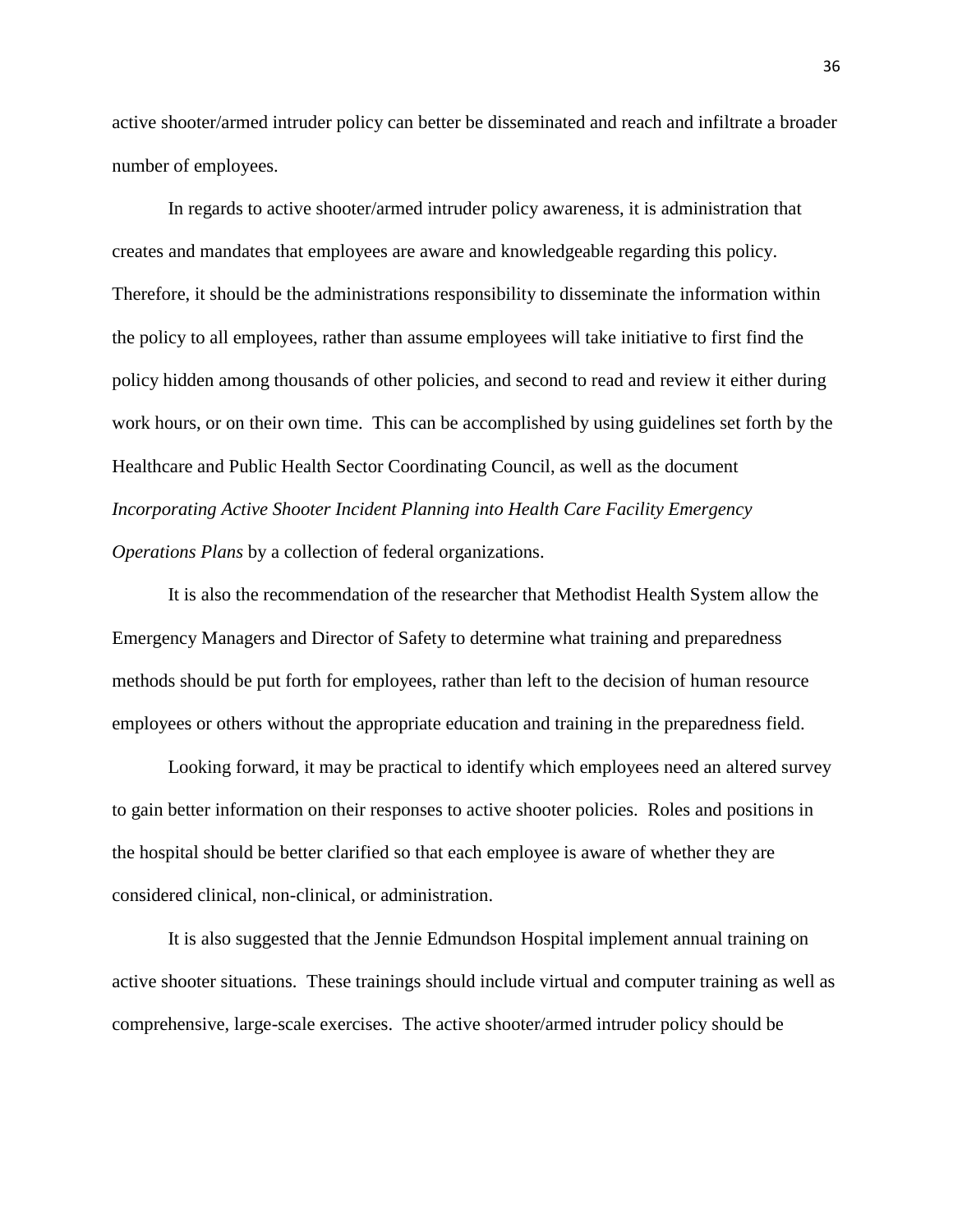prominently displayed in each unit's breakroom to be reviewed when possible, as well as to be utilized as a visual reminder that employees should remain prepared and vigilant.

Lastly, it is the recommendation of the researcher that Jennie Edmundson Hospital hold annual tabletop exercises and full-scale exercises with administration and management, in conjunction with city and county law enforcement, the county emergency management agency, and all other responding officials, such as emergency medical services. Doing so will enable each person and entity that would be involved in an active shooter situation to make resolutions on what avenues they will take should they be faced with this situation, and therefore better prepare themselves and their staff.

#### **Final Thoughts**

It was the goal of the researcher to ascertain whether or not employees feel they are prepared for an active shooter/armed intruder situation. As President Barack Obama famously indicated after one mass casualty shooting during his second term as President, "It is in our power to do something about it" (Brady, 2015). As identified, it is important for each individual to be prepared by understanding the written policy provided by Methodist Health System. By having prepared employees, it is within their power to minimize loss of life.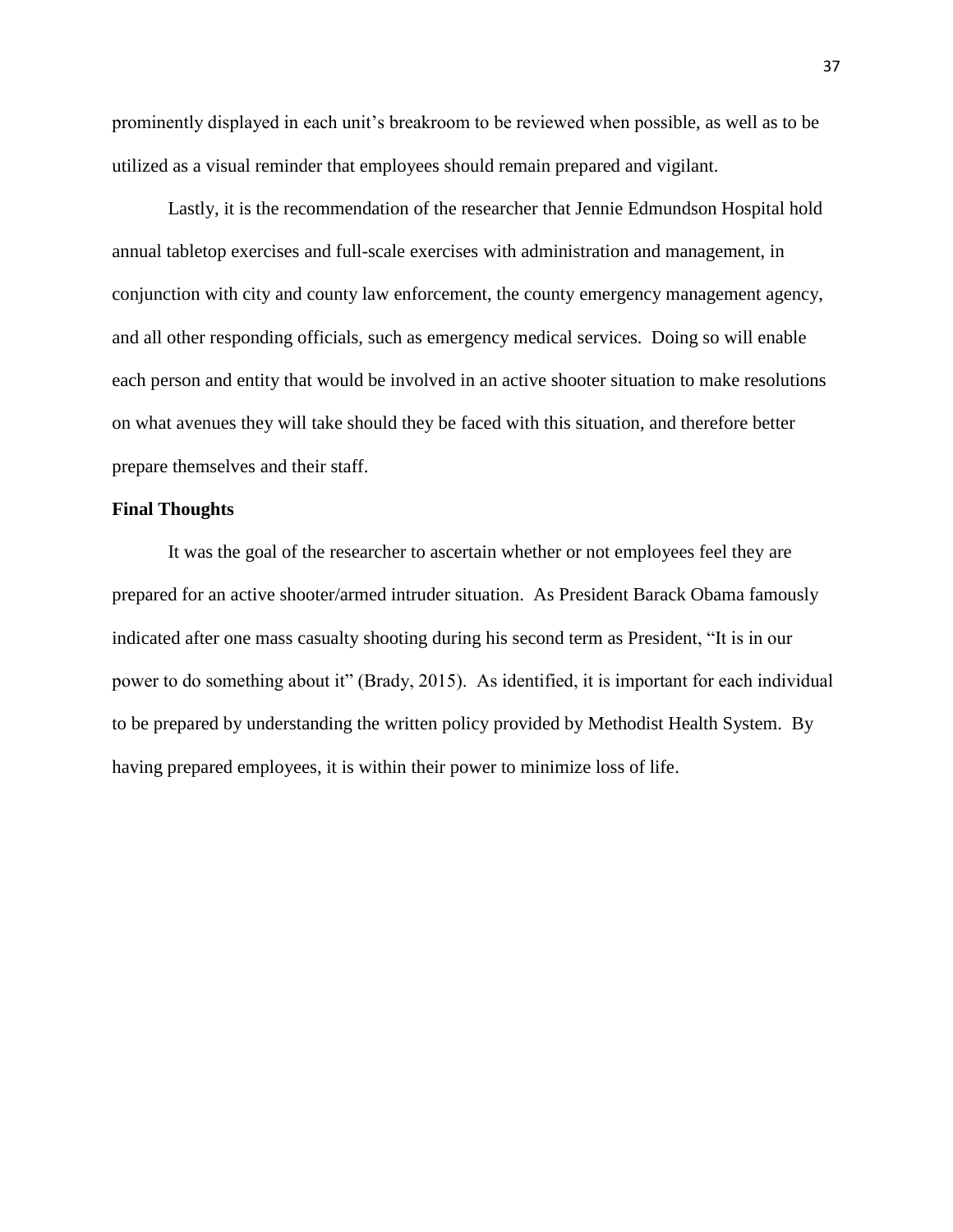#### **References Cited**

- Adashi, E. (2015, February 26). Hospitals Face Growing Active Shooter Threat. In *News from Brown University*. Retrieved from https://news.brown.edu/articles/2015/02/shooters
- Brady, J. S. (2015, June 18). Statement by the President on the Shooting in Charleston, South Carolina. In *The White House Office of the Press Secretary*. Retrieved from https://www.whitehouse.gov/the-press-office/2015/06/18/statement-president-shootingcharleston-south-carolina
- California Hospital Association. (2011). Planning for Active Shooter Incidents. In *Emergency Preparedness*. Retrieved from http://www.calhospitalprepare.org/overview/planningactive-shooter-incidents
- Experts advise hospitals to heed warning signs, leverage security to prepare against shootings. (2014). *ED Management: The Monthly Update On Emergency Department Management*, *26*(9), 97-101.
- Ergenbright, C. E., & Hubbard, S. K. (2012). *Defeating the Active Shooter: Applying Facility Upgrades in Order to Mitigate the Effects of Active Shooters in High Occupancy Facilities* (Master's thesis). June
- Federal Bureau of Investigation. (2013, September 16). U.S. Department of Justice. In *A Study of Active Shooter Incidents in the United States Between 2000 and 2013*.
- Frangou, C. (2014, April). Reports Show Recent Uptick in Hospital Violence. *General Surgery News*, *41*(4).
- Hartley, D. (2015, May 27). Violence in Healthcare. In *Centers for Disease Control and Prevention*. Retrieved from http://blogs.cdc.gov/niosh-science-blog/2015/03/27/violencein-healthcare/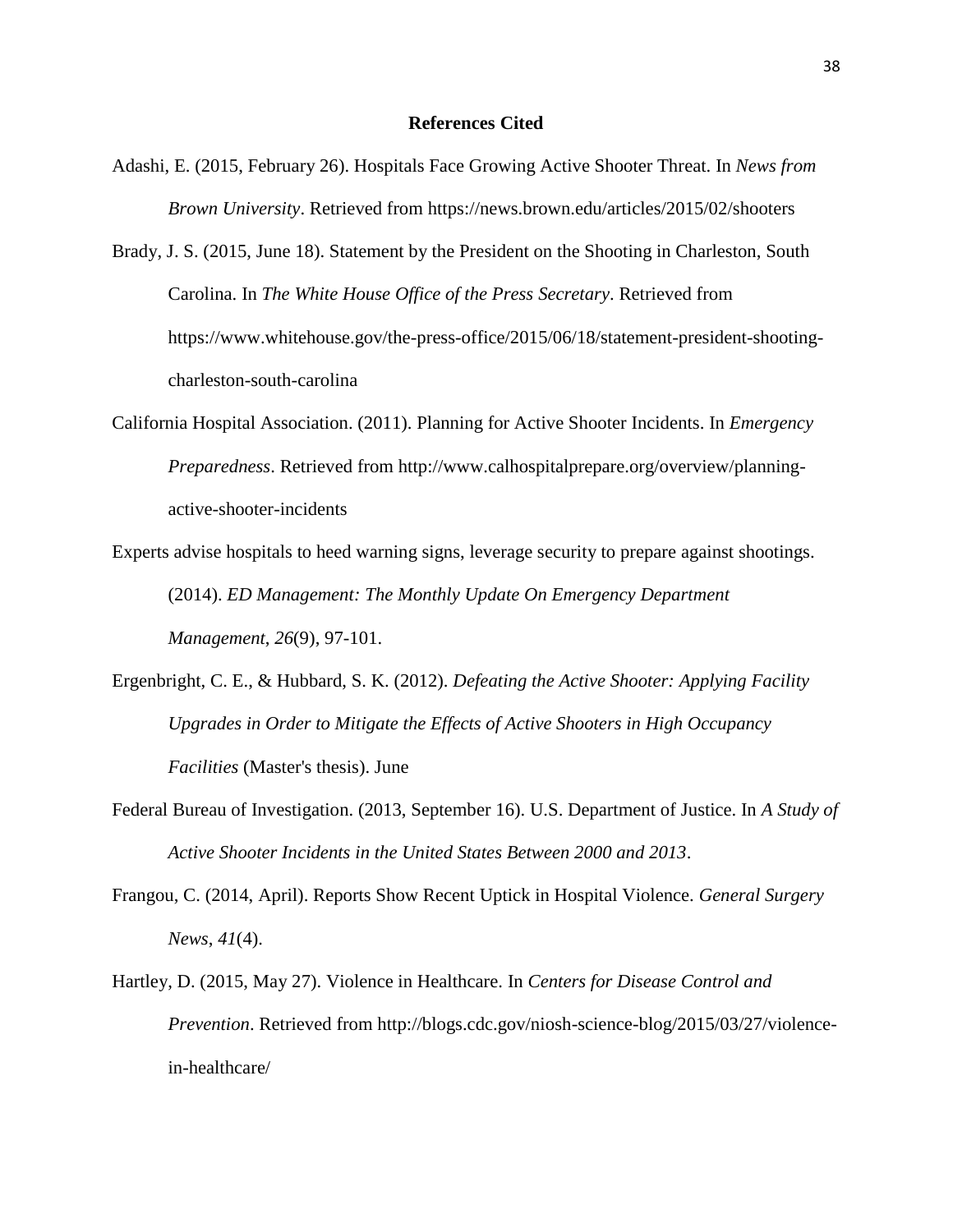Healthcare and Public Health Sector Coordinating Council. (2015, April). In *Active Shooter Planning and Response in a Healthcare Setting*. Retrieved from http://www.calhospitalprepare.org/sites/main/files/file-attachments/as\_active-shooterplanning-and-response-in-a-healthcare-setting\_1.pdf

- Kelen, G. D., Catlett, C. L., Kubit, J. G., & Hsieh, Y. (2012, December). Hospital-Based Shootings in the United States: 2000 to 2011. *Annals of Emergency Medicine*, *60*(6), 790- 798.
- Methodist Health System. (July, 2013). Active Shooter/Armed Intruder Response (Code Silver). In *Administrative Policy and Procedures Manual.* Unpublished internal document.
- Millen, D. (2013). Active Threat: The Hidden Terror Within The Community. *Journal of Healthcare Protection Management*, *29*(1), 32-46.
- Morris, L. W. (2013, December 6). Three Steps to Safety: Developing Procedures for Active Shooters. *Journal of Business Continuity & Emergency Planning*, *7*(3), 238-244.
- Payne, E., Conlon, K., & Berlinger, J. (2015, January 21). Boston Doctor Killed in Hospital Shooting had Treated Gunman's Mom. In *CNN*. Retrieved from http://www.cnn.com/2015/01/20/justice/boston-hospital-shooting/
- U.S. Department of Health and Human Services, Office of the Assistant Secretary for Preparedness and Response. (2014). In *Incorporating Active Shooter Incident Planning in to Health Care Facility Emergency Operation Plans*. Retrieved from http://www.phe.gov/preparedness/planning/Documents/active-shooter-planningeop2014.pdf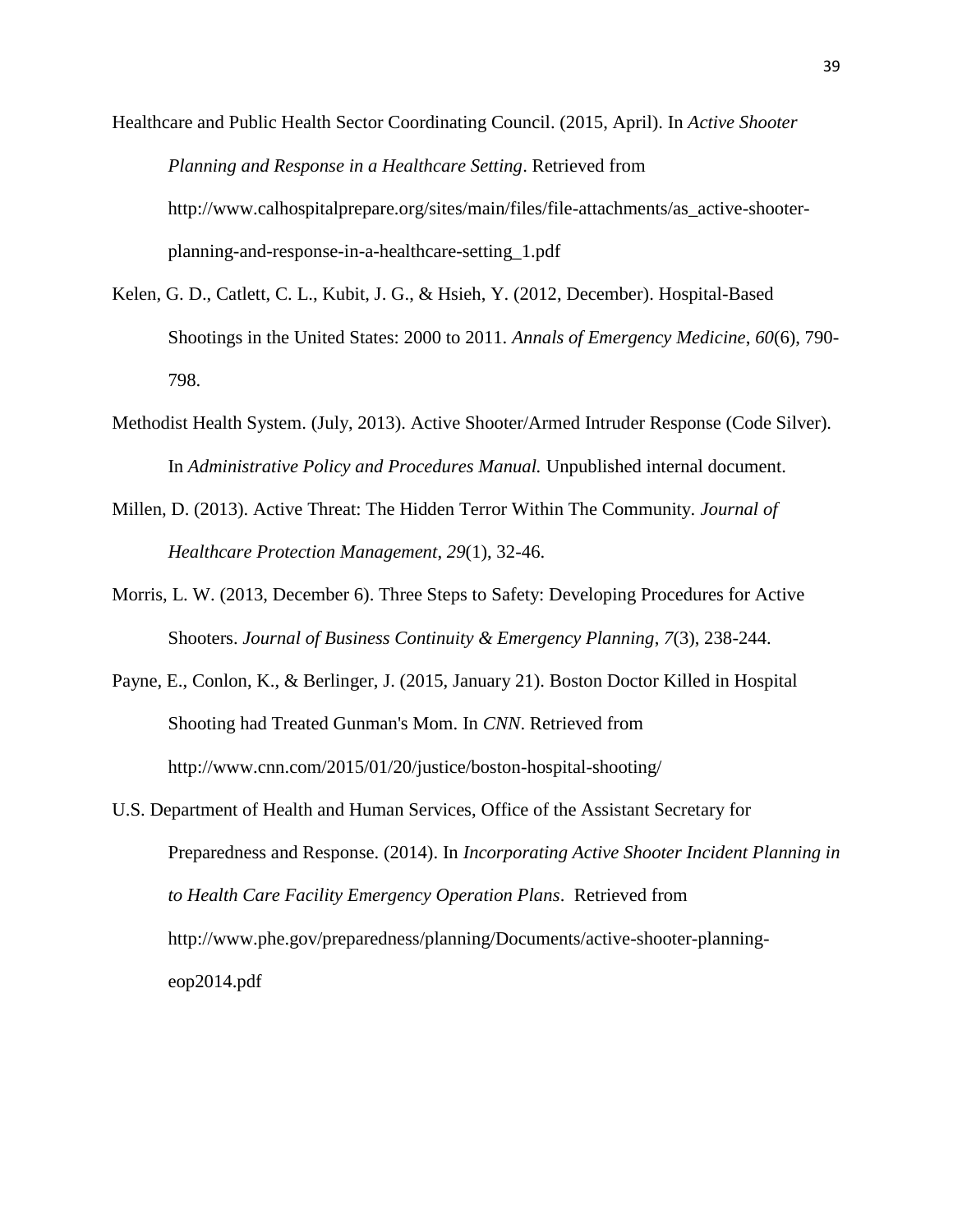## **Appendix A**

## **Survey Questions**

- **(1) What gender do you identify with?**
- o Male
- o Female

## **(2) What is your age?**

- o Under 19 years
- o 19-24 years
- o 24-35 years
- o 35-50 years
- o Over 50 years

## **(3) What best describes your education?**

- o Less than a high school diploma
- o High school graduate
- o Some college
- o Undergraduate degree
- o Graduate degree
- o Doctorate degree

## **(4) What role do you play for the hospital?**

- o Clinical Staff
- o Non-Clinical Staff
- o Administration
- o Other (Please specify) \_\_\_\_\_\_\_\_\_\_\_\_\_\_\_\_\_\_\_\_\_\_

## **(5) How long have you been employed at the hospital?**

- o 0-1 years
- o  $1-5$  years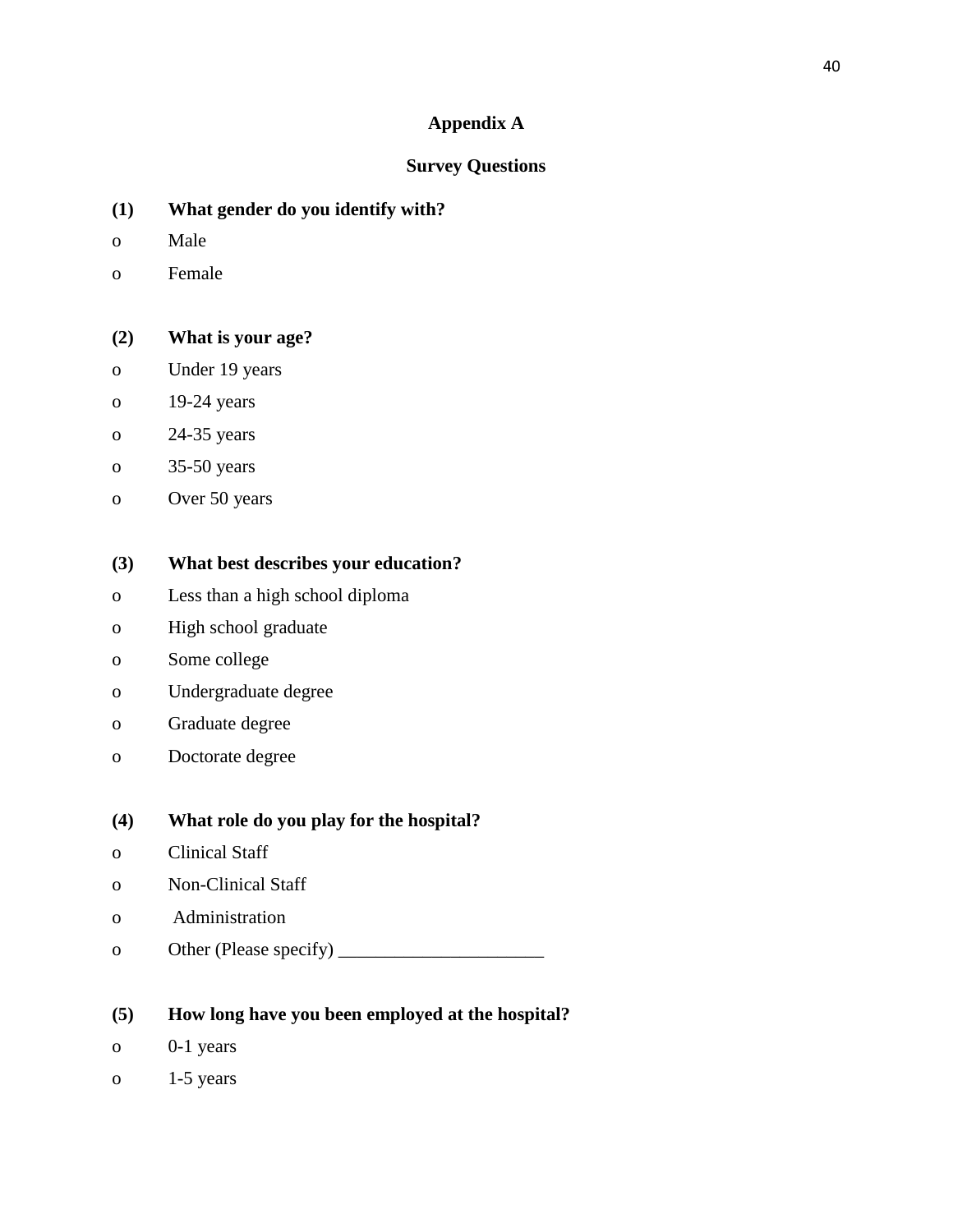- o 5-10 years
- o Greater than 10 years

### **(6) Describe your work schedule**

- o Full time
- o Part time
- o Less than part time (i.e. PRN)

### **(7) Where would you expect to find an active shooter/armed intruder policy?**

- o With administration
- o MHS intranet
- o Bestcare homepage
- o Other \_\_\_\_\_\_\_\_\_\_\_\_\_\_\_\_\_\_\_\_\_\_\_-

## **(8) What should be your initial response when hearing active shooter/armed intruder**

#### **overhead?**

- o Run, Hide, or Fight
- o Shelter in place
- o Lockdown
- o Confront the armed intruder

## **(9) To the best of your knowledge, to whom should you FIRST report suspicious person? (Check all that apply)**

- o Supervisor
- o Safety & Security
- o Co-workers
- o Administration

**(10) To the best of your knowledge, what number should be called to report an active shooter/armed intruder?**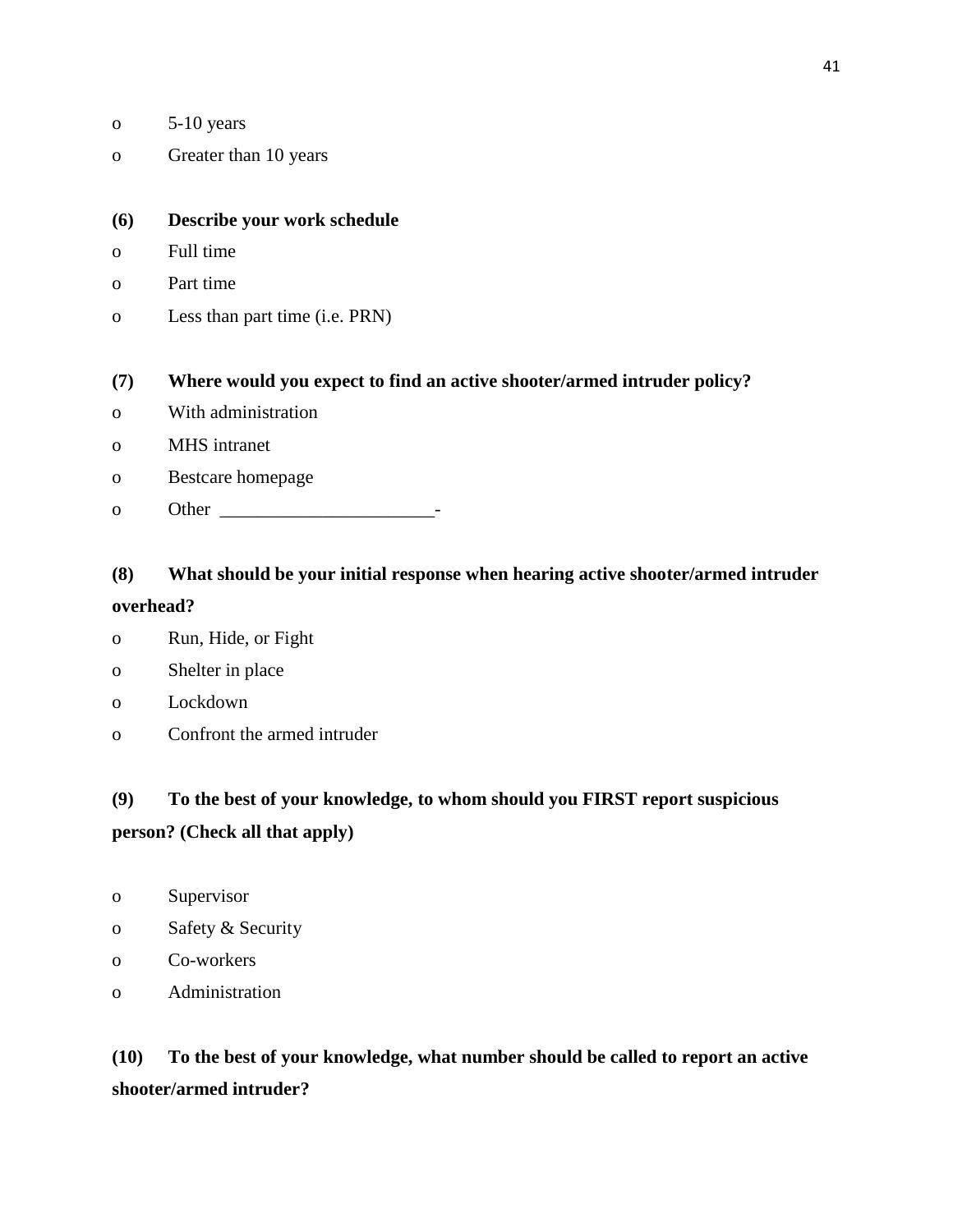| $9 - 11$ |
|----------|
|          |

- o 6-911 (emergency code phone)
- o Security's cell phone
- o "0" (Operator)

## **(11) To the best of your knowledge, where would be the best place to hide in case of an active shooter/armed intruder in your location?**

- o An open office under a desk
- o An enclosed room with a solid door
- o An occupied patient room
- o In the hallway, around a corner

## **(12) Do you feel you have been adequately trained for an active shooter/armed intruder incident?**

- o Yes
- o No

## **(13) What modes of education would you find most effective for active shooter/armed intruder training? (Check all that apply)**

- o Written
- o Classroom/verbal
- o Tabletop exercises
- o Virtual/computer training
- o Full-scale exercise/live training
- o Other (Please Specify) \_\_\_\_\_\_\_\_\_\_\_\_\_\_\_\_\_\_\_\_\_\_\_\_\_\_\_

## **(14) How prepared do you feel for the possibility of an active shooter/armed intruder at the hospital?**

- o Very prepared
- o Prepared
- o Unprepared